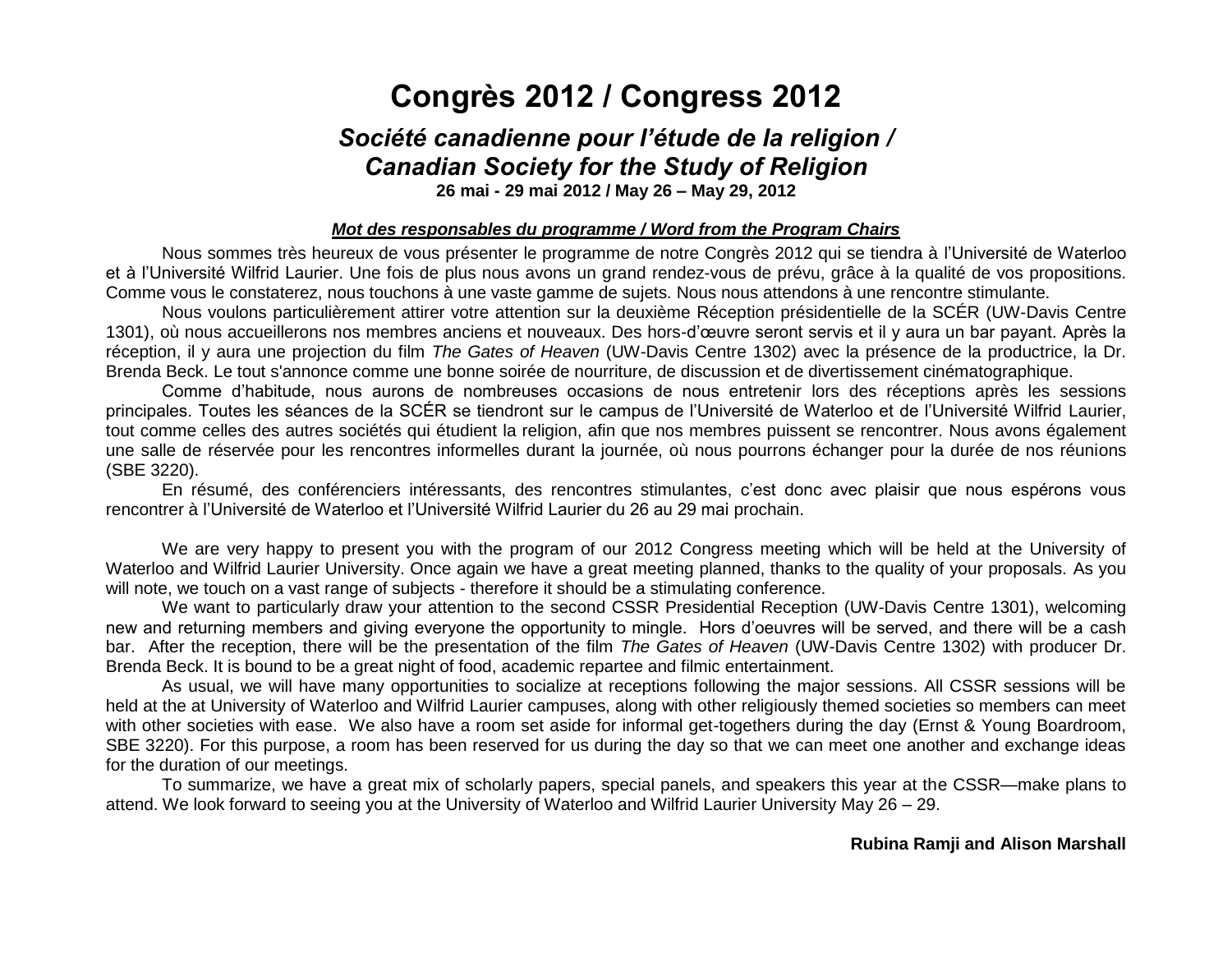We thank the Dean of Arts at the University of Waterloo for providing refreshments throughout our meetings, to mark the UW/Laurier PhD program in Religious Studies.

Nous tenons à remercier le Doyen des arts à l'Université de Waterloo pour fournir des rafraîchissements tout au long de nos réunions, afin de marquer le UW / Laurier doctorat en études religieuses.

# *NOTE: With few exceptions, noted below, all sessions are in the School of Business and Economics (SBE), also called the Schlegel Building, at Wilfrid Laurier University (centre left on the campus map: http://www.wlu.ca/maps/campusmap.php)*

*For updates to the program, please check the CSSR website: http://www.ccsr.ca/cssr/*

# *Vue d'ensemble du programme / Program Overview*

**DAY ONE:**

| <b>SATURDAY MAY 26</b>                    | 9:00-10:30                                                                               | 10:45-12:15                                                                                                 |                                      | 14:00-16:00                                                                                                                                                                                                                                                                                                                                                                                                                                                                                            |
|-------------------------------------------|------------------------------------------------------------------------------------------|-------------------------------------------------------------------------------------------------------------|--------------------------------------|--------------------------------------------------------------------------------------------------------------------------------------------------------------------------------------------------------------------------------------------------------------------------------------------------------------------------------------------------------------------------------------------------------------------------------------------------------------------------------------------------------|
| <b>Room: SBE 1240</b><br>(only for today) |                                                                                          |                                                                                                             | <b>Meeting Room for CSSR Members</b> |                                                                                                                                                                                                                                                                                                                                                                                                                                                                                                        |
| <b>Room: SBE 1230</b>                     | <b>CSSR EXECUTIVE</b><br><b>MEETING</b>                                                  | <b>CSSR EXECUTIVE</b><br><b>MEETING</b>                                                                     | <b>Room: SBE 1210</b>                | <b>CSSR ANNUAL GENERAL</b><br><b>MEETING</b>                                                                                                                                                                                                                                                                                                                                                                                                                                                           |
|                                           |                                                                                          | Saturday May 26 <sup>th</sup>                                                                               |                                      |                                                                                                                                                                                                                                                                                                                                                                                                                                                                                                        |
| 17:00 19:00                               | <b>CSSR Presidential Reception</b><br>University of Waterloo<br><b>Davis Centre 1301</b> |                                                                                                             |                                      |                                                                                                                                                                                                                                                                                                                                                                                                                                                                                                        |
|                                           |                                                                                          | be videotaped]                                                                                              |                                      | The President of the Canadian Society for the Study of Religion welcomes members to the society's second annual reception,<br>following the Annual General Meeting. Enjoy a free drink and hors d'oeuvres (along with a cash bar) [these sessions may                                                                                                                                                                                                                                                  |
|                                           |                                                                                          | Chambers. The determined devotee is now able to address the greatest god of allin person. Davis Centre 1302 |                                      | 19:00 - Film Presentation of <i>The Gates of Heaven</i> and discussion with producer Dr. Brenda Beck<br>The film The Gates of Heaven (50 minutes) extracts one major story sequence from a much larger folk epic known as The Legend<br>of Ponnivala. In it a troubled and barren heroine follows Lord Vishnu's advice and sets off on a long pilgrimage in search of Lord<br>Shiva's Himalayan abode. After years and multiple tests of her devotion, she gains access to the Lord's hallowed Council |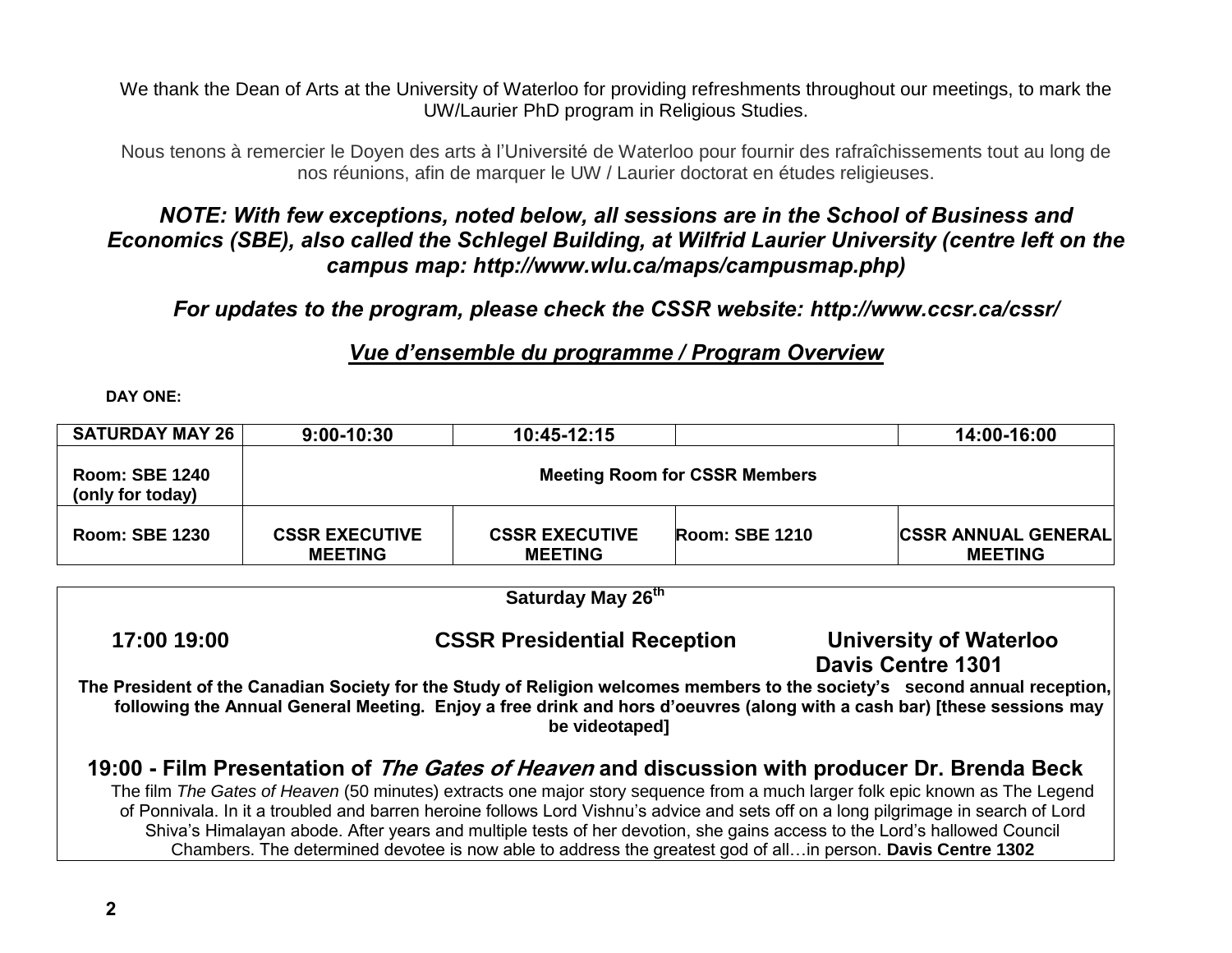# **DAY TWO:**

| <b>SUNDAY MAY 27</b>                                                                                       | 9:00-10:30                                                                                                                                                                                    | 10:45-12:15                                                                                                                                                                                   | 13:45-15:15                                                                                                                                                                                   | 15:30-17:00                                                                                                                                                                                   |
|------------------------------------------------------------------------------------------------------------|-----------------------------------------------------------------------------------------------------------------------------------------------------------------------------------------------|-----------------------------------------------------------------------------------------------------------------------------------------------------------------------------------------------|-----------------------------------------------------------------------------------------------------------------------------------------------------------------------------------------------|-----------------------------------------------------------------------------------------------------------------------------------------------------------------------------------------------|
| Room: Ernst &<br><b>Young Boardroom</b><br>(SBE 3220)                                                      |                                                                                                                                                                                               |                                                                                                                                                                                               | <b>Meeting Room for CSSR Members</b>                                                                                                                                                          |                                                                                                                                                                                               |
|                                                                                                            | Room: SBE 1210 Panel: On the Construction Continental Theory and<br>of the Feminine Identity in<br><b>Select Hindu Textual</b><br>traditions                                                  | <b>Religion</b>                                                                                                                                                                               | <b>Islam in Southeast Asia</b>                                                                                                                                                                | <b>Researching Religion</b>                                                                                                                                                                   |
|                                                                                                            | Room: SBE 1220 Psychoanalysis and<br>Religion                                                                                                                                                 | Panel: Religion and Sexual Roundtable: God's Plenty:<br><b>Diversity: Ongoing</b><br><b>Research</b>                                                                                          | <b>Religious Diversity in</b><br><b>Kingston by Bill James</b>                                                                                                                                | <b>Multiculturalism and</b><br><b>Religion</b>                                                                                                                                                |
|                                                                                                            | Room: SBE 1230 Religion and Technology                                                                                                                                                        | <b>Religious Utopias</b>                                                                                                                                                                      | <b>Religion and Women's</b><br><b>Bodies</b>                                                                                                                                                  | <b>Religion and Art</b>                                                                                                                                                                       |
|                                                                                                            | Room: SBE 1240 Religion and Immigration                                                                                                                                                       | <b>Transmitting and</b><br><b>Transforming Buddhism</b>                                                                                                                                       | <b>Hindu Practices</b>                                                                                                                                                                        |                                                                                                                                                                                               |
| <b>Room: P1013</b>                                                                                         | <b>CSSR/Association of</b><br><b>Muslim Social Scientists</b><br>and Laurier's Muslim<br><b>Studies Option Session:</b><br><b>Critical Interventions in</b><br><b>Canadian Muslim Studies</b> | <b>CSSR/Association of</b><br><b>Muslim Social Scientists</b><br>and Laurier's Muslim<br><b>Studies Option Session:</b><br><b>Critical Interventions in</b><br><b>Canadian Muslim Studies</b> | <b>CSSR/Association of</b><br><b>Muslim Social Scientists</b><br>and Laurier's Muslim<br><b>Studies Option Session:</b><br><b>Critical Interventions in</b><br><b>Canadian Muslim Studies</b> | <b>CSSR/Association of</b><br><b>Muslim Social Scientists</b><br>and Laurier's Muslim<br><b>Studies Option Session:</b><br><b>Critical Interventions in</b><br><b>Canadian Muslim Studies</b> |
| $13:15 - 15:15$                                                                                            |                                                                                                                                                                                               |                                                                                                                                                                                               | Special Time: 13:15 - 15:15                                                                                                                                                                   |                                                                                                                                                                                               |
| <b>Douglas Wright</b><br><b>Engineering</b><br>Building,<br>University of<br>Waterloo<br><b>Room: 3522</b> |                                                                                                                                                                                               |                                                                                                                                                                                               | <b>Joint Panel with Canadian</b><br><b>Association of Slavists:</b><br>"The Personal and the<br><b>Political in Late Imperial</b><br>and Revolutionary Russian<br>Orthodoxy"                  |                                                                                                                                                                                               |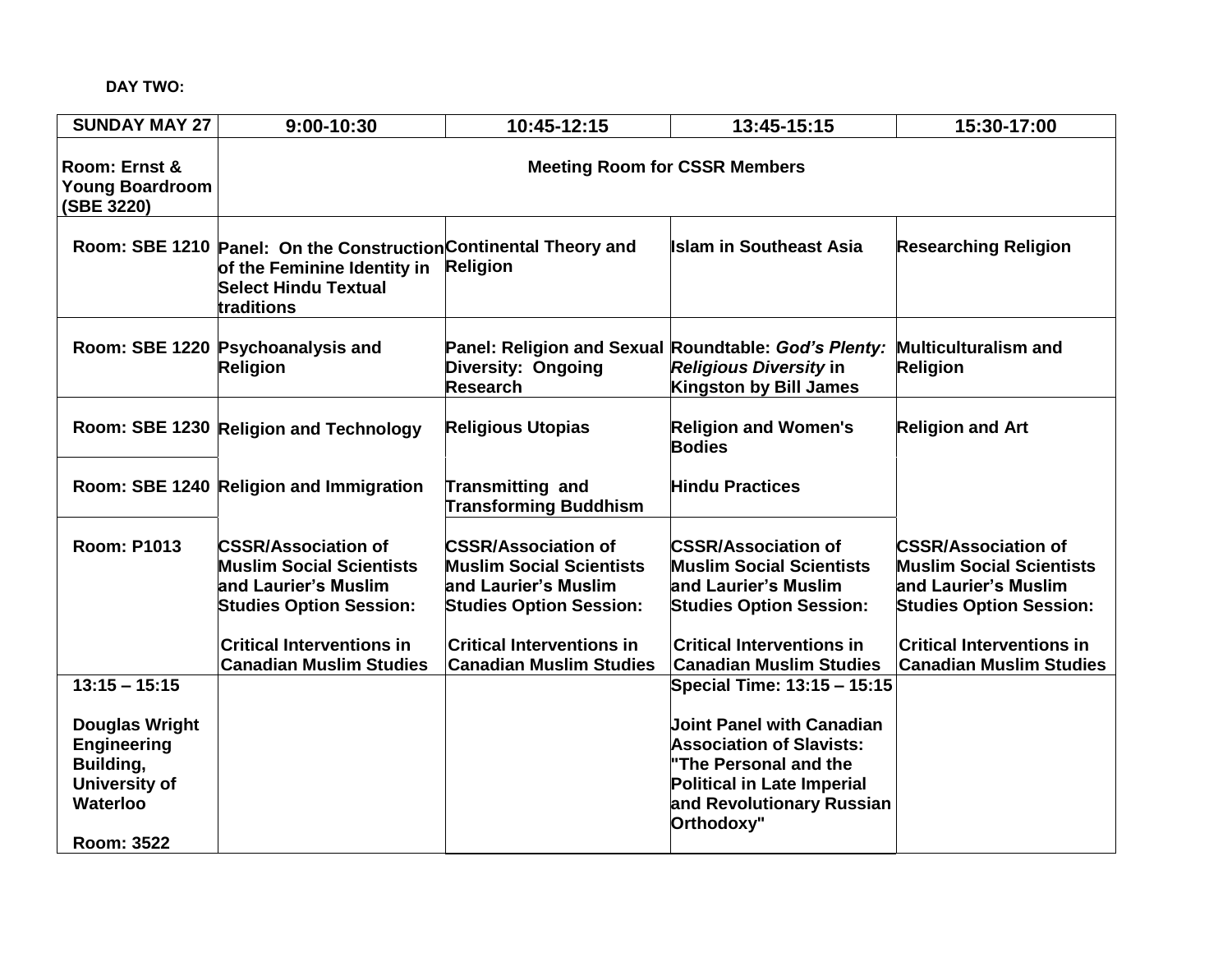**DAY THREE:**

| <b>MONDAY MAY 28</b>             | $9:00 - 10:30$                                                                                                           | 10:45-12:15                                                                                                                                       | 13:45-15:15                                              | 15:30-17:00                                                       |
|----------------------------------|--------------------------------------------------------------------------------------------------------------------------|---------------------------------------------------------------------------------------------------------------------------------------------------|----------------------------------------------------------|-------------------------------------------------------------------|
| Room: Ernst &<br>Young Boardroom | <b>Meeting Room for CSSR Members</b>                                                                                     |                                                                                                                                                   |                                                          |                                                                   |
|                                  | Room: SBE 1210 Roundtable: What is<br><b>Canadian about the</b><br><b>World's Religion?</b>                              | <b>Religion in Canada</b>                                                                                                                         | <b>Religion and Canadian</b><br>Law                      | <b>Religious Categories and</b><br>the Public Good                |
|                                  | Room: SBE 1230 Panel: Theoretical and<br><b>Methodological Issues for</b><br><b>Researching</b><br><b>Pentecostalism</b> | <b>Teaching Religion in</b><br><b>Universities</b>                                                                                                | <b>Religious Narratives</b>                              | Evangelicalism                                                    |
| <b>Room: SBE 1240</b>            |                                                                                                                          | <b>Panel: The Role of Visiting</b><br>the Religious Shrines on<br><b>Enhancing Modern</b><br><b>Authentic Islam for Shi'ite</b><br><b>Muslims</b> | Spirituality                                             | Spiritual<br><b>Communities</b>                                   |
|                                  | Room: SBE 1220 Gandhi in a Canadian<br><b>Context Conference</b>                                                         | <b>Gandhi in a Canadian</b><br><b>Context Conference</b>                                                                                          | <b>Gandhi in a Canadian</b><br><b>Context Conference</b> | Gandhi in a Canadian<br><b>Context Conference</b>                 |
|                                  | . Introduction                                                                                                           | <b>II. Historical Studies</b>                                                                                                                     | <b>III. Educational Studies</b>                          | IV. Trajectories of Gandhi<br>in Canadian Life and<br>Culture (I) |

**Monday May 28th CSSR GRADUATE STUDENT PROFESSIONAL DEVELOPMENT LUNCHEON 12:00 – 13:30 "Pedagogy II: Going the Distance in Online Education" Location: SBE KPMG Atrium**  The panel will be composed of graduate students who have confronted the challenge of teaching an online class, and an academic expert in the field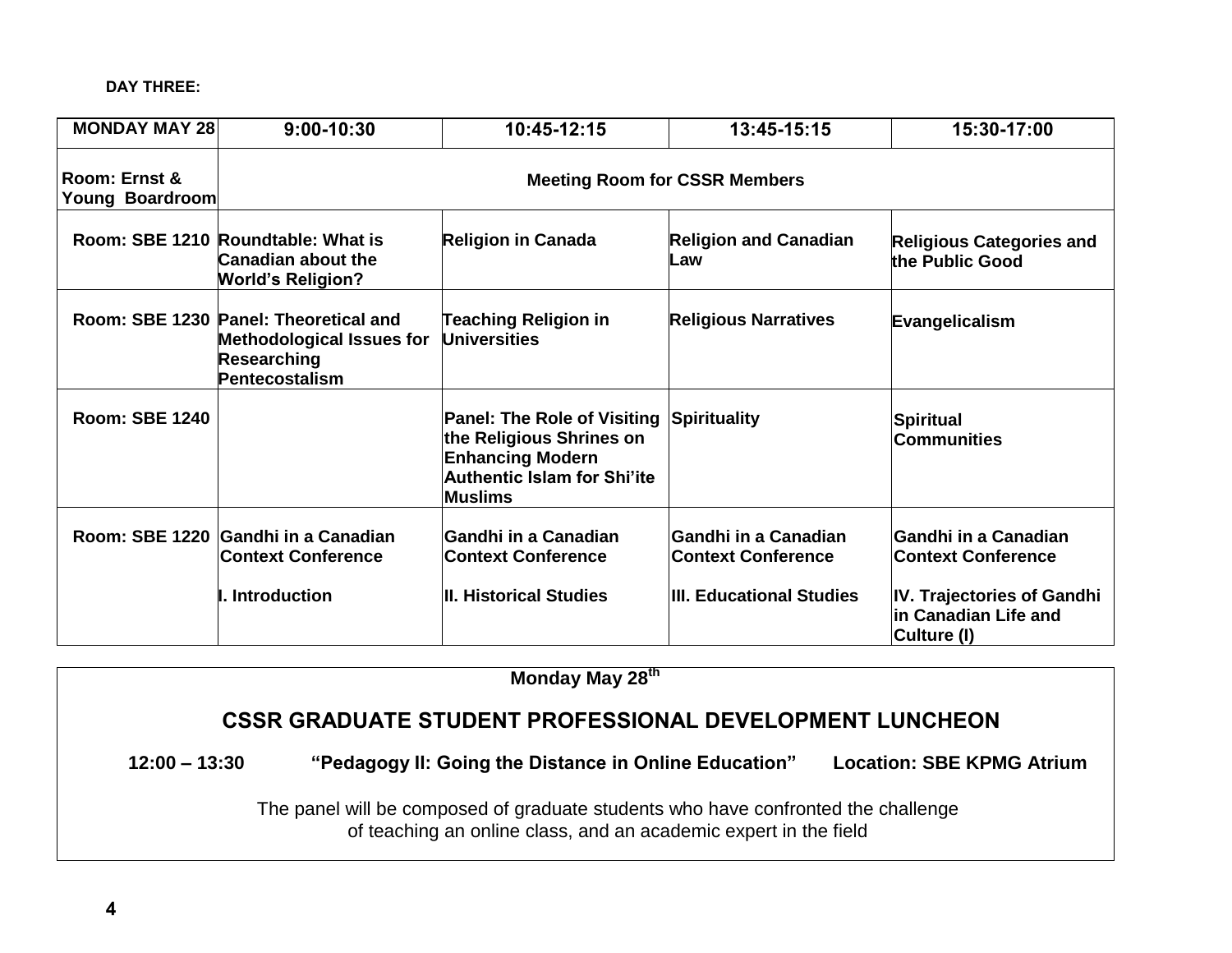# **DAY FOUR:**

| <b>TUESDAY MAY 29</b>                   | 9:00-10:30                                                                                                                           | 10:45-12:15                                                                                                                                                    | 13:45-15:15                                  | 15:30-17:00                                                                               |
|-----------------------------------------|--------------------------------------------------------------------------------------------------------------------------------------|----------------------------------------------------------------------------------------------------------------------------------------------------------------|----------------------------------------------|-------------------------------------------------------------------------------------------|
| Room: Ernst &<br><b>Young Boardroom</b> |                                                                                                                                      | <b>Meeting Room for CSSR Members</b>                                                                                                                           |                                              |                                                                                           |
| <b>Room: SBE 1210</b>                   | <b>Special Session:</b><br><b>Jewish Education,</b><br><b>Democracy and Pluralistic</b><br><b>Engagement</b>                         | Religious Physical Spaces Contemporary Christian                                                                                                               | <b>Issues</b>                                | <b>Panel: Religious Diversity</b><br>and Identity Negotiation<br>in North American Spaces |
| <b>Room: SBE 1230</b>                   |                                                                                                                                      |                                                                                                                                                                | <b>Religion in</b><br><b>Popular Culture</b> | <b>Religion in</b><br><b>Popular Culture II</b>                                           |
| Room: SBE 1240                          | Panel: Youth, Religion, and<br><b>Identity</b>                                                                                       | <b>Religion, History and</b><br><b>Theology</b>                                                                                                                | <b>Aboriginal Communities</b>                | <b>Panel: Case Studies in</b><br><b>Religious Change in</b><br><b>North America</b>       |
| <b>Room: SBE 1220</b>                   | <b>Gandhi in a Canadian</b><br><b>Context Conference</b><br>V. Trajectories of Gandhi in<br><b>Canadian Life and Culture</b><br>(II) | <b>Gandhi in a Canadian</b><br><b>Context Conference</b><br><b>VI. Conclusion: A</b><br><b>Roundtable Statement on</b><br>the Relevance of Gandhi<br>to Canada |                                              |                                                                                           |

|                                                                | Tuesday May 29 <sup>th</sup>                |  |
|----------------------------------------------------------------|---------------------------------------------|--|
| <b>Canadian Corporation for Studies in Religion (CCSR) AGM</b> |                                             |  |
| $12:00 - 13:30$                                                | Location: Waterloo Lutheran Seminary Chapel |  |
|                                                                |                                             |  |

**Tuesday May 29th** 

# **CONGRESS PRESIDENT'S RECEPTION**

**17:00 – 19:00 Location: UW Physical Activities Complex**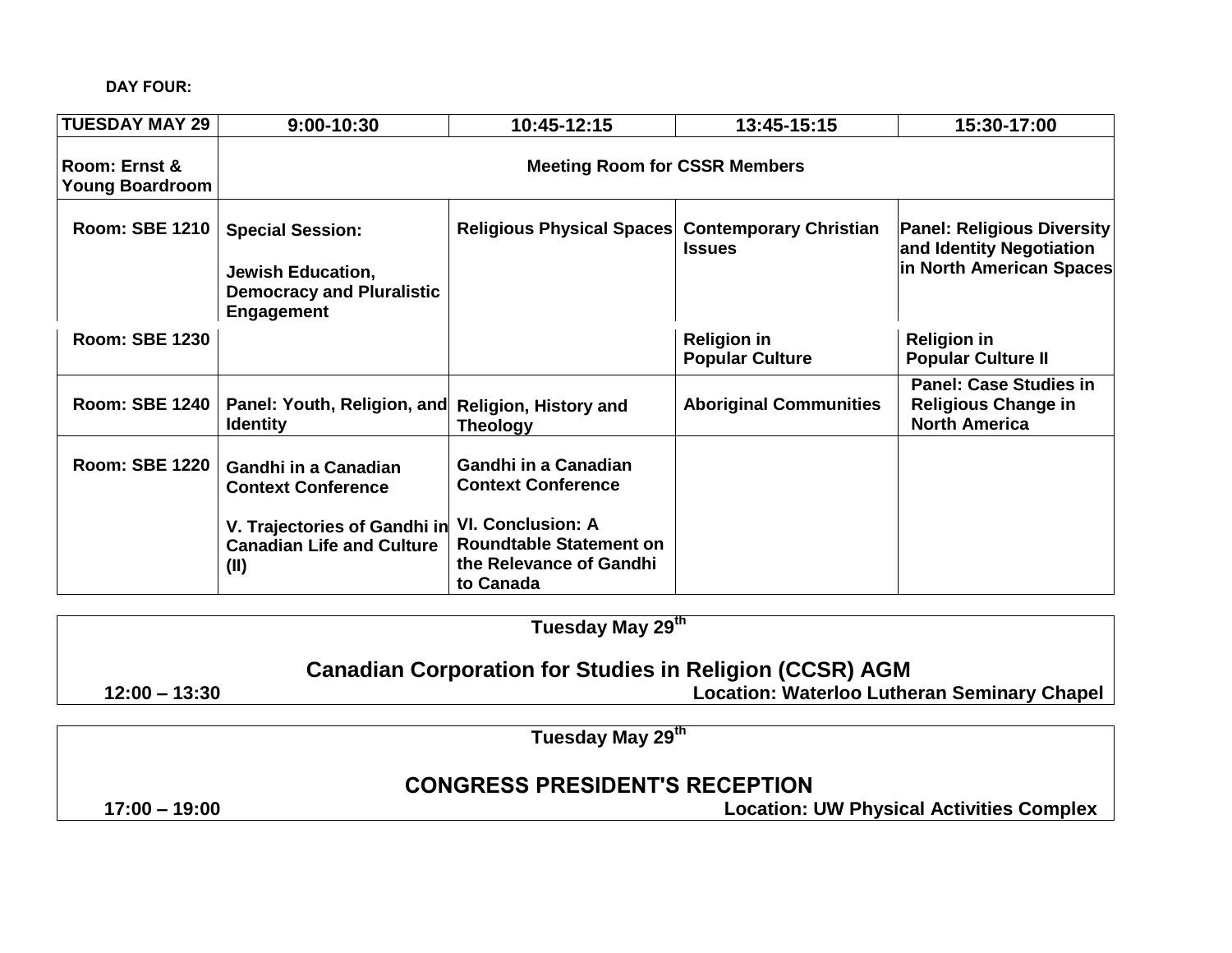# *Guide détaillé des sessions / Detailed Session Guide*

| <b>SATURDAY</b><br><b>MAY 26 - AM</b>     | $9:00 - 10:30$ | 10:45-12:15                          |  |
|-------------------------------------------|----------------|--------------------------------------|--|
| <b>Room: SBE 1240</b><br>(only for today) |                | <b>Meeting Room for CSSR Members</b> |  |
| Room: SBE 1230                            |                | <b>CSSR Executive Meeting</b>        |  |

| <b>SATURDAY</b><br><b>MAY 26 - PM</b>                                                                                                                                                                                                                                                                                                                                                                                                                                                                                                                                                                          | 13:00-14:00                                                                                                                                                                                                                                                             | 14:00-16:00                        |  |
|----------------------------------------------------------------------------------------------------------------------------------------------------------------------------------------------------------------------------------------------------------------------------------------------------------------------------------------------------------------------------------------------------------------------------------------------------------------------------------------------------------------------------------------------------------------------------------------------------------------|-------------------------------------------------------------------------------------------------------------------------------------------------------------------------------------------------------------------------------------------------------------------------|------------------------------------|--|
| <b>Room: SBE 1240</b><br>(only for today)                                                                                                                                                                                                                                                                                                                                                                                                                                                                                                                                                                      | <b>Meeting Room for CSSR Members</b>                                                                                                                                                                                                                                    |                                    |  |
| <b>Room: SBE 1210</b>                                                                                                                                                                                                                                                                                                                                                                                                                                                                                                                                                                                          |                                                                                                                                                                                                                                                                         | <b>CSSR ANNUAL GENERAL MEETING</b> |  |
| Saturday May 26th                                                                                                                                                                                                                                                                                                                                                                                                                                                                                                                                                                                              |                                                                                                                                                                                                                                                                         |                                    |  |
|                                                                                                                                                                                                                                                                                                                                                                                                                                                                                                                                                                                                                | <b>CSSR Presidential Reception</b>                                                                                                                                                                                                                                      |                                    |  |
|                                                                                                                                                                                                                                                                                                                                                                                                                                                                                                                                                                                                                | The President of the Canadian Society for the Study of Religion welcomes members to the society's second annual reception,<br>following the Annual General Meeting. Enjoy a free drink and hors d'oeuvres (along with a cash bar) [these sessions may be<br>videotaped] |                                    |  |
|                                                                                                                                                                                                                                                                                                                                                                                                                                                                                                                                                                                                                | $17:00 - 19:00$<br><b>Location: University of Waterloo-Davis Centre 1301</b>                                                                                                                                                                                            |                                    |  |
| 19:00 - Film Presentation of the Gates of Heaven and discussion with producer Dr. Brenda Beck<br>The film The Gates of Heaven (50 minutes) extracts one major story sequence from a much larger folk epic known as The Legend of<br>Ponnivala. In it a troubled and barren heroine follows Lord Vishnu's advice and sets off on a long pilgrimage in search of Lord Shiva's<br>Himalayan abode. After years and multiple tests of her devotion, she gains access to the Lord's hallowed Council Chambers. The<br>determined devotee is now able to address the greatest god of allin person. Davis Centre 1302 |                                                                                                                                                                                                                                                                         |                                    |  |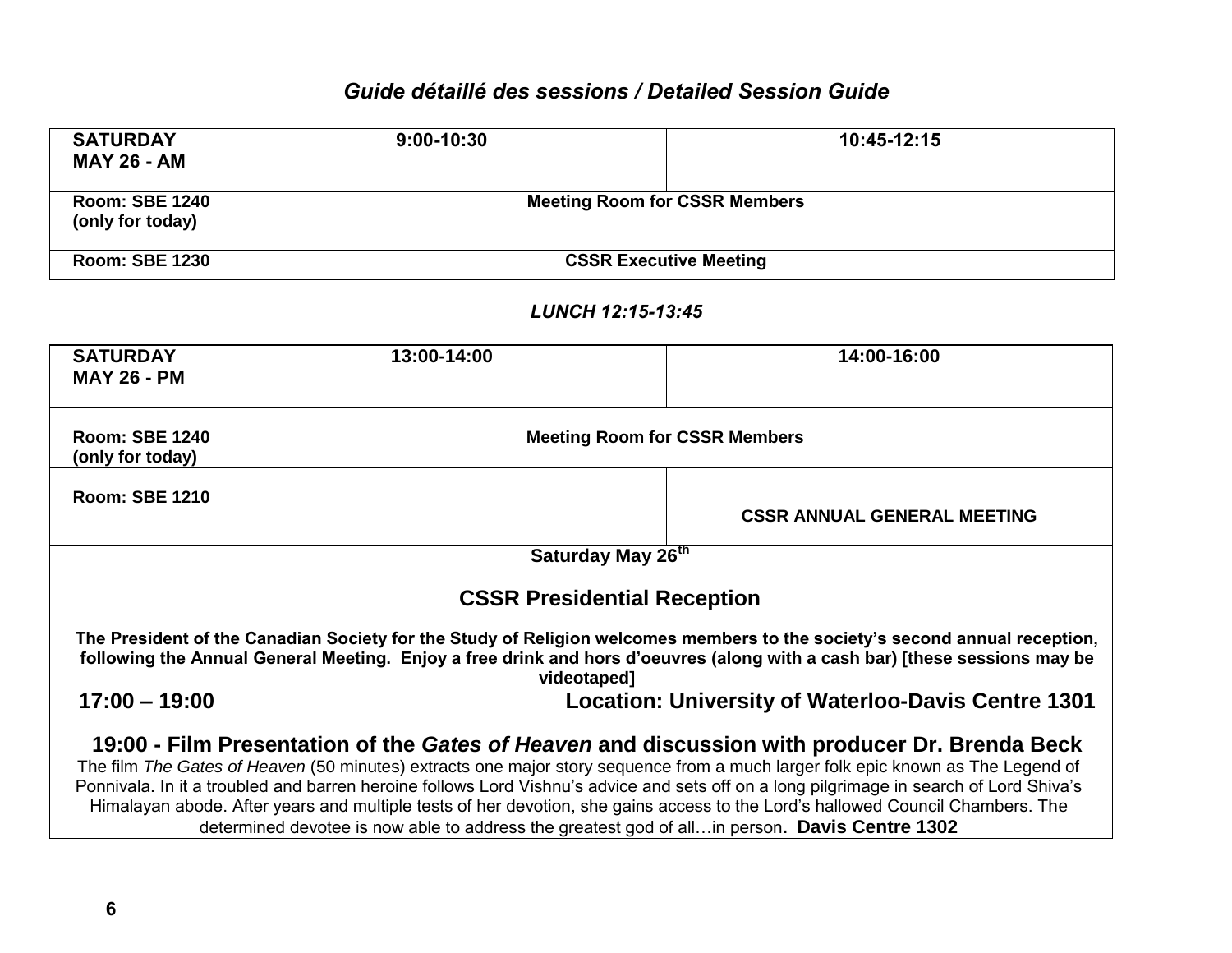| <b>SUNDAY</b>                   | 9:00-10:30                                                                                        | 10:45-12:15                                                                       |  |
|---------------------------------|---------------------------------------------------------------------------------------------------|-----------------------------------------------------------------------------------|--|
| <b>MAY 27 - AM</b><br>Room: E&Y |                                                                                                   |                                                                                   |  |
| <b>Boardroom</b>                | <b>Meeting room for CSSR members</b>                                                              |                                                                                   |  |
| (SBE 3220)                      |                                                                                                   |                                                                                   |  |
| <b>Room: SBE 1210</b>           | Panel: On the Construction of the Feminine Identity                                               | <b>Continental Theory and Religion</b>                                            |  |
|                                 | in Select Hindu Textual traditions                                                                | Chair: Michel Desjardins (Wilfrid Laurier University)                             |  |
|                                 | Chair: Richard Mann (Carleton University)                                                         |                                                                                   |  |
|                                 |                                                                                                   | 1. Kornel Zathureczky (University of Sudbury)                                     |  |
|                                 | Participants:                                                                                     |                                                                                   |  |
|                                 | 1. Adela Sandness (St. Francis Xavier University)                                                 | "Agamben and the Signature of the Messianic"                                      |  |
|                                 |                                                                                                   | 2. Jairan Gahan (University of Toronto)                                           |  |
|                                 | "On Gender Identity in Rgvedic Tradition"                                                         |                                                                                   |  |
|                                 |                                                                                                   | "The Presence of the (In) visible: Prostitution in Iran, from                     |  |
|                                 | 2. Patricia Dold (Memorial University)                                                            | <b>Brothels to Streets to Sharia"</b>                                             |  |
|                                 | "Discourse on Female Body, Speech, and Identity in                                                |                                                                                   |  |
|                                 | <b>Hindu Narratives"</b>                                                                          |                                                                                   |  |
|                                 |                                                                                                   |                                                                                   |  |
| <b>Room: SBE 1220</b>           | Respondent: Brenda Anderson (University of Regina)<br><b>Psychoanalysis and Religion</b>          | Panel: Religion and Sexual Diversity: Ongoing                                     |  |
|                                 |                                                                                                   | <b>Research</b>                                                                   |  |
|                                 | Chair: Michel Desjardins (Wilfrid Laurier University)                                             |                                                                                   |  |
|                                 |                                                                                                   | Chair: Leo Van Arragon (University of Ottawa)                                     |  |
|                                 | 1. Ryan David Anningson (Wilfrid Laurier University)                                              | Participants:                                                                     |  |
|                                 | "Psychoanalyzing Amitabha: Pure Land Buddhist                                                     |                                                                                   |  |
|                                 | Practice as Evangelical Nurturing and Kleinian Ego-                                               | 1. Pamela Dickey Young (Queen's University)                                       |  |
|                                 | Splitting"                                                                                        |                                                                                   |  |
|                                 | 2. Sam Semper (Institute for Psychoanalytic Training                                              | "Religion and Violence in the Lives of Gay and Lesbian<br>Christians"             |  |
|                                 | and Research)                                                                                     |                                                                                   |  |
|                                 |                                                                                                   | 2. Heather Shipley (University of Ottawa)                                         |  |
|                                 | "Reinterpreting Freud's A Religious Experience: Oedipal<br>Submission or Melancholic Compromise?" |                                                                                   |  |
|                                 |                                                                                                   | "Not in My Backyard: Religion and Sexual Diversity in<br><b>Public Education"</b> |  |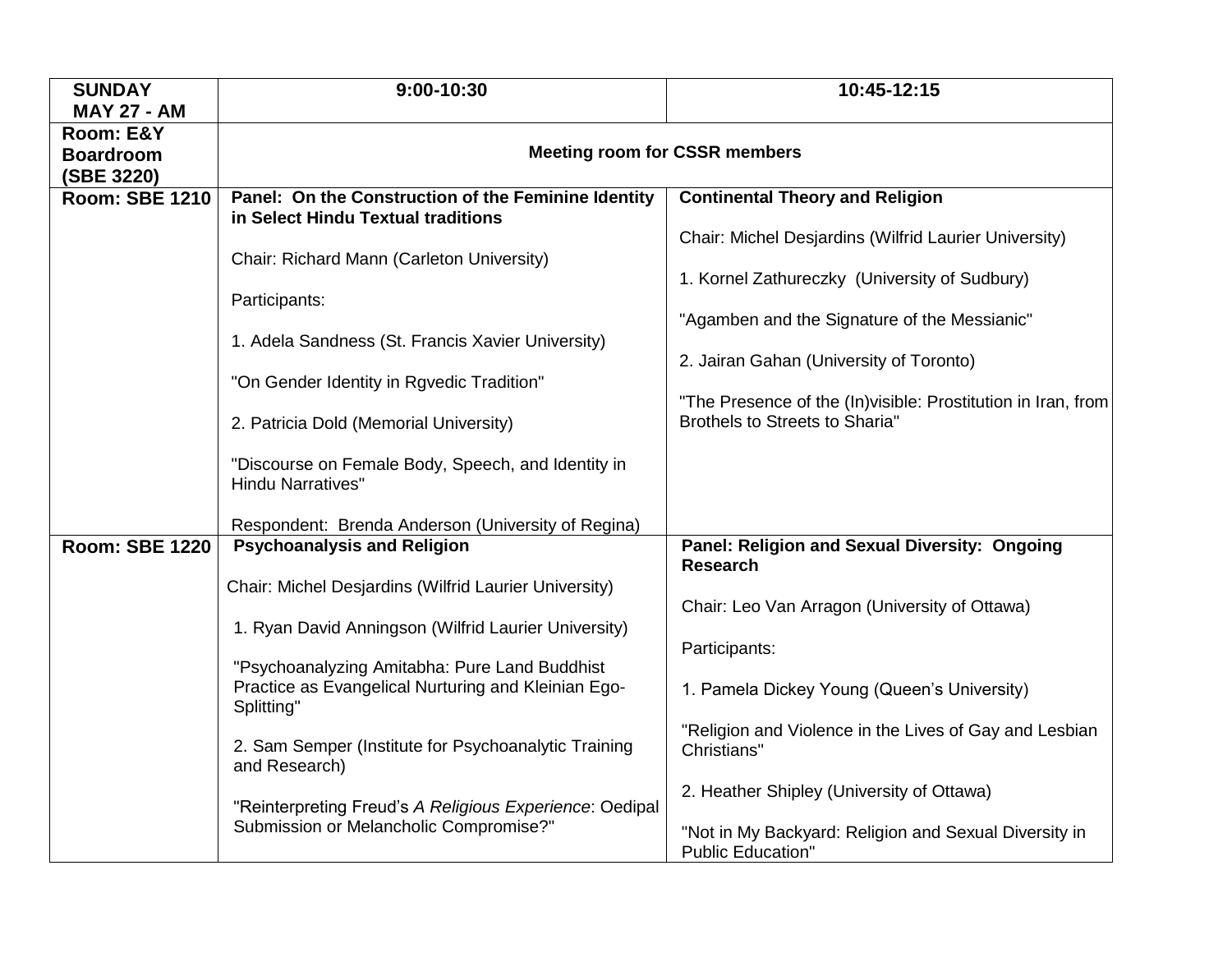|                       |                                                                            | 3. Sharday Mosurinjohn (Queen's University)                                                                                                                            |
|-----------------------|----------------------------------------------------------------------------|------------------------------------------------------------------------------------------------------------------------------------------------------------------------|
|                       |                                                                            | "The Role of Popular Journalism in the Canadian<br>Imaginary: The Queer and the Immigrant Read through<br>Religion as Symbolic Threats to a Changing Public<br>Sphere" |
| <b>Room: SBE 1230</b> | <b>Religion and Technology</b>                                             | <b>Religious Utopias</b>                                                                                                                                               |
|                       | Chair: Arlene MacDonald (University of Texas Medical<br>Branch)            | Chair: Marybeth White (Wilfrid Laurier University)                                                                                                                     |
|                       | 1. Roxanne lavoschi (Independent Scholar)                                  | 1. William Richards (University of Saskatchewan)                                                                                                                       |
|                       | "What Do We Know?"                                                         | "What Thomas More Taught Me about Reading Philo:<br>The Contemplative Life as Utopian Fantasy"                                                                         |
|                       | 2. Rubina Ramji (Cape Breton University)                                   | 2. Matt Sheedy (University of Manitoba)                                                                                                                                |
|                       | "Technological Identities, Religious Identities"                           | "Who are the 99%: Occupy Wall Street, Utopia, and the<br>Claim to Universal Representation (well, almost)"                                                             |
| <b>Room: SBE 1240</b> | <b>Religion and Immigration</b>                                            | <b>Transmitting and Transforming Buddhism</b>                                                                                                                          |
|                       | Chair: Alexander Soucy (Saint Mary's University)                           | Chair: Paul Crowe (Simon Fraser University)                                                                                                                            |
|                       | 1. Paul Crowe (Simon Fraser University)                                    | 1. Alexander Soucy (Saint Mary's University)                                                                                                                           |
|                       | "Chinese Buddhists in BC: Reconsidering the Narrative of<br>Adaptation"    | "Global Zen/National Zen: Transformations in Buddhist<br>Practice in Northern Vietnam"                                                                                 |
|                       | 2. Cathy Holtmann (University of New Brunswick)                            | 2. Jason Neelis (Wilfrid Laurier University)                                                                                                                           |
|                       | "Lived Religion at the Crossroads: Social Networks and<br>Immigrant Women" | "Overland Crossroads for Buddhist Transmission<br>between South Asia and Central Asia"                                                                                 |
|                       |                                                                            | 3. Kevin Bond (University of Regina)                                                                                                                                   |
|                       |                                                                            | "Buddhism on Stage: Danjuro Kabuki and the Narita Fudo<br>Cult in Edo Japan"                                                                                           |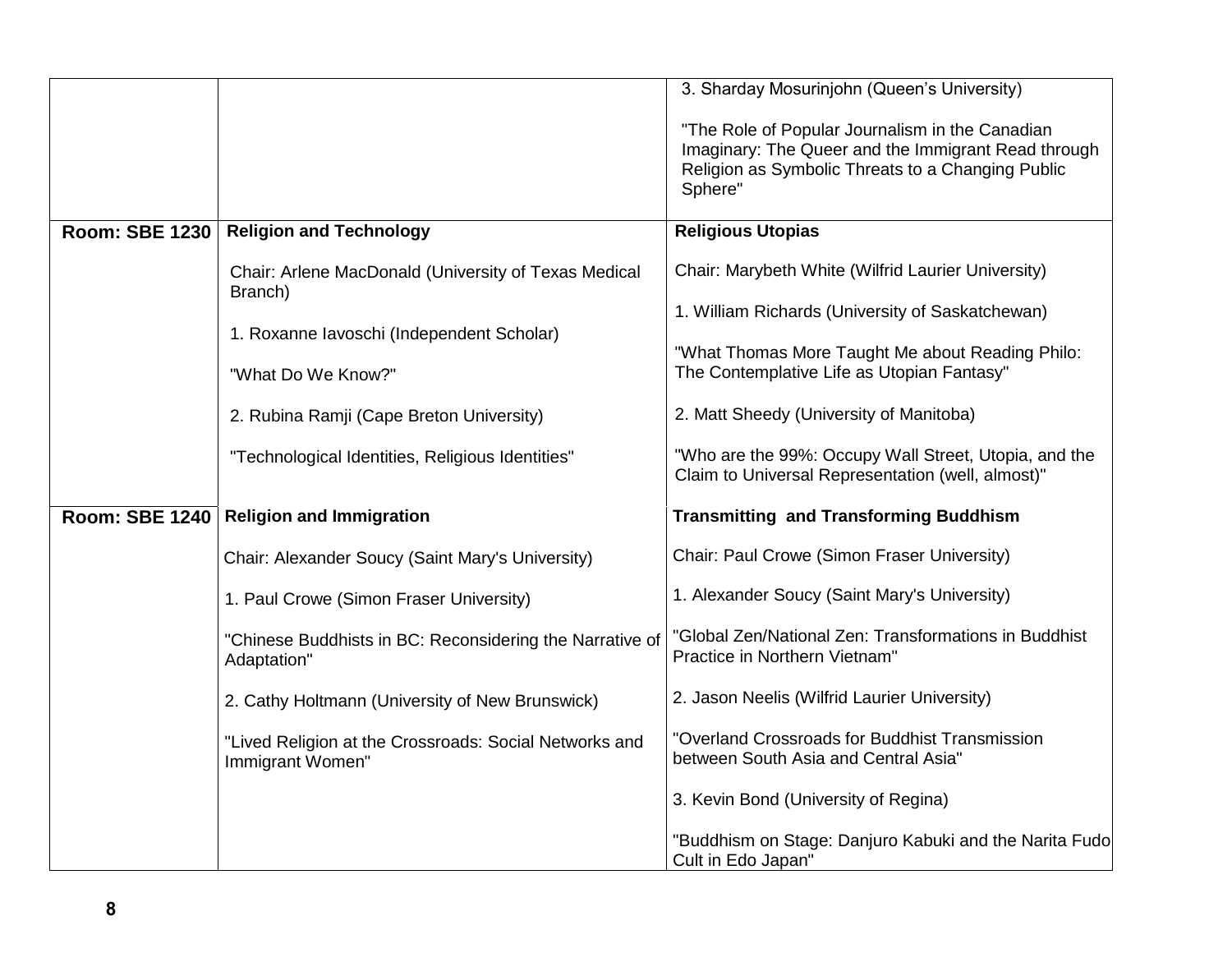| <b>Room: P1013</b> | <b>CSSR/Association of Muslim Social Scientists and</b><br>Laurier's Muslim Studies Option Session:                                                                           | <b>CSSR/Association of Muslim Social Scientists and</b><br>Laurier's Muslim Studies Option Session:             |
|--------------------|-------------------------------------------------------------------------------------------------------------------------------------------------------------------------------|-----------------------------------------------------------------------------------------------------------------|
|                    | <b>Critical Interventions in Canadian Muslim Studies</b>                                                                                                                      | <b>Critical Interventions in Canadian Muslim Studies</b>                                                        |
|                    | <b>Omar Khadr, Oh Canada!</b> (Janice Willamson, ed.)<br>Speakers: Sherene Razack, Kim Echlin, Jasmin Zine,<br>Janice Williamson. Portions of the documentary You Don't eds.) | The Sharia Debate: Islam, Gender Politics, and Family<br>Law Arbitration (Anna C. Korteweg & Jennifer A, Selby, |
|                    | Like the Truth: 4 Days Inside Guantánamo (directed by<br>Patricio Henriquez and Luc Côté) will be presented                                                                   | Speakers: Audrey Macklin, Jasmin Zine, Katherine<br>Bullock, Chris Cutting, Anna Korteweg                       |

| <b>SUNDAY</b><br><b>MAY 27 - PM</b> | 13:45-15:15                                                                                                             | 15:30-17:00                                                                       |
|-------------------------------------|-------------------------------------------------------------------------------------------------------------------------|-----------------------------------------------------------------------------------|
| Room: E&Y<br><b>Boardroom</b>       | <b>Meeting room for CSSR members</b>                                                                                    |                                                                                   |
| <b>Room: SBE 1210</b>               | <b>Islam in Southeast Asia</b>                                                                                          | <b>Researching Religion</b>                                                       |
|                                     |                                                                                                                         |                                                                                   |
|                                     | Chair: Mourad Laabdi (University of Toronto)                                                                            | Chair: William James Hoverd (University of Ottawa)                                |
|                                     | 1. M. Kamal Hassan (International Institute of Islamic<br>Thought and Civilization)                                     | 1. Mark D. Chapman (Tyndale University College &<br>Seminary)                     |
|                                     | "Integration of Religious Knowledge and Modern Science:<br>The New Trend in Islamic Schools in Southeast Asia<br>Today" | "Making Changes: The Ethics of Insider Researcher by<br>Individuals in Authority" |
|                                     |                                                                                                                         | 2. Ryan Olfert (University of Toronto)                                            |
|                                     | 2. Ahmad F. Yousif (International Institute of Islamic<br>Thought and Civilization) - Presented by K. Hassan            |                                                                                   |
|                                     |                                                                                                                         | "More than Critique? The Secular and the Practice of                              |
|                                     | "Research Methodology: A Critical Analysis of<br>Contemporary Muslim Scholarship in Southeast Asia"                     | <b>Religious Studies"</b>                                                         |
| <b>Room: SBE 1220</b>               | Roundtable: God's Plenty: Religious Diversity in<br><b>Kingston by Bill James</b>                                       | <b>Multiculturalism and Religion</b>                                              |
|                                     |                                                                                                                         | Chair: Cathy Holtmann (University of New Brunswick)                               |
|                                     | Chair: Pamela Dickey Young (Queen's University)                                                                         |                                                                                   |
|                                     |                                                                                                                         | 1. Deba Mitra Barua (University of Saskatchewan)                                  |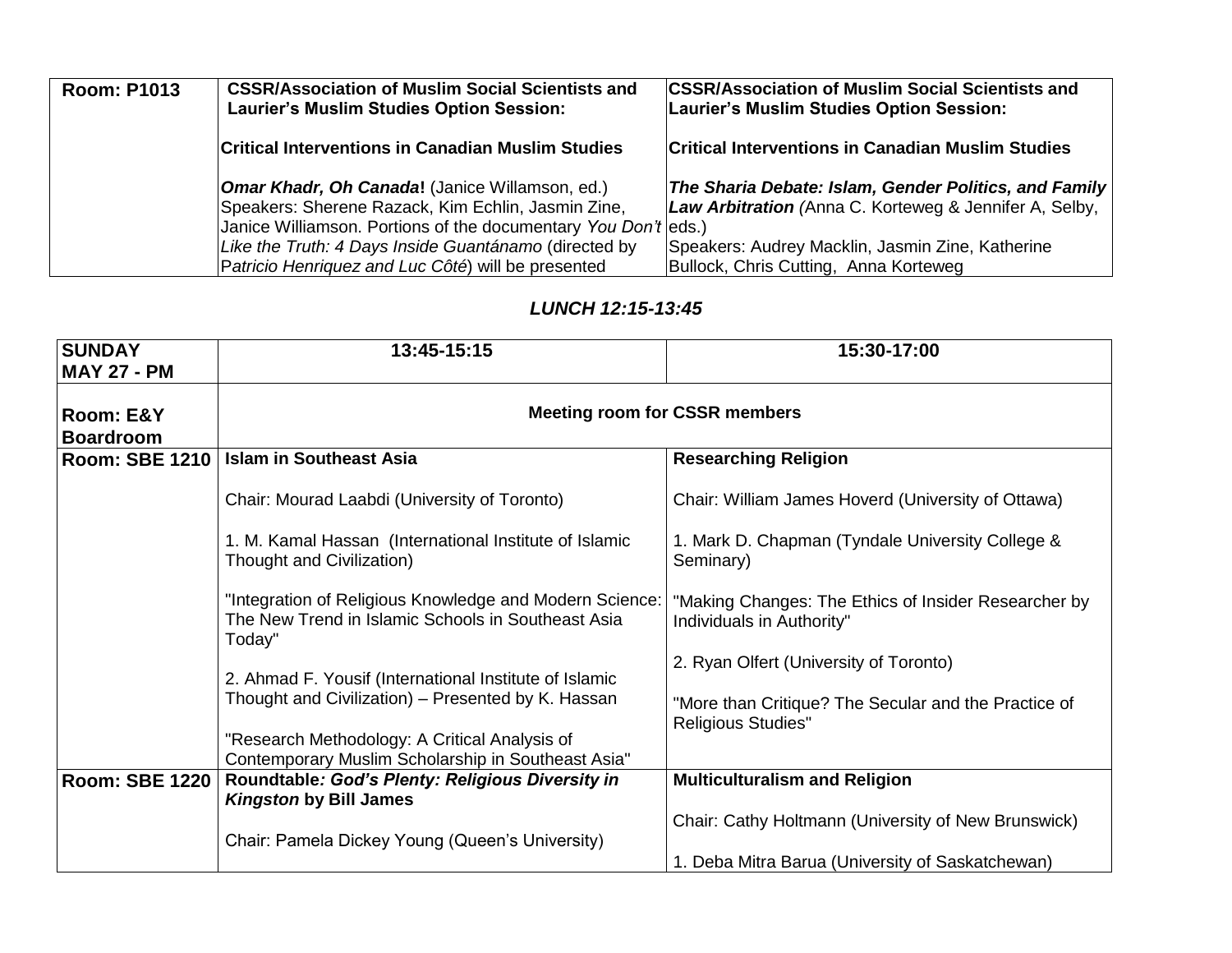|                       | Participants:                                                                                                                                        |                                                                                      |
|-----------------------|------------------------------------------------------------------------------------------------------------------------------------------------------|--------------------------------------------------------------------------------------|
|                       |                                                                                                                                                      | "The Pressure of Multiculturalism Policy on an Immigrant                             |
|                       | 1. Paul Bowlby (St Mary's University)                                                                                                                | Community"                                                                           |
|                       | 2. Paul Bramadat (University of Victoria),                                                                                                           |                                                                                      |
|                       | 3. Pamela Klassen (University of Toronto)<br>4. David Seljak (University of Waterloo)                                                                | 2. Carlos D. Colorado (The University of Winnipeg)                                   |
|                       |                                                                                                                                                      | "An Overlapping Consensus? Religious Voices in a<br>Secular Multicultural Canada"    |
|                       |                                                                                                                                                      | 3. Chad Hillier (Wilfrid Laurier University)                                         |
|                       |                                                                                                                                                      | "Zizek's Desert of the Real: Is Liberal Multiculturalism a<br>Problem or a Promise?" |
| Room: SBE 1230        | <b>Religion and Bodies</b>                                                                                                                           | <b>Religion and Art</b>                                                              |
|                       | Chair: Patricia Dold (Memorial University)                                                                                                           | Chair: David Feltmate (Auburn University at Montgomery)                              |
|                       | 1. Jennifer Bright (University of Toronto)                                                                                                           | 1. Jennifer Hall (SUNY-Buffalo)                                                      |
|                       | "In Accordance with the Times': Medical Hybridity, Social<br>Change and the Framing of 'Woman' in Contemporary<br>Tibetan Gynaecological Literature" | "The Weeping Woman': Depictions of Sacrifice in Art,<br>Life, and Theory"            |
|                       |                                                                                                                                                      | 2. Aviva Goldberg (York University)                                                  |
|                       | 2. Chris Klassen (Wilfrid Laurier University)                                                                                                        |                                                                                      |
|                       | "Rethinking Holism from Disability Studies and Material<br>Feminism"                                                                                 | "The Art of Midrash: Reconfiguring Biblical Texts Through<br>a Queer Lens"           |
|                       | 3. Angela Brkich-Sutherland (University of Alberta)                                                                                                  |                                                                                      |
|                       | "Letting Their Hair Loose: An Innovative Experiment in<br>Christian Corinth"                                                                         |                                                                                      |
| <b>Room: SBE 1240</b> | <b>Hindu Practices</b>                                                                                                                               |                                                                                      |
|                       | Chair: Yasaman S. Munro (Wilfrid Laurier University)                                                                                                 |                                                                                      |
|                       | 1. Arun Brahmbhatt (University of Toronto)                                                                                                           |                                                                                      |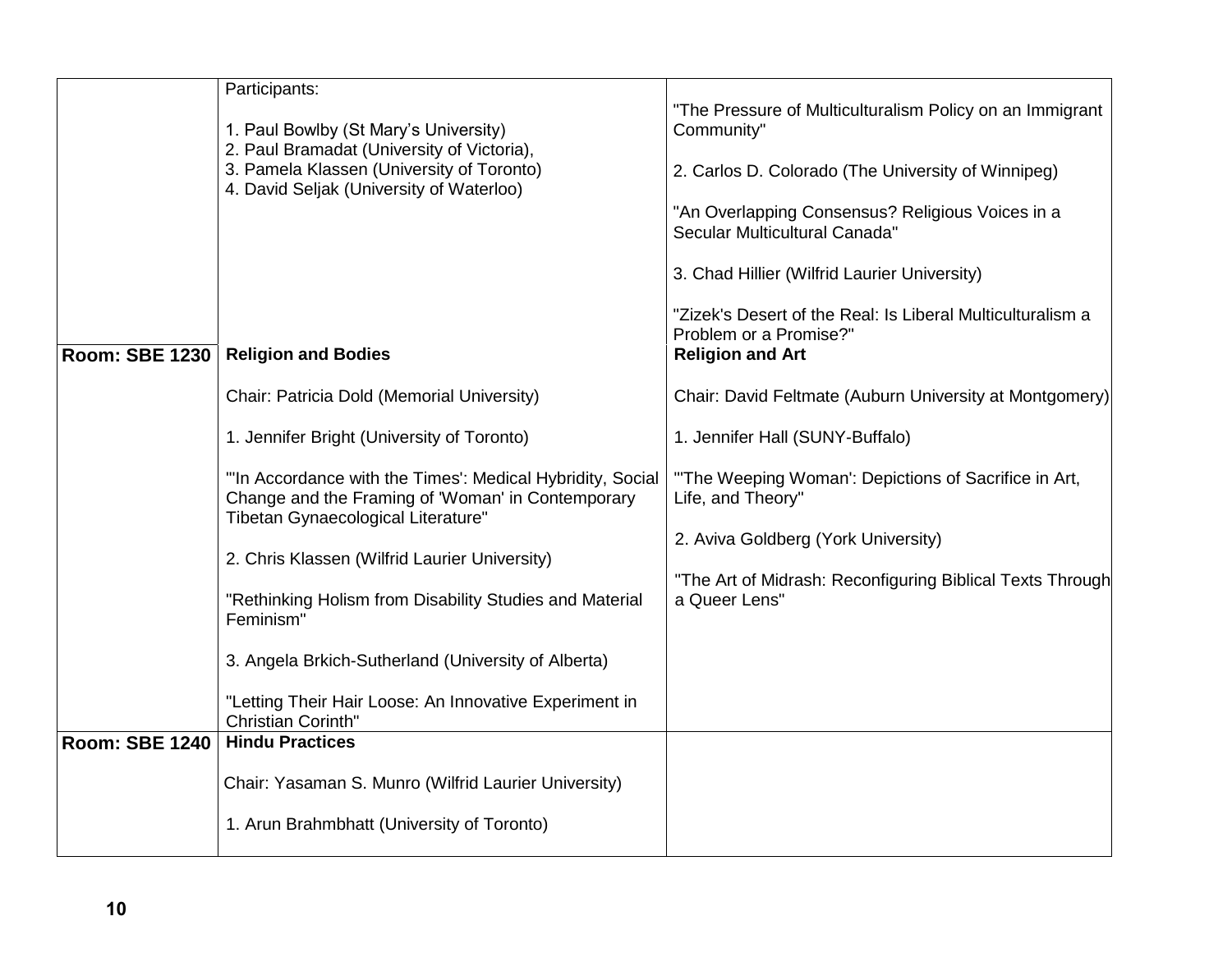|                                                          | "Śāstrārtha and Bhāṣya: Sanskrit Scholastic Practices in<br><b>Colonial Gujarat"</b>                                                                                                                                              |                                                                                                                                                                                 |
|----------------------------------------------------------|-----------------------------------------------------------------------------------------------------------------------------------------------------------------------------------------------------------------------------------|---------------------------------------------------------------------------------------------------------------------------------------------------------------------------------|
|                                                          | 2. Michelle L. Folk (Concordia University)                                                                                                                                                                                        |                                                                                                                                                                                 |
|                                                          | "Pontiffs, Pilgrims, and Ascetics: The People of Medieval<br>Tamilnadu's Mathas"                                                                                                                                                  |                                                                                                                                                                                 |
| <b>Room: P1013</b>                                       | <b>CSSR/Association of Muslim Social Scientists and</b><br>Laurier's Muslim Studies Option Session:                                                                                                                               | <b>CSSR/Association of Muslim Social Scientists and</b><br><b>Laurier's Muslim Studies Option Session:</b>                                                                      |
|                                                          | <b>Critical Interventions in Canadian Muslim Studies</b>                                                                                                                                                                          | <b>Critical Interventions in Canadian Muslim Studies</b>                                                                                                                        |
|                                                          | <b>Islam in the Hinterlands: Muslim Cultural Politics in</b><br><b>Canada</b> (Jasmin Zine ed.)<br>Speakers: Katherine Bullock, Meena Sharify-Funk,<br>Nadeem Memon, Itrath Syed, Shaista Patel, Jacqueline<br>Flatt, Jasmin Zine | <b>Roundtable: Writing While Muslim: Critical</b><br>Dialogues with Canadian Muslim Studies Scholars.<br>Speakers: Shahnaz Khan, Ali Zaidi, Meena Sharify-<br>Funk, Jasmin Zine |
| <b>Douglas Wright</b><br><b>Engineering</b><br>Building, | <b>Joint Panel with Canadian Association of Slavists:</b><br>"The Personal and the Political in Late Imperial and<br>Revolutionary Russian Orthodoxy" (13:15-15:15)                                                               |                                                                                                                                                                                 |
| <b>University of</b><br><b>Waterloo</b>                  | Chair: Rebecca Mitchell (Miami University of Ohio)                                                                                                                                                                                |                                                                                                                                                                                 |
| <b>Room: 3522</b>                                        | 1. Heather Coleman (University of Alberta)<br>"Family, Education and Culture of the Orthodox Clergy in                                                                                                                            |                                                                                                                                                                                 |
| <b>Special Time:</b><br>$13:15 - 15:15$                  | Nineteenth-Century Russian Ukraine"<br>2. Scott Kenworthy (Miami University of Ohio)                                                                                                                                              |                                                                                                                                                                                 |
|                                                          | "Through World War and Revolution: The Russian<br>Orthodox Church and the Path of Patriarch Tikhon<br>(Bellavin) "                                                                                                                |                                                                                                                                                                                 |
|                                                          | 3. Jesse Murray (University of Illinois at UC)<br>"The Limits of Love: Conversion, Orthodoxy and Spousal<br>Choice in Russia's Baikal Region, 1860s-1917"                                                                         |                                                                                                                                                                                 |
|                                                          | Discussant: Chris Chulos (Roosevelt University)                                                                                                                                                                                   |                                                                                                                                                                                 |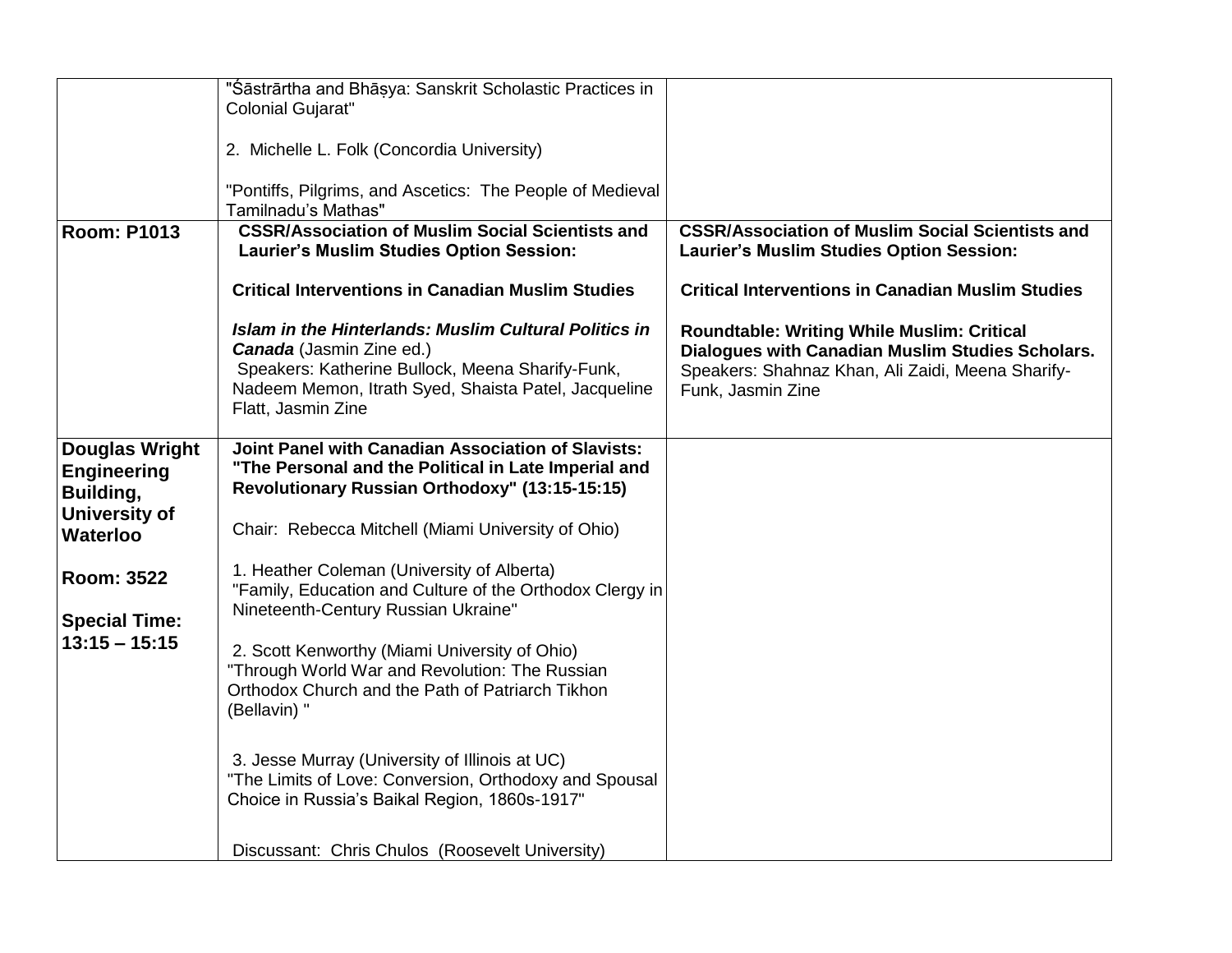| <b>MONDAY</b><br><b>MAY 28 - AM</b> | 9:00-10:30                                                                                                                                                                         | 10:45-12:15                                                                                  |  |  |
|-------------------------------------|------------------------------------------------------------------------------------------------------------------------------------------------------------------------------------|----------------------------------------------------------------------------------------------|--|--|
| Room: E&Y<br><b>Boardroom</b>       |                                                                                                                                                                                    | <b>Meeting room for CSSR members</b>                                                         |  |  |
| <b>Room: SBE 1210</b>               | Roundtable: What is Canadian about the<br><b>World's Religion?</b>                                                                                                                 | <b>Religion in Canada</b>                                                                    |  |  |
|                                     | Chair: David Seljak (University of Waterloo)                                                                                                                                       | Chair: Joanne Benham Rennick (Wilfrid Laurier<br>University)                                 |  |  |
|                                     | Participants:                                                                                                                                                                      | 1. Arlene Macdonald (University of Texas Medical<br>Branch)                                  |  |  |
|                                     | 1. Doris Jakobsh (University of Waterloo)<br>2. M. Darrol Bryant (Renison University College)<br>3. Scott Kline (St. Jerome's University)<br>4. Anne Pearson (McMaster University) | "Gurus, Gardens, and Generous Benefactors: Projects of<br>Pluralism at a Community Hospital" |  |  |
|                                     | 5. Mikal Radford (Sheridan College/Wilfrid Laurier<br>University)                                                                                                                  | 2. Kevin Anderson (McMaster University)                                                      |  |  |
|                                     | 6. Meena Sharify-Funk (Wifrid Laurier University)<br>7. Rory Dickson (Wilfrid Laurier University)<br>8. Scott Wall (University of Waterloo)                                        | "A Policy of Containment: Anti-Catholicism in<br>Canada, 1945-1965"                          |  |  |
|                                     |                                                                                                                                                                                    | 3. Leah McKeen (Wilfrid Laurier University)                                                  |  |  |
|                                     |                                                                                                                                                                                    | "Canadian Christian Politics: Between Europe and the<br><b>United States"</b>                |  |  |
| <b>Room: SBE 1230</b>               | Panel: Theoretical and Methodological Issues for<br><b>Researching Pentecostalism</b>                                                                                              | <b>Teaching Religion in Universities</b>                                                     |  |  |
|                                     | Chair: Adam Stewart (University of Waterloo)                                                                                                                                       | Chair: Deborah Birkett (Wilfrid Laurier University)                                          |  |  |
|                                     |                                                                                                                                                                                    | 1. Margaret Leask (Wilfrid Laurier University)                                               |  |  |
|                                     | 1. Linda M. Ambrose (Laurentian University)                                                                                                                                        | "Which Three Perspectives Do We Need to Know                                                 |  |  |
|                                     | "Questions and Quandaries in Exploring Gender History<br>in Canadian Pentecostalism"                                                                                               | for the Exam?"                                                                               |  |  |
|                                     |                                                                                                                                                                                    | 2. Cheryl Gaver (University of Ottawa)                                                       |  |  |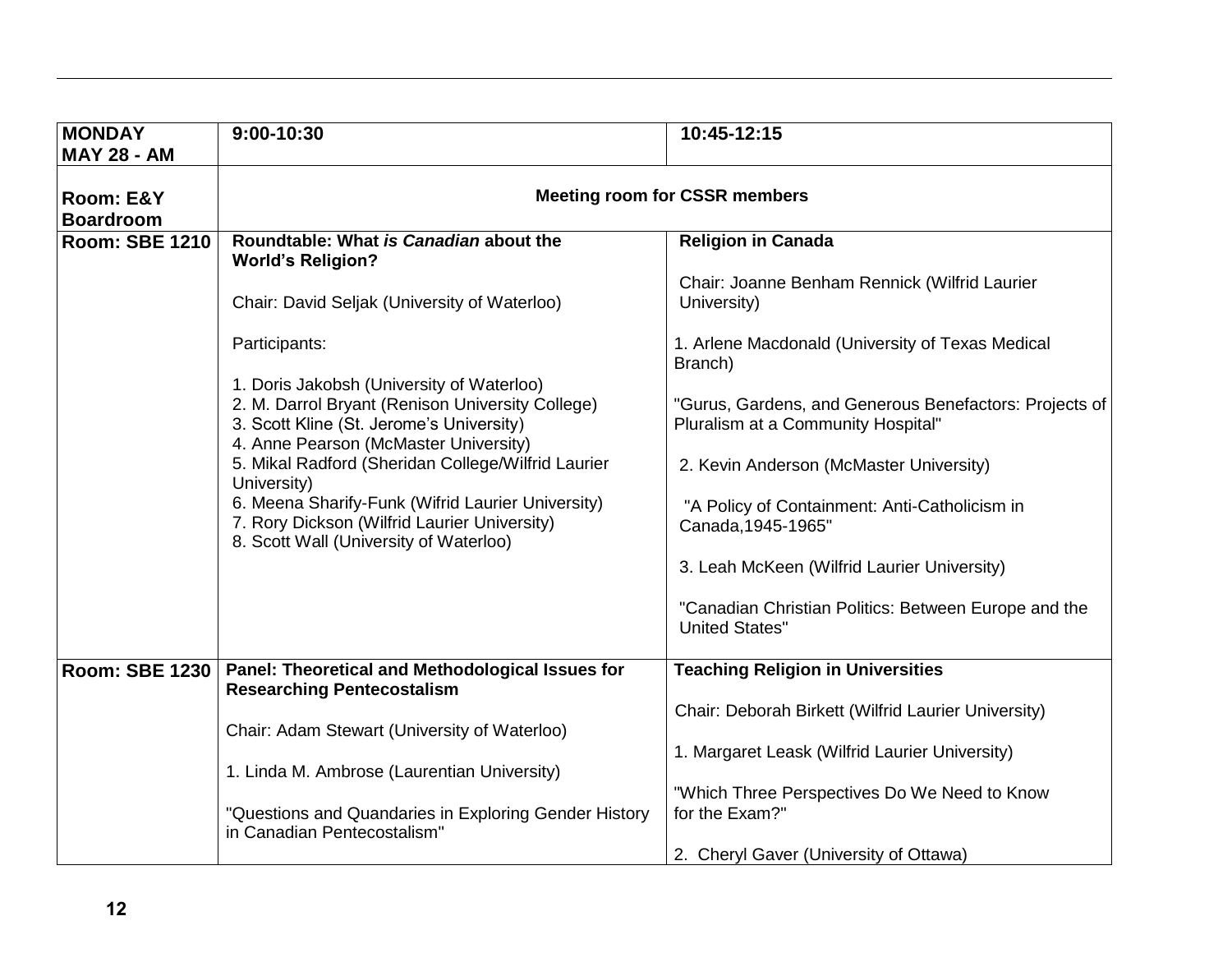|                       | 2. Femi J. Kolapo (University of Guelph)                                                                    |                                                                                                                                    |
|-----------------------|-------------------------------------------------------------------------------------------------------------|------------------------------------------------------------------------------------------------------------------------------------|
|                       | "Reverse Theorization and a Different Understanding of<br>'Reverse Mission"                                 | "Religious Studies: The Changing Nature of Scholarship<br>and Challenges for University Departments"                               |
|                       | 3. Michael Wilkinson (Trinity Western University)                                                           |                                                                                                                                    |
|                       | "Globalization Theory: Making Sense of Structure and<br>Culture in Global Pentecostalism"                   |                                                                                                                                    |
| <b>Room: SBE 1240</b> |                                                                                                             | <b>Roundtable: The Role of Visiting the Religious</b><br>Shrines on Enhancing Modern Authentic Islam for<br><b>Shi'ite Muslims</b> |
|                       |                                                                                                             | Chair: Patricia Dold (Memorial University)                                                                                         |
|                       |                                                                                                             | 1. May Al-Fartousi (Brock University)                                                                                              |
|                       |                                                                                                             | 2. Abdel-Amir Ali (Islamic College, England)                                                                                       |
| <b>Room: SBE 1220</b> | <b>Gandhi in a Canadian Context Conference</b>                                                              | <b>Gandhi in a Canadian Context Conference</b>                                                                                     |
|                       | <b>Introduction</b><br>ı.                                                                                   | II.<br><b>Historical Studies</b>                                                                                                   |
|                       | 1. Alex Damm (Wilfrid Laurier University)                                                                   | 1. Alex Damm (Wilfrid Laurier University)                                                                                          |
|                       | "Gandhi in a Canadian Context: A Time for Appraisal"                                                        | "Mahatma Gandhi's Developing Awareness of Canada"                                                                                  |
|                       | 2. Arun Gandhi (grandson of Mahatma Gandhi and<br>founder of the M. K. Gandhi Institute for Non-violence at | 2. Harold Coward (FRSC, University of Victoria)                                                                                    |
|                       | the University of Rochester)                                                                                | "The Study of Gandhi in Canadian Academic Religious<br>Studies"                                                                    |
|                       | "Gandhi's Non-violence Relevant for the Twenty-First<br>Century?"                                           | 3. Nathan Funk (Conrad Grebel University College)                                                                                  |
|                       |                                                                                                             | "Canada's Peace Story and the Gandhian Vision"                                                                                     |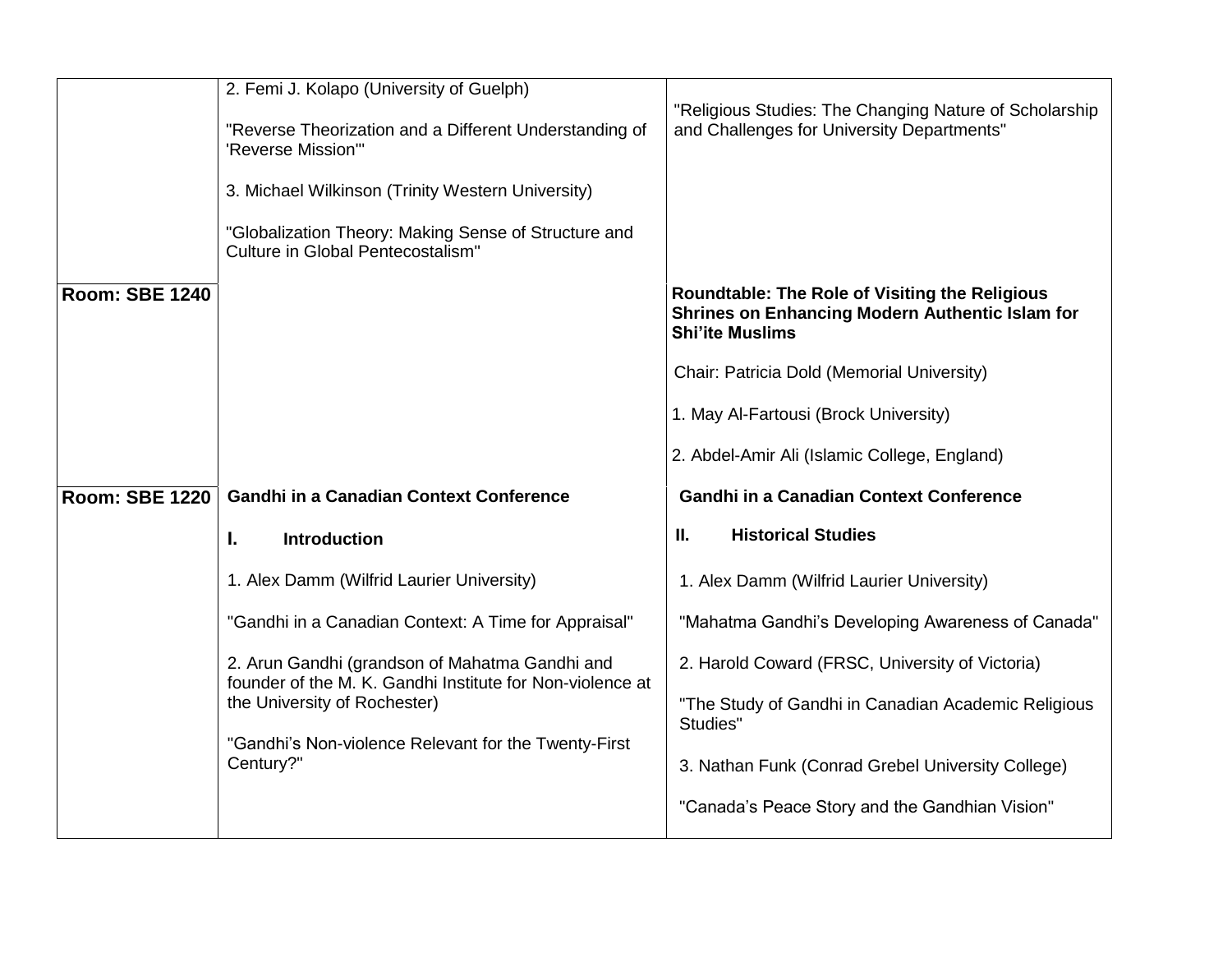**Monday May 28th** 

# **CSSR GRADUATE STUDENT PROFESSIONAL DEVELOPMENT LUNCHEON**

**"Pedagogy II: Going the Distance in Online Education"**

The panel will be composed of graduate students who have confronted the challenge of teaching an online class, and an academic expert in the field

**12:00 – 13:30 pm Room: SBE KPMG Atrium**

| <b>MONDAY</b><br><b>MAY 28 - PM</b> | 13:45-15:15                                                                                                                                                     | 15:30-17:00                                                         |  |
|-------------------------------------|-----------------------------------------------------------------------------------------------------------------------------------------------------------------|---------------------------------------------------------------------|--|
| Room: E&Y<br><b>Boardroom</b>       | <b>Meeting room for CSSR members</b>                                                                                                                            |                                                                     |  |
| <b>Room: SBE 1210</b>               | <b>Religion and Canadian Law</b>                                                                                                                                | <b>Religious Categories and the Public Good</b>                     |  |
|                                     | Chair: William James Hoverd (University of Ottawa)                                                                                                              | Chair: Lauren Forbes (University of Ottawa)                         |  |
|                                     | 1. Christopher Cutting (University of Waterloo)                                                                                                                 | 1. Anne Dyer-Witheford (University of Waterloo)                     |  |
|                                     | "Can the 'Imperiled Muslim Woman' be Protected?:<br>Discourses of (Non-)Agency and Consequent Policy                                                            | "New Age Capitalism and the Public-Private Divide"                  |  |
|                                     | Gaps Following the Ontario Sharia Debate"                                                                                                                       | 2. William James Hoverd (University of Ottawa)                      |  |
|                                     | 2. Lauren Forbes (University of Ottawa)                                                                                                                         | "Investigating, Christian No Further Definition Census<br>Category" |  |
|                                     | "Tensions Between Presentation, Comprehension and<br>the Court's Ability to Deal with Aboriginal Religious Beliefs<br>in Delgamuukw v. British Columbia (1997)" |                                                                     |  |
| Room: SBE 1230                      | <b>Religious Narratives</b>                                                                                                                                     | Evangelicalism                                                      |  |
|                                     | Chair: David Feltmate (Auburn University at Montgomery)                                                                                                         | Chair: David Feltmate (Auburn University at Montgomery)             |  |
|                                     | 1. Sarah Marie Gallant (University of Calgary)                                                                                                                  | 1. Brian Carwana (University of Toronto)                            |  |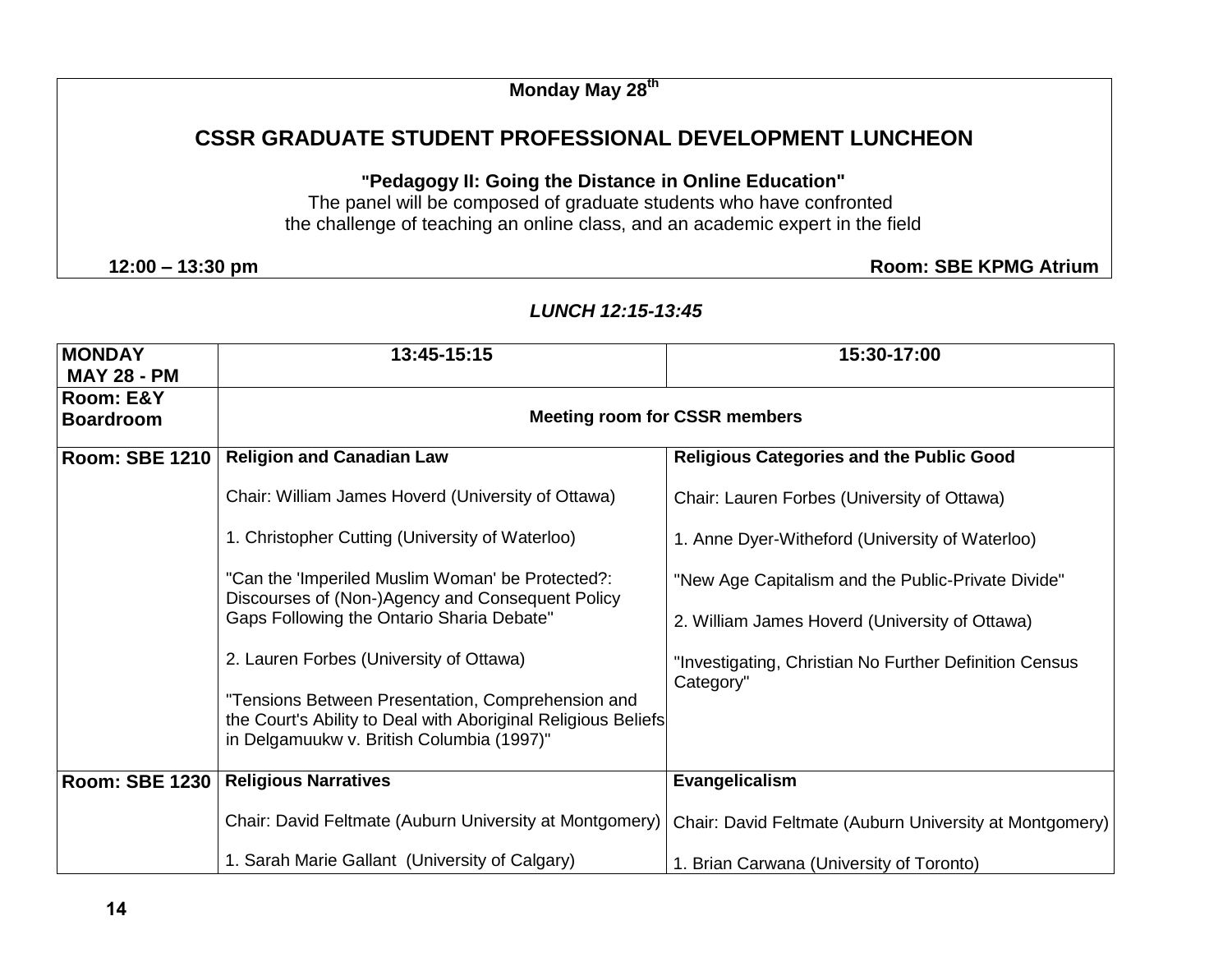|                       | "Navigating the Crossroads Through Narrative: Critically<br><b>Engaging Exemplary Narratives Using Paul Ricoeur's</b><br>Hermeneutic Arc"<br>2. May Al-Fartousi (Brock University)<br>"A Journey to Makkah: Analysing a Narrative of a Middle-<br>Eastern Canadian Muslim Educator's Lived Experience"<br>3. William James (Queens University)<br>"Cambodian Genocide and Canadian Fiction" | "Freedom, Sex and the Self among Canada's Evangelical<br><b>Political Lobbies"</b><br>2. Peter Schuurman (University of Waterloo)<br>"Tracing the Irreligious Quest in Evangelicalism:<br>The Case of Bruxy Cavey and The Meeting<br>House"<br>3. Kerry Fast (York University)<br>"Creating a New Separateness: Migration, |
|-----------------------|---------------------------------------------------------------------------------------------------------------------------------------------------------------------------------------------------------------------------------------------------------------------------------------------------------------------------------------------------------------------------------------------|----------------------------------------------------------------------------------------------------------------------------------------------------------------------------------------------------------------------------------------------------------------------------------------------------------------------------|
|                       |                                                                                                                                                                                                                                                                                                                                                                                             | Evangelicalism and Old Colony Mennonite Conversion"                                                                                                                                                                                                                                                                        |
| <b>Room: SBE 1240</b> | <b>Spirituality</b>                                                                                                                                                                                                                                                                                                                                                                         | <b>Spiritual Communities</b>                                                                                                                                                                                                                                                                                               |
|                       | Chair: Joanne Benham Rennick (Wilfrid Laurier<br>University)                                                                                                                                                                                                                                                                                                                                | Chair: Siobhan Chandler (Wilfrid Laurier University)<br>1. Joanne Benham Rennick (Wilfrid Laurier University)                                                                                                                                                                                                              |
|                       | 1. Claudie Massicotte (University of Western Ontario)                                                                                                                                                                                                                                                                                                                                       |                                                                                                                                                                                                                                                                                                                            |
|                       | "When Freud 'Played the Medium': Psychoanalysis,<br>Spiritualism, and Telepathy"                                                                                                                                                                                                                                                                                                            | "Spiritual But Not Religious Communities: A Case Study<br>of Pilgrims on the Camino de Santiago"                                                                                                                                                                                                                           |
|                       | 2. Siobhan Chandler (Wilfrid Laurier University)                                                                                                                                                                                                                                                                                                                                            | 2. Pamela Bastante and Brenton Dickieson (University of<br>Prince Edward Island)                                                                                                                                                                                                                                           |
|                       | "Varieties of 'Spiritual but Not Religious': Discerning Five<br>Subtypes for Research in the Sociology of Religion"                                                                                                                                                                                                                                                                         | "La Negrita, La Comadre, and La Santita: The Enigmatic<br>Identity of Santa Muerte"                                                                                                                                                                                                                                        |
| <b>Room: SBE 1220</b> | <b>Gandhi in a Canadian Context Conference</b>                                                                                                                                                                                                                                                                                                                                              | <b>Gandhi in a Canadian Context Conference</b>                                                                                                                                                                                                                                                                             |
|                       | <b>Educational Studies</b><br>III.                                                                                                                                                                                                                                                                                                                                                          | IV.<br>Trajectories of Gandhi in Canadian Life and<br>Culture (I)                                                                                                                                                                                                                                                          |
|                       | 1. Paul Younger (McMaster University)                                                                                                                                                                                                                                                                                                                                                       | 1. Neeta M. Khandpekar (K. J. Somaiya College of Arts                                                                                                                                                                                                                                                                      |
|                       | "Gandhi in the Canadian Imagination in the Later Decades<br>of the Twentieth Century"                                                                                                                                                                                                                                                                                                       | and Commerce)<br>"The Relevance of Gandhi in Canada"                                                                                                                                                                                                                                                                       |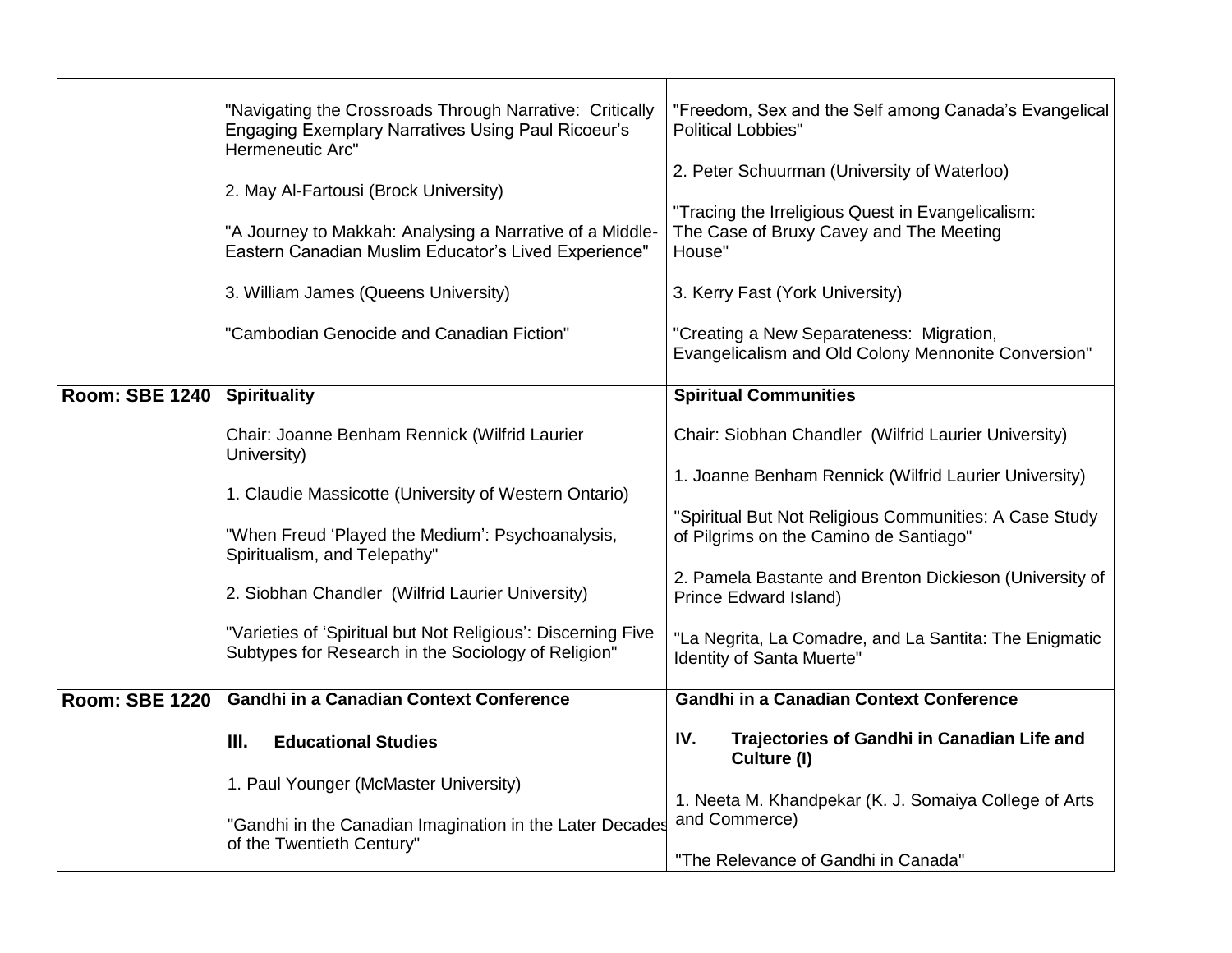| 2. Kay Koppedrayer (Wilfrid Laurier University)                                                                        | 2. Noel Salmond (Carleton University)                                                     |
|------------------------------------------------------------------------------------------------------------------------|-------------------------------------------------------------------------------------------|
| "Do Gandhi's Teachings Have Relevance Today?"                                                                          | "Bringing the Mahatma to Canada's Capital: The Gandhi<br>Statue and Ottawa"               |
| 3. Reva Joshee (OISE/University of Toronto)<br>"Gandhi's Nai Talim (New Education): Adaptations to<br>Today's Context" | 3. Fatima Ahmed (University of Waterloo)                                                  |
|                                                                                                                        | "Gandhi and Traditional Economy in Canada"                                                |
| 4. Scott D. Dunbar (University of Prince Edward Island)<br>"Interdisciplinary Strategies for Teaching Courses on       | 4. Shri Krishan (Maharishi Dayanand University)                                           |
| Gandhi in Canada: Keeping Gandhi Grounded in the Real<br>World Beyond Pop-Culture Stereotypes"                         | "Canadian Environmental Issues and Some Gandhian<br>Insights for Sustainable Development" |
|                                                                                                                        |                                                                                           |

| <b>TUESDAY</b><br><b>MAY 29 - AM</b> | 9:00-10:30                                                  | 10:45-12:15                                                                                                                                      |
|--------------------------------------|-------------------------------------------------------------|--------------------------------------------------------------------------------------------------------------------------------------------------|
| Room: E&Y<br><b>Boardroom</b>        | <b>Meeting room for CSSR members</b>                        | <b>Meeting room for CSSR members</b>                                                                                                             |
| <b>Room: SBE 1210</b>                | <b>Special Session (full session presentation)</b>          | <b>Religious Physical Spaces</b>                                                                                                                 |
|                                      | Gregory Beiles (University of Toronto)                      | Chair: Rose M. Tekel (St. Francis Xavier University)                                                                                             |
|                                      | "Jewish Education, Democracy and Pluralistic<br>Engagement" | 1. Roselle M. Gonsalves (University of Calgary)                                                                                                  |
|                                      |                                                             | "What Place Does Place Play in the Production of<br>Religious and Cultural Identity? Identity-Creation for<br>Indian Catholics in Mumbai, India" |
|                                      |                                                             | 2. Mariana Mastagar (University of Toronto)                                                                                                      |
|                                      |                                                             | "The Function of Religious Space in a Diaspora Setting:<br>Eastern Orthodox Macedono-Bulgarian Church in<br>Toronto"                             |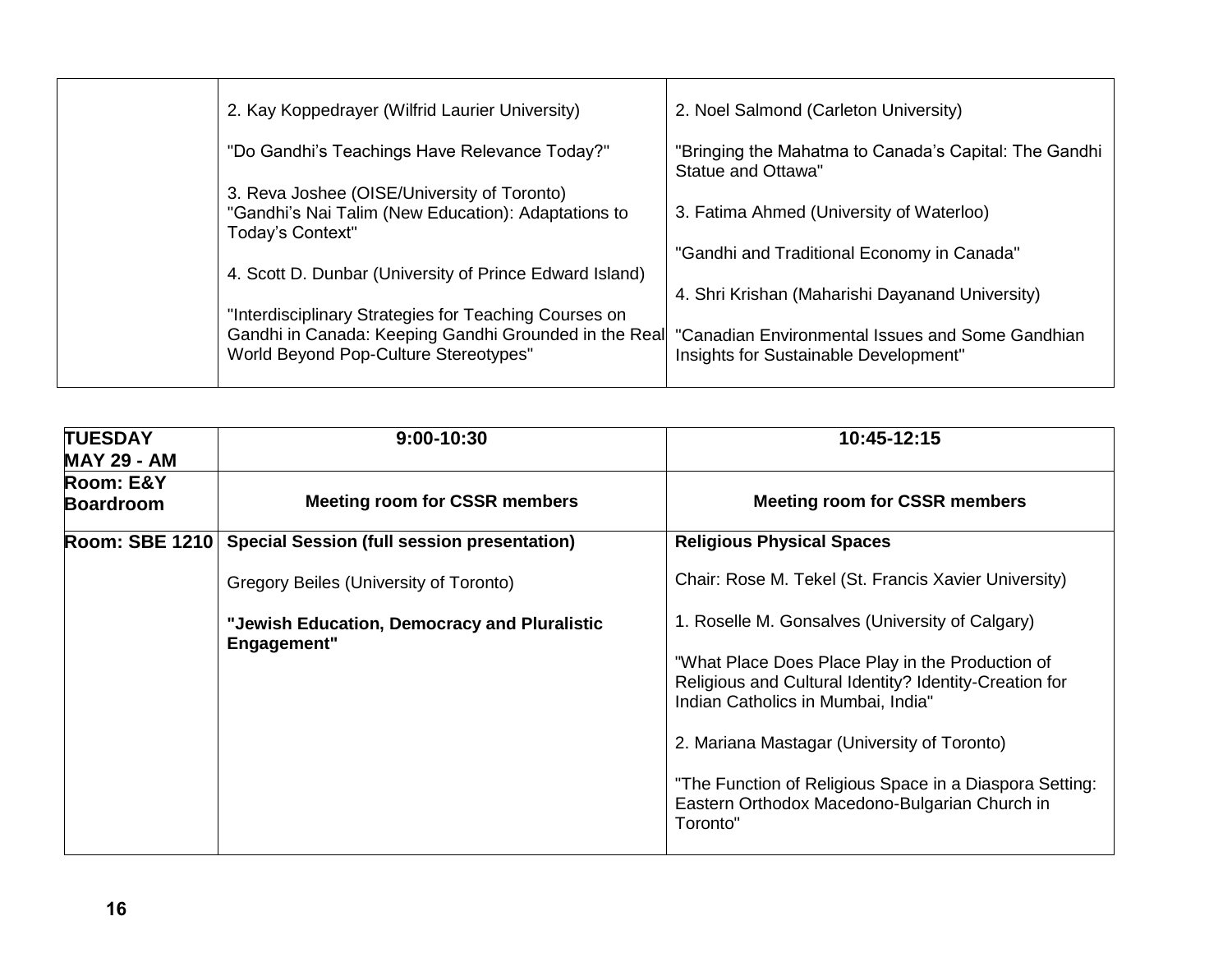|                       |                                                                                                                                          | 3. Patricia Q. Campbell (University of Waterloo)                                                          |
|-----------------------|------------------------------------------------------------------------------------------------------------------------------------------|-----------------------------------------------------------------------------------------------------------|
|                       |                                                                                                                                          | "Water Offerings and Ritual Engagement: Transcending<br>the Cognitive"                                    |
| <b>Room: SBE 1240</b> | Panel: Youth, Religion, and Identity                                                                                                     | <b>Religion, History and Theology</b>                                                                     |
|                       | Chair: David Walsh (University of Arizona)                                                                                               | Chair: Michel Desjardins (Wilfrid Laurier University)                                                     |
|                       | Participants:                                                                                                                            | 1. Mourad Laabdi (University of Toronto)                                                                  |
|                       | 1. Sarah Wilkinson (University of Victoria)                                                                                              | "Muhammad's Prophecy in light of Islamic Philosophy:<br>The Case of Avicenna (Ibn Sīnā, d.1037 CE)"       |
|                       | "The French Connection: Secular Education in Québec<br>and France"                                                                       | 2. Arthur McCalla (Mount Saint Vincent University)                                                        |
|                       | 2. Leo Van Arragon (University of Ottawa)                                                                                                | "Biblical Culture and the Study of Religion in the<br>Romantic Age: The Case of F. d'Eckstein, aka 'Baron |
|                       | "Identity Construction at the Intersection of Religion and<br><b>Education in Ontario"</b>                                               | Sanskrit"                                                                                                 |
|                       | 3. Qamer Hameed (University of Ottawa)                                                                                                   | 3. Robert Di Pede (Independent Scholar)                                                                   |
|                       |                                                                                                                                          | "Trust in Theological Discourse from the Fourteenth                                                       |
|                       | "Muslim Youth Generation and Urban Space: Carving<br>Out a Canadian Muslim Identity"                                                     | Century to Today"                                                                                         |
|                       | 4. Paul L. Gareau (University of Ottawa)                                                                                                 |                                                                                                           |
|                       | "Journey to the Father' as Text: Understanding the<br>Socio-political Production of Evangelical Experience for<br><b>Catholic Youth"</b> |                                                                                                           |
|                       | 5. Spencer Bullivant (University of Ottawa)                                                                                              |                                                                                                           |
|                       | "Knee-boarding Atheists: Investigating Identity Formation<br>in Irreligious Youths at Summer Camp"                                       |                                                                                                           |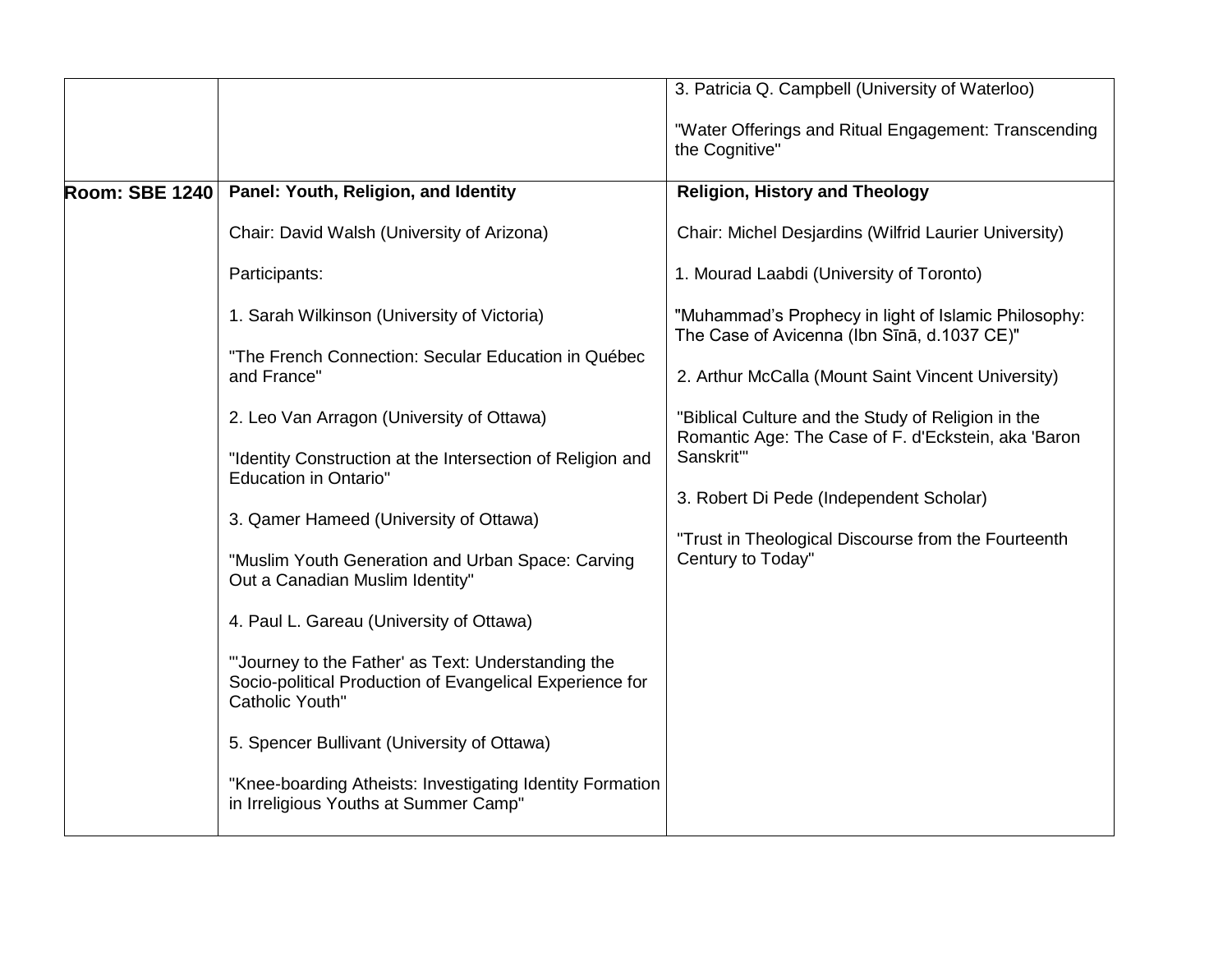|  |    | Room: SBE 1220 Gandhi in a Canadian Context Conference                                            |     | <b>Gandhi in a Canadian Context Conference</b>                                           |
|--|----|---------------------------------------------------------------------------------------------------|-----|------------------------------------------------------------------------------------------|
|  | V. | Trajectories of Gandhi in Canadian Life and<br>Culture (II)                                       | VI. | <b>Conclusion: A Roundtable Statement on the</b><br><b>Relevance of Gandhi to Canada</b> |
|  |    | 1. Rama S. Singh (McMaster University)                                                            |     |                                                                                          |
|  |    | "Twenty Years of Hamilton's Annual Gandhi Peace<br>Festival: Local Lessons, Global Relevance"     |     |                                                                                          |
|  |    | 2. Anne Pearson (McMaster University)                                                             |     |                                                                                          |
|  |    | "The Mahila Shanti Sena (Women's Peace Brigade)<br>Movement in India and its Canadian Connection" |     |                                                                                          |
|  |    | 3. Sushil Mittal (James Madison University)                                                       |     |                                                                                          |
|  |    | "Gandhi Studies: From Opportunities to Obstacles"                                                 |     |                                                                                          |
|  |    | 4. Ramin Jahanbegloo (University of Toronto)                                                      |     |                                                                                          |
|  |    | "Gandhi and Islam"                                                                                |     |                                                                                          |
|  |    |                                                                                                   |     |                                                                                          |

| Tuesday May 29 <sup>th</sup>                                   |                                                    |
|----------------------------------------------------------------|----------------------------------------------------|
| <b>Canadian Corporation for Studies in Religion (CCSR) AGM</b> |                                                    |
| $12:00 - 13:30$                                                | <b>Location: Waterloo Lutheran Seminary Chapel</b> |

| <b>TUESDAY MAY</b><br>29 - PM | 13:45-15:15                          | 15:30-17:00                          |
|-------------------------------|--------------------------------------|--------------------------------------|
| Room: E&Y<br><b>Boardroom</b> | <b>Meeting room for CSSR members</b> | <b>Meeting room for CSSR members</b> |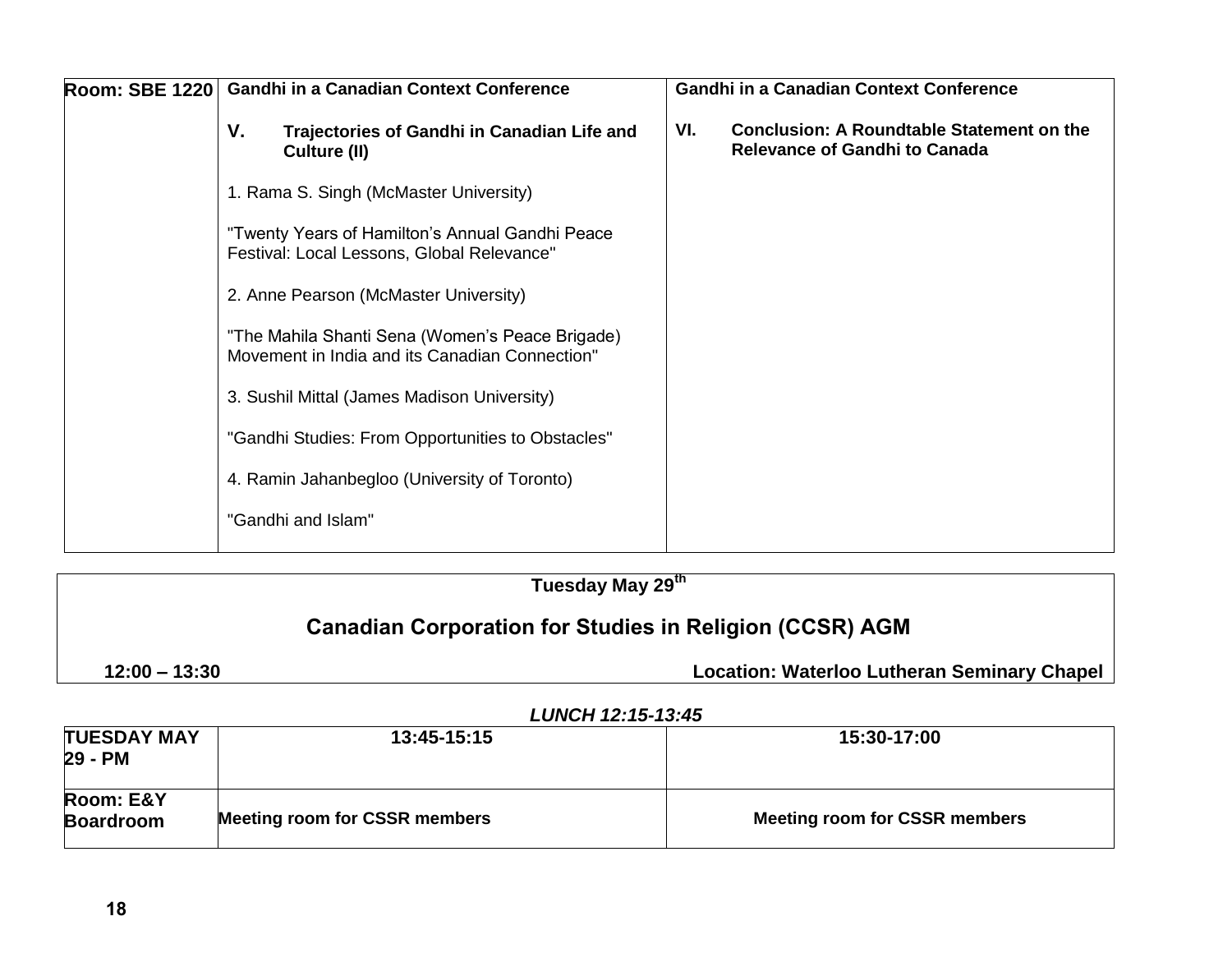| Room: SBE 1210 Contemporary Christian Issues                                                                                      | Panel: Religious Diversity and Identity Negotiation in<br><b>North American Spaces</b>                |
|-----------------------------------------------------------------------------------------------------------------------------------|-------------------------------------------------------------------------------------------------------|
| Chair: Marybeth White (Wilfrid Laurier University)                                                                                |                                                                                                       |
| 1. Justin D. Klassen (Bellarmine University)                                                                                      | Chair: Yasaman S. Munro (Wilfrid Laurier University)                                                  |
|                                                                                                                                   | Participants:                                                                                         |
| "Contemporary Christian Thought and Environmental<br>Citizenship"                                                                 | 1. Rachel Brown (Wilfrid Laurier University)                                                          |
| 2. Jean-Pierre Fortin (University of St. Michael's College)                                                                       | "Islam in Canadian Domestic Space: Negotiating Identity<br><b>Through Food Practice"</b>              |
| "Deep Within: Imprisonment and Personal Relationship<br>with God. The Cases of Dietrich Bonhoeffer and Alfred<br>Delp"            | 2. Yasaman S. Munro (Wilfrid Laurier University)                                                      |
| 3. Cameron M. Thomson (University of Edinburgh)                                                                                   | "Interpreting Domestic, Relational and Material Ayurveda<br>among Hindu Immigrants in Canada"         |
| "Capital Punishment, Eternal Unhappiness, and Kant's<br>'Moral Religion'"                                                         | 3. Emily Thoma (University of Waterloo)                                                               |
|                                                                                                                                   | "Reconsidering Eastern Orthodoxy's Missionary,<br>Evangelical and Ecumenical Status in North America" |
|                                                                                                                                   | 4. Scott Wall (University of Waterloo)                                                                |
|                                                                                                                                   | "We Are Multicultural: Religious Identity and Canadian<br>Pluralism"                                  |
| Room: SBE 1230 Religion in Popular Culture                                                                                        | <b>Religion in Popular Culture II</b>                                                                 |
| Chair: Chris Klassen (Wilfrid Laurier University)                                                                                 | Chair: Chris Klassen (Wilfrid Laurier University)                                                     |
| 1. Deborah Birkett (Wilfrid Laurier University)                                                                                   | 1. Ryan Weston (Wilfrid Laurier University)                                                           |
| "Suspicious Minds: The American Muslim Convert<br>as Domestic Terrorist in the Television Thrillers<br>Homeland and Sleeper Cell" | "Playing Black, Playing Church: Gospel Music, Audience<br>Response, and Racial Identity"              |
| 2. Kathleen Riddell (University of Waterloo)                                                                                      | 2. David Feltmate (Auburn University at Montgomery)                                                   |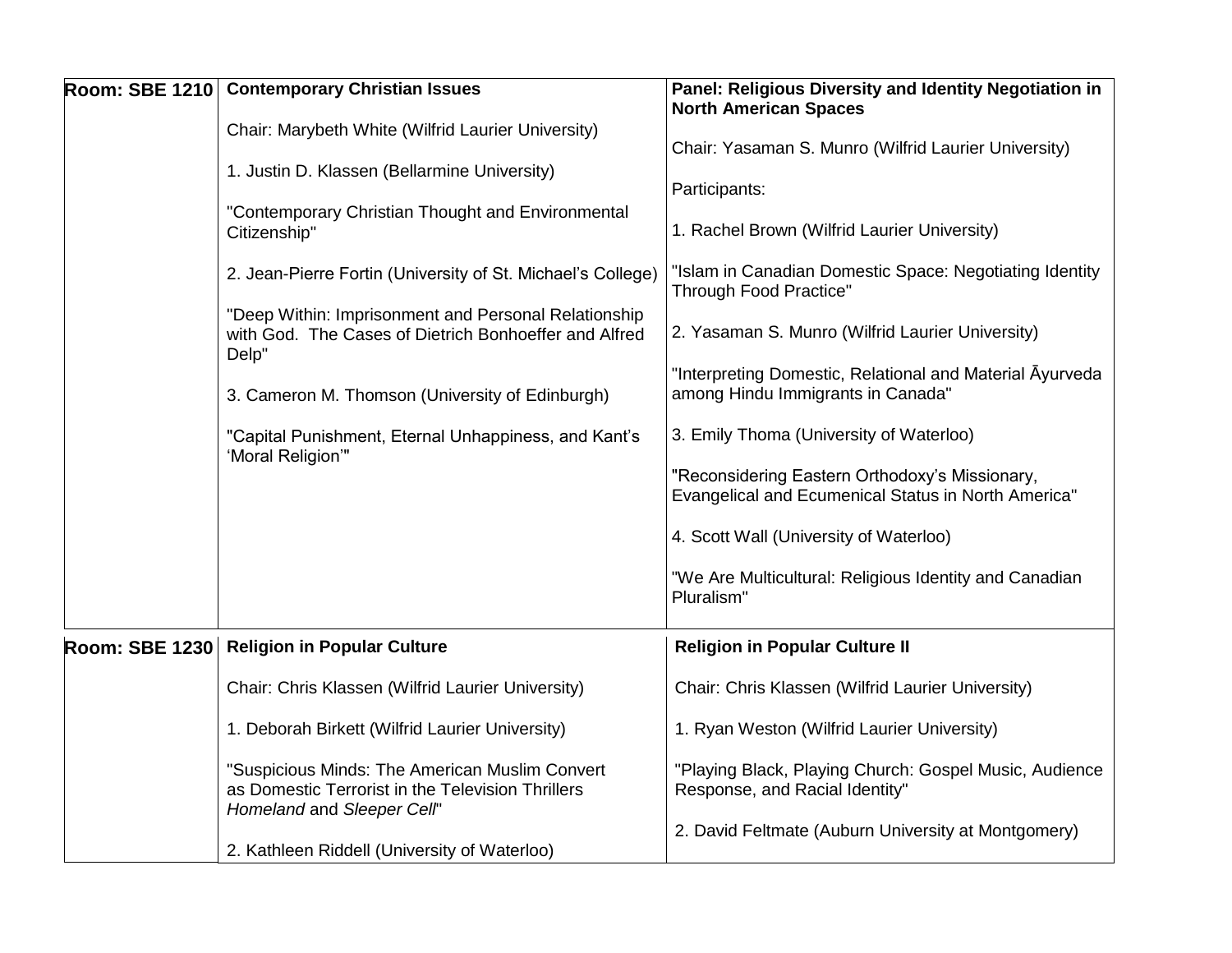|                       | "The Religious Aura of Celebrity: Jim Morrison as<br>Shaman and Lizard King"                                               | "Cowards, Critics, and Catholics: The Catholic League<br>for Religious and Civil Rights, South Park and the<br>Politics of Religious Humour in the United States" |
|-----------------------|----------------------------------------------------------------------------------------------------------------------------|-------------------------------------------------------------------------------------------------------------------------------------------------------------------|
|                       | 3. Rose M. Tekel (St. Francis Xavier University)                                                                           |                                                                                                                                                                   |
|                       | "Hockey, Religion and the Quest for Identity in Quebec"                                                                    |                                                                                                                                                                   |
| <b>Room: SBE 1240</b> | <b>Aboriginal Communities</b>                                                                                              | Panel: Case Studies in Religious Change in North<br>America                                                                                                       |
|                       | Chair: William James Hoverd (University of Ottawa)                                                                         | Chair: Roselle M. Gonsalves (University of Calgary)                                                                                                               |
|                       | 1. Mark F. Ruml (University of Winnipeg)                                                                                   | Participants:                                                                                                                                                     |
|                       | "The Indigenous Knowledge Documentation (IKDO)<br>Research Project: Traditional Teachings for<br><b>Contemporary Life"</b> | 1. Amarnath Amarasingam (Wilfrid Laurier University)                                                                                                              |
|                       | 2. Catherine Caufield (University of Alberta)                                                                              | "Politics, Religion, and Nationalism: The Sri Lankan<br>Tamil Diaspora after the LTTE"                                                                            |
|                       | "Religious Tradition on the Prairies: Create Trauma or                                                                     | 2. Rory Dickson (Wilfrid Laurier University)                                                                                                                      |
|                       | Heal Trauma?"                                                                                                              | "Can there be a Sufism without Islam? Exploring<br>Answers from North American Sufi Teachers"                                                                     |
|                       |                                                                                                                            | 3. Adam Stewart (University of Waterloo)                                                                                                                          |
|                       |                                                                                                                            | "The Transformation of Canadian Pentecostal Identity<br>and Experience"                                                                                           |

**Tuesday May 29th CONGRESS PRESIDENT'S RECEPTION 17:00 – 19:00 University of Waterloo Physical Activities Complex**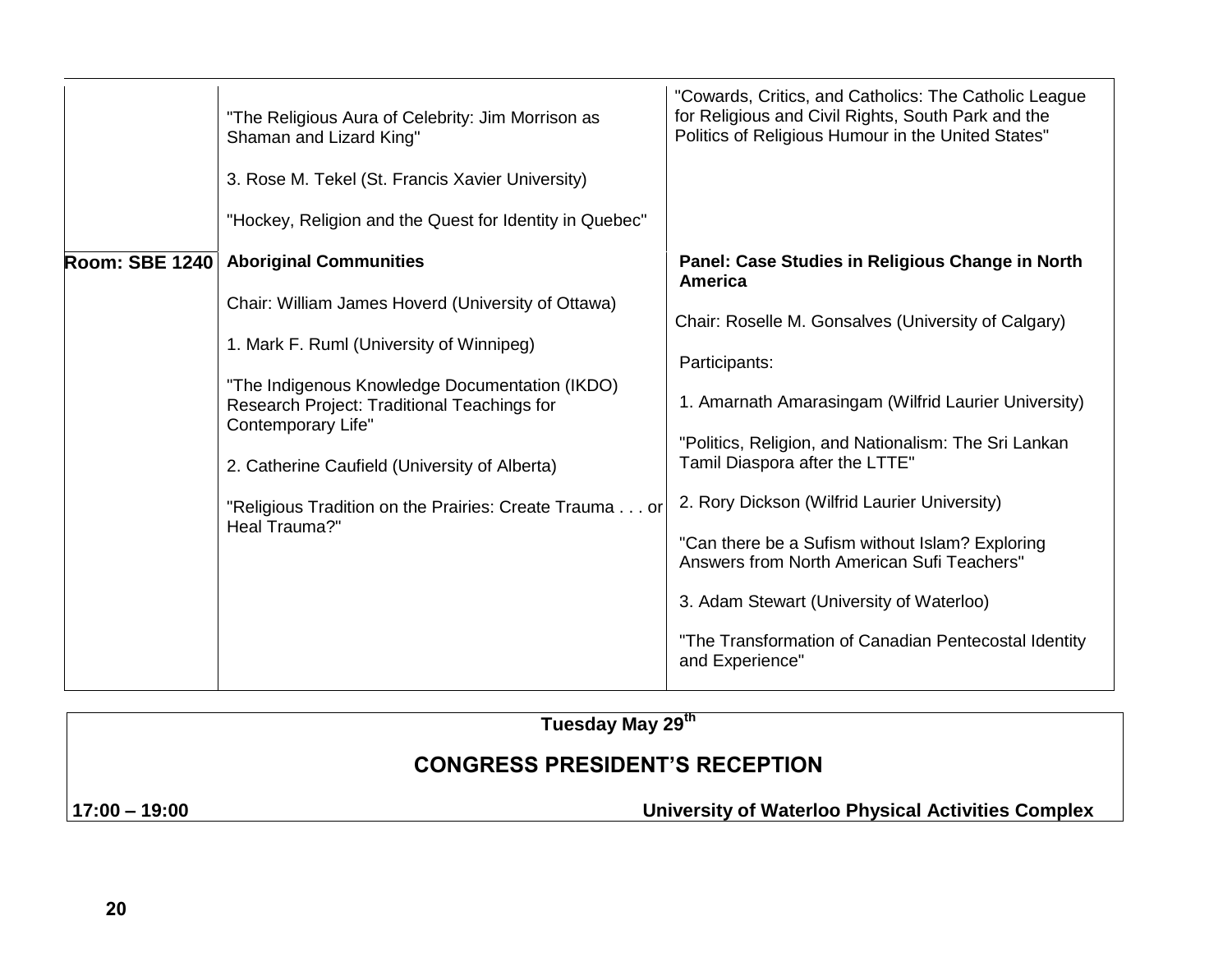### *Abstracts / Résumés*

(ORGANIZED Alphabetically by Last Name)

### **Al-Fartousi, May - Brock University**

### **A Journey to Makkah: Analysing a Narrative of a Middle-Eastern Canadian Muslim Educator's Lived Experience**

The purpose of this paper is to share a constructed narrative based on the lived experience of a Middle-Eastern Canadian Shia-Muslim educator describing the power of spirituality, the personal challenges, and cultural barriers associated with her visit to perform a religious ritual (*Hajj*) in Saudi Arabia. The complex narrative is analyzed through the perspectives of feminist theory (Mohanty, 1991). Five significant themes are garnered from the narrative, including: (a) the critical roles of context and experience in shaping Muslim female's behaviours; (b) the complex emotional responses that surface when experiencing religious and gender discrimination; (c) the process of self-reflection as a powerful mean for healing and identity exploration; (d) the import role of "border-crossers" in negotiating and connecting between two worlds; and (e) the importance of mentorship for surviving and thriving in a patriarchal society. This paper provides a useful context for those researchers interested in studying a Muslim Shia female group.

#### **Al-Fartousi, May - Brock University**

#### **The Role of Visiting the Religious Shrines on Enhancing Modern Authentic Islam for Shi'ite Muslims**

This paper critiques the media's representation of Ashura, the annual commemoration of the martyrdom of Imam Hussain (the grandson of the prophet) in Karbala, Iraq. Twenty local and international online newspaper articles were coded and analyzed to arrive at an understanding of the common language use to identify the meaning of Ashura, and the use of knowledge of others, mainly Shi'ite Muslims. This paper uses the indigenous methodology in order to touch upon the misrepresentation of Islamic knowledge by those whose work acknowledge the concept of others and serve certain agendas that reveal an East–West binary and view Muslims as others (Stonebanks, 2008). The themes garnered from the analysis of the newspaper articles are: The diversity of the Muslim community, the dehumanizing effect of otherness, the role of the religious shrines on enhancing modern authentic Islamic values, and the meaning of sacrifice as a common value to alleviate cultural and religious differences.

#### **Ali, Abdel-Amir - Islamic College, England**

#### **The Role of Visiting the Religious Shrines on Enhancing Modern Authentic Islam for Shi'ite Muslims**

This paper critiques the media's representation of Ashura, the annual commemoration of the martyrdom of Imam Hussain (the grandson of the prophet) in Karbala, Iraq. Twenty local and international online newspaper articles were coded and analyzed to arrive at an understanding of the common language use to identify the meaning of Ashura, and the use of knowledge of others, mainly Shi'ite Muslims. This paper uses the indigenous methodology in order to touch upon the misrepresentation of Islamic knowledge by those whose work acknowledge the concept of others and serve certain agendas that reveal an East–West binary and view Muslims as others (Stonebanks, 2008). The themes garnered from the analysis of the newspaper articles are: The diversity of the Muslim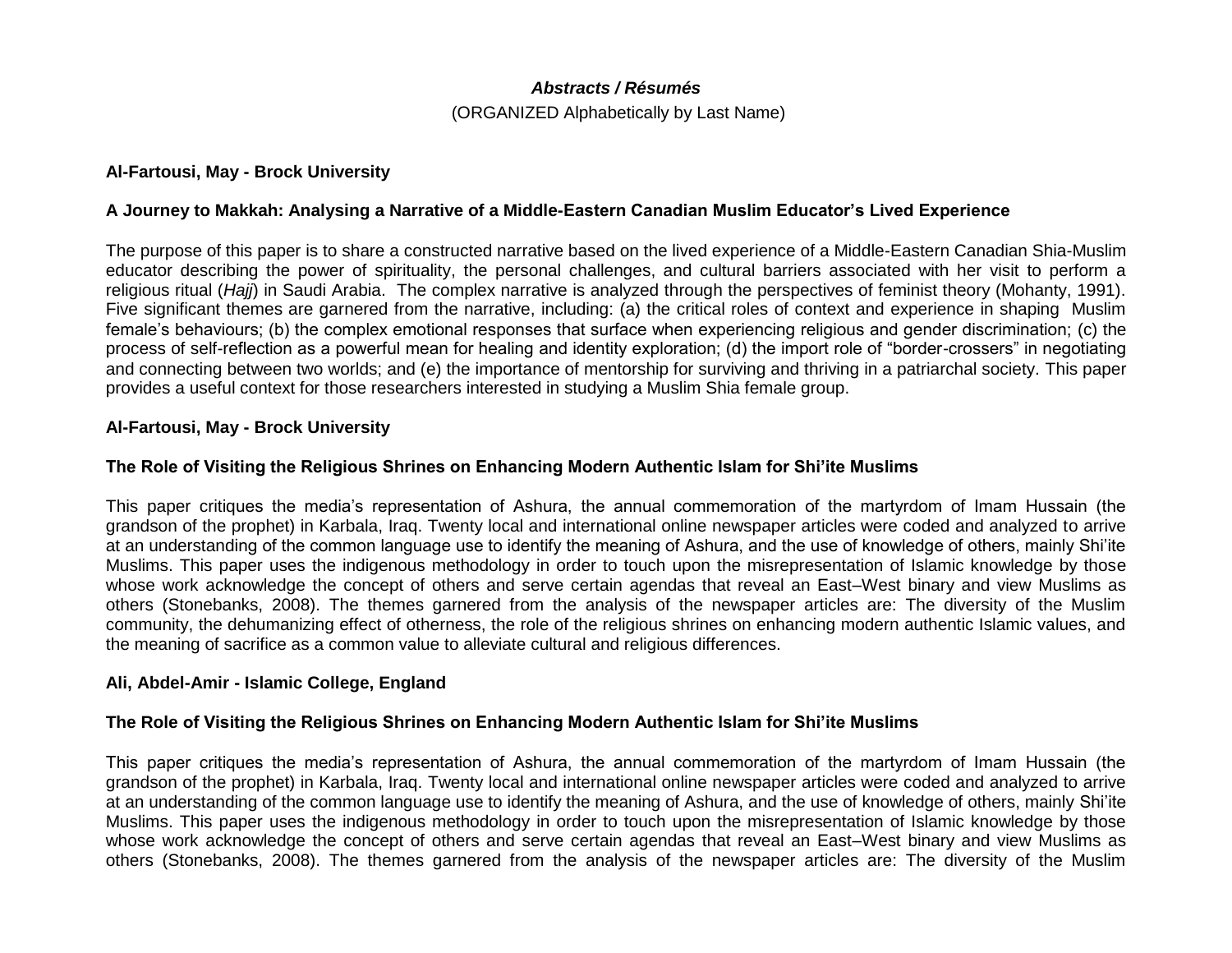community, the dehumanizing effect of otherness, the role of the religious shrines on enhancing modern authentic Islamic values, and the meaning of sacrifice as a common value to alleviate cultural and religious differences.

### **Amarasingam, Amarnath - Wilfrid Laurier University**

# **Politics, Religion, and Nationalism: The Sri Lankan Tamil Diaspora after the LTTE**

If we had stopped reading Sri Lankan history after the Hindu and Buddhist revivals of the nineteenth century, we may have been perfectly reasonable in declaring, upon learning that a civil war had broken out in the late twentieth century, that the conflict was motivated by religious differences. It is, however, more complicated. This paper begins with a cursory exploration of the religious mythologies that undergird the conflict in Sri Lanka, tracing some of the ways in which religious nationalisms eventually gave way to a more linguistic and ethnic conflict. In the second half of the paper, based on over 130 interviews with members of the Tamil diaspora in Canada, I investigate, firstly, the rise of the Transnational Government of Tamil Eelam (TGTE), and the ways in which it reflects broader trends in post-LTTE Tamil diaspora activism (namely the routinization of charisma) and, secondly, I explore the ways in which Tamil youth in Canada are conceiving of the relationship between religion and politics.

#### **Ambrose, Linda M. - Laurentian University**

### **Questions and Quandaries in Exploring Gender History in Canadian Pentecostalism**

To date, my research has centered on a series of biographies of women who were involved in the Pentecostal movement in Canada during the first half of the twentieth century. These women occupied multiple roles as evangelists, pastors, missionaries, teachers, musicians and writers. This paper concentrates on three issues of theory and methodology. The first is a question of approach: "What does a gender history approach bring to the study of Pentecostalism and how is this different from women's history?" The second is a question of archives: "Given that the primary source material available about Canadian Pentecostal women (both unpublished and published) tends to be celebratory, what can be gained from regarding these commemorative texts as tools of "imagined community" and sites of "performative memory"? The third is a question of audience: what does a study of Canadian women in the Pentecostal movement bring to conversations among academic historians of religion in Canada and also to conversations within Pentecostal faith communities in Canada?

### **Association of Muslim Social Scientists and Laurier's Muslim Studies Option Session/CSSR:**

### **Critical Interventions in Canadian Muslim Studies**

This day-long session will provide a forum for new developments in the field of Canadian Muslim studies. Three new books will be launched that provide critical interventions by top Canadian scholars into timely issues such as the Omar Khadr case, debates over shariah law in Canada and how specific challenges related to Muslim women, public policy, media and education have impacted and been responded to by Muslim communities in Canada. The book editors and many authors contributing to these volumes will be on hand to discuss these projects and the implications of this work in a post 9/11 context. Related to this is a roundtable with Muslim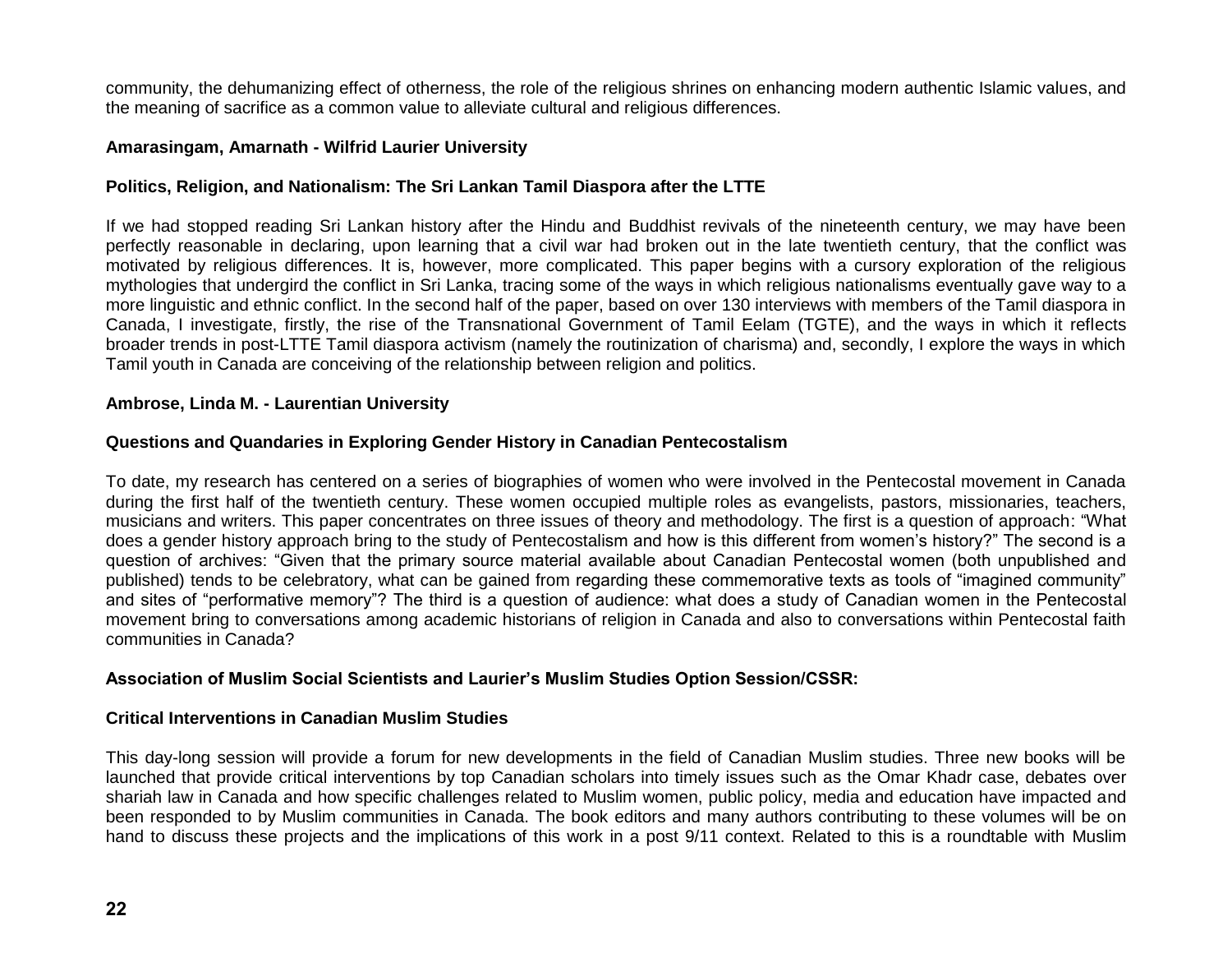studies scholars reflecting on writing and serving as public intellectuals in Canada to dialogically engage some of the politics, challenges and possibilities of "writing while Muslim" in the aftermath of 9/11 and the ongoing "war on terror."

#### **Anderson, Kevin - McMaster University**

### **A Policy of Containment: Anti-Catholicism in Canada, 1945-1965**

My presentation, entitled "A Policy of Containment: Anti-Catholicism in Canada, 1945-1965," will address an overlooked aspect of Canadian religious history, namely the continued prominence of anti-Catholicism in the 20<sup>th</sup> century. This sentiment was present within mainstream Protestantism, represented by respectable intellectuals such as Arthur Lower and C.E. Silcox. I will argue that anti-Catholicism was central to conceptions of Canadian identity in the postwar period. English Canadian nationalism revolved around the dilemma of maintaining its British connection while forging a distinct national identity and adapting to an increasingly pluralistic society. Catholicism was perceived as antithetical to these goals. Throughout this period, Catholicism was viewed as regressive because it was "authoritarian" and harmful to national unity. The tension of the Cold War caused many figures to imagine a world divided between the tyrannical materialism of the Soviet Union and the free democracy of the West, based on Christian traditions. This Christian tradition, however, was often conceived as narrowly Protestant.

### **Anningson, Ryan David - Wilfrid Laurier University**

# **Psychoanalyzing Amitabha: Pure Land Buddhist Practice as Evangelical Nurturing and Kleinian Ego-Splitting**

This paper analyzes spiritual devotion to the redeemer figure of Amitabha Buddha through the theoretical lenses of the psychoanalysis of Melanie Klein and the Evangelical Nurture proposed by Keith Haartman. The research suggests that the negative view of the self proposed by Shin Buddhists in Japan is evidence of the "sinful" nature which contributes to Evangelical Nurturing. Furthermore, the dualism and need for a redeemer characteristic of Klein's paranoid-schizoid position are prevalent in Pure Land Buddhism. The process of ego- splitting allows for the presence of a redeeming figure who can hold all of the positive feelings of the subject. The nondualistic position prescribed by Amidist doctrine represents the end goal of Klein's Depressive position. The history and development of Pure Land Buddhism adheres to the hypotheses of Kleinian psychological development. These psychological frameworks contribute to our understanding of Amitabha devotion.

### **Barua, Deba Mitra - University of Saskatchewan**

### **The Pressure of Multiculturalism Policy on an Immigrant Community**

Data derived from ethnographic research demonstrate that Sri Lankan Buddhist immigrants in Toronto have reinterpreted basic Buddhist concepts and practices for their Canada-born children. Among other things, inclusive Canadian citizenship, civic responsibilities, mutual understanding and social and religious harmony stand out in their reinterpretation of the tradition. These themes echo the salient features of what scholars call Canadian "integrative multiculturalism" of the first decade of the 21<sup>st</sup> century. This paper queries the implications of this correlation. Does the correlation symbolize the emergence of a Canadian form of Buddhism like its southern counterpart "American Buddhism"? Does it demonstrate the success of the Canadian policy of multiculturalism in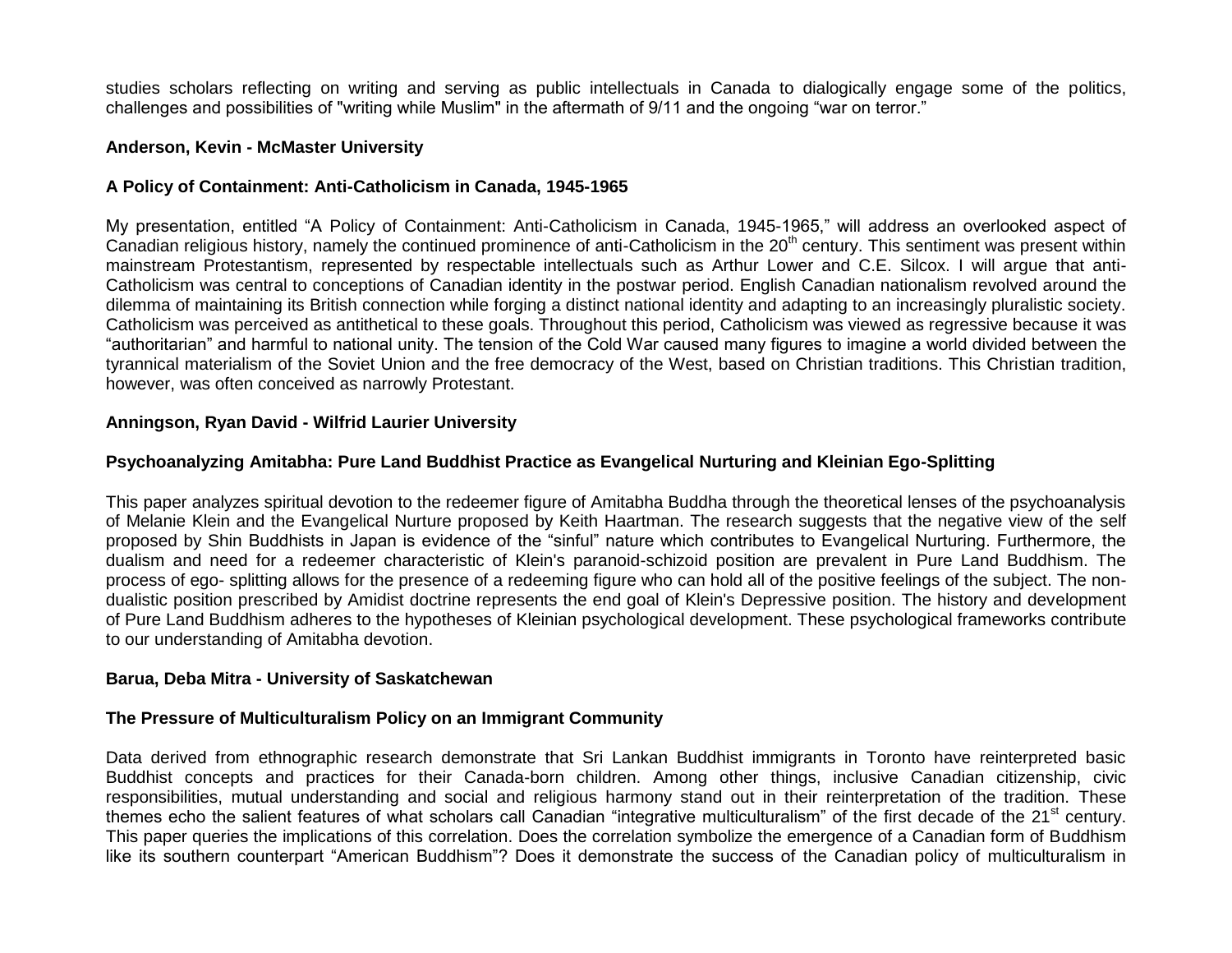action; or, does it reflect the internalization of multiculturalism as a means to "Canadianize" immigrants? In resonance with the latter, this paper suggests that the multiculturalism themes incorporated in reinterpreted Buddhism demonstrate the pressure of multiculturalism policy on immigrants and their community.

# **Bastante, Pamela - University of Prince Edward Island**

# **La Negrita, La Comadre, and La Santita: The Enigmatic Identity of Santa Muerte**

Among Mexico's sprawling urban markets and in the midst of the escalating *Narco*-wars, a new religious movement is emerging. Despite the boast of millions of followers, international media attention, and pop culture allusions, Santa Muerte—"Holy Death" or "Saint Death"—displays a largely un-researched syncretistic spirituality that is exploding into Mexico's chaotic social scene among the poor, minorities, and crime-soaked communties. At the cultic centre of this popular marketplace spirituality is a nebulous and changing identity. Vilified as a demon or malevolent spirit by her religious and political detractors, *La Santa Muerte* is variously honoured as a saint, a goddess, an angel, or a good spirit that brings benefits to her *devotos*. We argue that Santa Muerte's ambiguous and malleable identity is essential to its growth in a society full of uncertainty, meeting the needs of a disenfranchised people. When death is the only guarantee, Death is the only one to be trusted.

# **Beiles, Gregory - University of Toronto**

# **Jewish Education, Democracy and Pluralistic Engagement**

In his book, *For Goodness Sake: Religious Schools and Education for Democratic Citizenry*, Walter Feinberg inquires how schools might educate for the reproduction of diverse religious communities that constitute a pluralistic society, while, at the same time, reproducing in each generation the values, attitudes, and dispositions guaranteed by and for a liberal democracy. This paper is a case study of how a Jewish Elementary and Middle School takes up this challenge by striving to nurture, within the context of a Jewish religious education, the dispositions, attitudes, and concepts required for pluralistic values and democratic citizenship. Research data are comprised of interviews with school teachers and administrators, curriculum materials, and student work. In addition to Feinberg's framework, Walter Connolly's notion of "critical responsiveness" is invoked to explore the possibilities for cultural reproduction within a critical, self-reflexive perspective.

### **Benham Rennick, Joanne - Wilfrid Laurier University**

# **Spiritual But Not Religious Communities: A Case Study of Pilgrims on the Camino de Santiago**

Despite suggestions that secularization is causing the world to become less publicly religious, travel to destinations of religious importance remains an important and economically significant aspect of modern global experience. Today the Camino de Santiago hosts approximately 150 000 people a year from around the world who walk the route for religious, cultural, health, and tourism reasons. In addition to being an interesting holiday, many people describe the Camino as a rite of passage or a form of meditation where they are able to wrestle with personal transitions associated with grief, health challenges, personal relationships, career changes, personal loss, lack of self-understanding, and other concerns. Furthermore, the physical nature of the experience brings its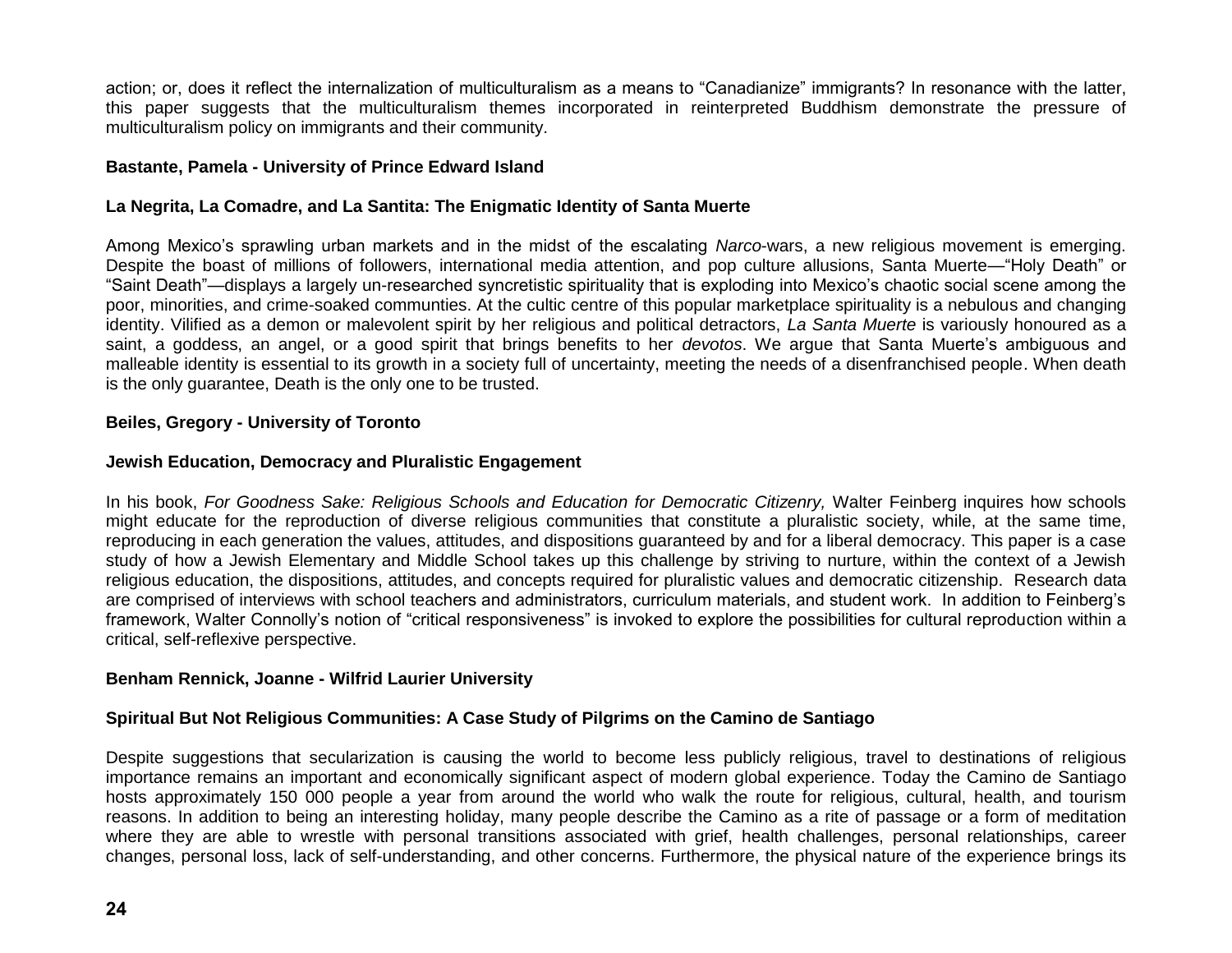own reward in the form of increased strength, endurance, cardiovascular fitness, and weight loss. This paper examines how the forces of modernity, secularization and individualism have reshaped this historically sacred way.

### **Birkett, Deborah - Wilfrid Laurier University**

### **Suspicious Minds: The American Muslim Convert as Domestic Terrorist in the Television Thrillers Homeland and Sleeper Cell**

Since September 11, 2001, there has been extreme uncertainty about the values and beliefs of Muslims in the West. For example, only 49% of Americans surveyed in a 2006 *USA Today*/Gallup poll believed that "U.S. Muslims are loyal to the United States" (Esposito and Mogahed, 2007). Popular media, including television drama, suggest that particular suspicion attaches to those Americans who convert to Islam; they are often perceived as a source of domestic militancy, extremist ideology, and terrorist violence. Using discourse analysis, this presentation will examine the portrayal of American Muslim converts as a deadly threat in the Showtime thrillers *Homeland* (2011) and *Sleeper Cell* (2005-2007). My paper focuses on the speciousness of such portrayals and contends that there is a profound societal cost for perpetuating these damaging and fallacious stereotypes.

#### **Bullivant, Spencer - University of Ottawa**

#### **Knee-boarding Atheists: Investigating Identity Formation in Irreligious Youths at Summer Camp**

The study of atheism in North America has focused on the writings of a small number of atheist authors. This focus has made everyday atheists invisible to academic study. My research into an atheist summer camp called Camp Quest hopes to correct this oversight and expose this vibrant and diverse community. Using ethnographic data focusing on the youths that attended this camp in 2011 I will show how atheist youths are developing their own identity within a community that is seeking to find its place within the American landscape. I propose to show how irreligious young people are using experiences like summer camps to develop and express their identities within a hostile American context, a hostility that is increasingly being exposed through quantitative studies.

#### **Bond, Kevin - University of Regina**

#### **Buddhism on Stage: Danjuro Kabuki and the Narita Fudo Cult in Edo Japan**

This paper examines the relationship between the celebrated kabuki guild of Ichikawa Danjuro actors and the popular Narita Fudo deity cult in the capital of Edo in early modern (seventeenth to nineteenth century) Japan. While the actors' worship of the cult and their personifications of the deity on-stage have been well-documented by scholarship, less known is how this patronage resulted in the transformation of the deity's character and identity among Edo's urban commoner audiences. By tracing the Danjuro-Narita Fudo connection among popular media of the day (miracle tales, ukiyo-e prints, kibyoshi illustrated fiction), I argue that the guild's artistic incorporation of the deity did not merely represent a religio-commercial collaboration with Narita Temple, but rather the creation of a distinctively new hybrid deity lying beyond the immediate ownership of Buddhist clergy that reflected more the interests of Edo's townspeople.

# **Bowlby, Paul - St Mary's University**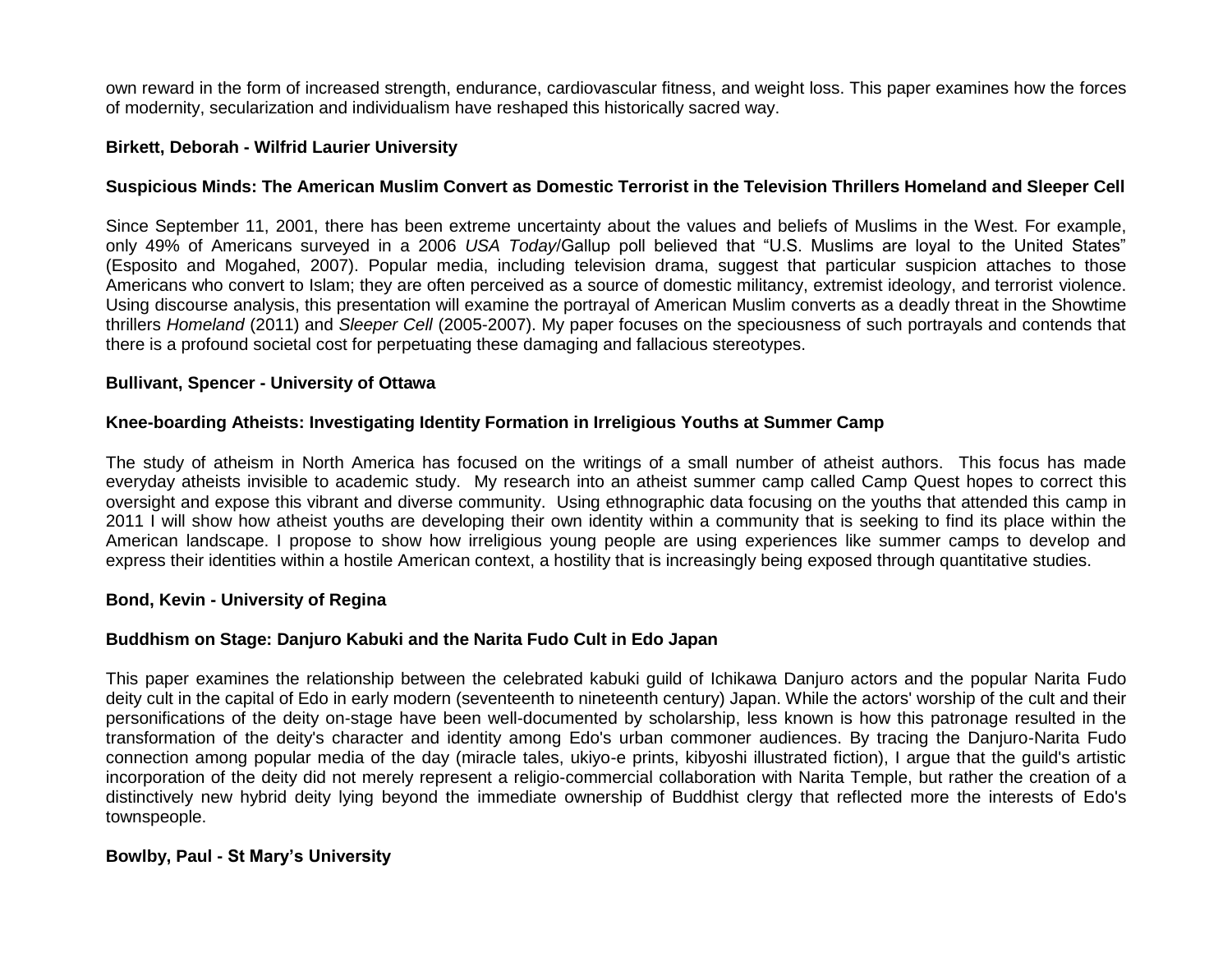# **Roundtable on** *God's Plenty: Religious Diversity in Kingston* **by Bill James**

*God's Plenty: Religious Diversity in Kingston* (McGill-Queen's UP, 2011) is the first overview of the religious topography of a Canadian city. Applying the methods of Harvard University's Pluralism Project to a Canadian subject, the book represents six years of SSHRCsupported research: site visits, audio-taped and television interviews, Statistics Canada data, and information from both scholarly sources and religious groups themselves. *God's Plenty* engages issues of religious pluralism and interfaith dialogue, the decline of mainline churches, the impact of secularization, the role of gender and same-sex relationships, the growth of religious hybridity and alternative forms of religion, as well as the diversity resulting from the growing presence of new-comer religious groups in Canada. Four scholars will each offer a response to the book; the remainder of the session will be a conversation among the panelists, the author, and audience.

# **Bright, Jennifer - University of Toronto**

# **'In Accordance with the Times': Medical Hybridity, Social Change and the Framing of 'Woman' in Contemporary Tibetan Gynaecological Literature**

Tibetan medical scholars and practitioners often characterize Contemporary Tibetan medicine as a hybrid system at the crossroads of 'tradition' and 'modernity'. In the midst of rapid social, political and economic change, today's medical experts endeavour to incorporate biomedical ideas into Tibetan medicine in such a way that maintains the foundational social and religious identity of Tibetan medicine, while at the same time appearing scientific and modern. In the field of Tibetan gynaecology, debates on gender, the origins and functions of the female body and the role of Tibetan medicine for women in contemporary society reflect the transformation and uncertainty of Tibetan medicine and society within the Chinese state. Via a close reading of the introductory statements of present-day gynaecological literature, this paper examines issues of hybridity, especially the common argument that the incorporation of biomedicine into Tibetan medicine, along with other modern social and technological advances will benefit women and positively transform Tibetan society.

### **Brahmbhatt, Arun - University of Toronto**

# **Śāstrārtha and Bhāṣya: Sanskrit Scholastic Practices in Colonial Gujarat**

Though it is often argued that traditional Sanskrit śāstraic practices suffered a decline in the early modern period, a growing body of scholarship points to the persistence of these practices into the eighteenth century and beyond. This paper will explore the interrelated practices of śāstrārtha (scholastic debate) and bhāṣya (commentary) writing in nineteenth and twentieth century Gujarat in the Swaminarayan tradition. Scholastic debates have been a part of the Sanskrit cultural vocabulary since the skullshattering *brahmodya*s of the Upaniṣads, and figure heavily into Swaminarayan sacred biographies. Simultaneously, there is an insistence on inscribing such debates in scriptural commentary. These practices allowed for the Swaminarayan tradition to engage with a pan-Indic Vedānta philosophical audience in its formative years. Though much of scholarly emphasis on Vedānta in this time period is on the Neovedāntic dialogical relationship with the west, śāstrārtha and bhāṣya in the Swaminarayan tradition invite a reconceptualization of Sanskrit and scholasticism in the modern era.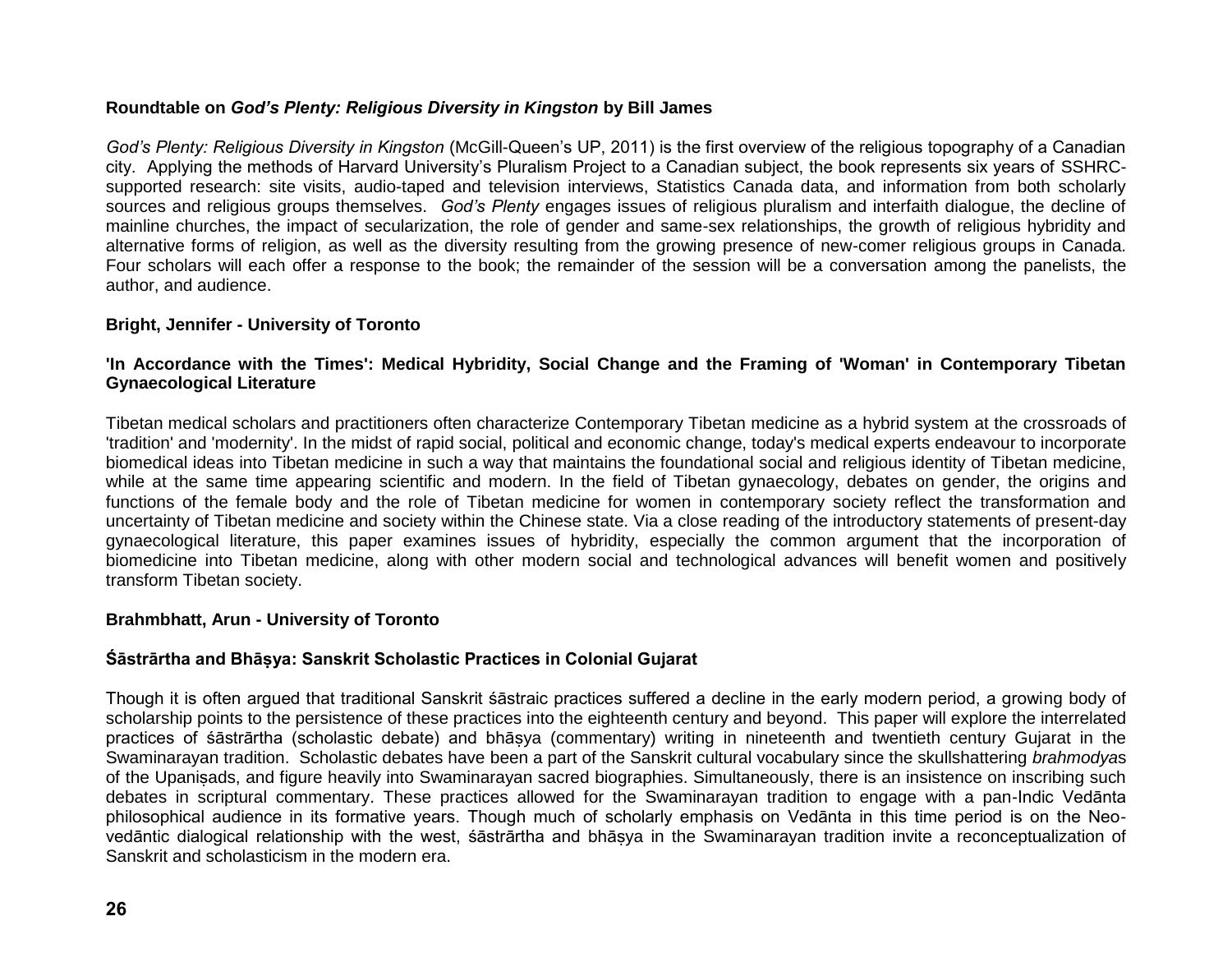### **Bramadat, Paul - University of Victoria**

### **Roundtable on** *God's Plenty: Religious Diversity in Kingston* **by Bill James**

*God's Plenty: Religious Diversity in Kingston* (McGill-Queen's UP, 2011) is the first overview of the religious topography of a Canadian city. Applying the methods of Harvard University's Pluralism Project to a Canadian subject, the book represents six years of SSHRCsupported research: site visits, audio-taped and television interviews, Statistics Canada data, and information from both scholarly sources and religious groups themselves. *God's Plenty* engages issues of religious pluralism and interfaith dialogue, the decline of mainline churches, the impact of secularization, the role of gender and same-sex relationships, the growth of religious hybridity and alternative forms of religion, as well as the diversity resulting from the growing presence of new-comer religious groups in Canada. Four scholars will each offer a response to the book; the remainder of the session will be a conversation among the panelists, the author, and audience.

### **Brkich-Sutherland, Angela- University of Alberta**

### **Letting Their Hair Loose: An Innovative Experiment in Christian Corinth**

When seeking evidence for women within early Jesus groups, the Pauline letters do not disappoint: the texts include references as well as specific instructions regarding the activities and behaviour of women. However, research that aims at redescriptions of early Christian communities reveals that the description of women in ancient literature does not necessarily reflect how they *actually*  participated. As such, the challenge is not to interpret Paul but to determine how recipients interpreted his letters and reacted to his instructions. Using Paul's instructions to the prophesying women in Corinth as a test-case, I will suggest that the social make-ups of early Jesus groups were variable and the status, roles and identity of women developed according to social atmosphere. Specifically, I will consider how women that prayed and prophesied with their hair loose and uncovered found an opportunity for a new religious practice, innovatively re-interpreted social paradigms and reworked the public/private and honour/shame dichotomies.

### **Brown, Rachel - Wilfrid Laurier University**

# **Islam in Canadian Domestic Space: Negotiating Identity Through Food Practice**

Religion is a tool used readily by immigrants to maintain their ethnic identities and connections to their perceived 'homeland'. According to Thomas Tweed (2002), immigrants use transtemporal and translocative symbols to create and sustain specific ethnic and religious identities in the 'diaspora.' While communal rituals at the temple, church or mosque play an important role in religious identity formation, it is in domestic space/action where many of these negotiations take place. In this paper I will explore how religious identities are negotiated in domestic space and then I will utilize Tweed's notion of identity maintenance as a lens through which to view the food practices of Canadian Muslims. By inspecting already existing case studies in the Canadian Muslim community, I will demonstrate how food and food practices are examples of transtemporal and translocative symbols used by immigrants to maintain their transnational identities.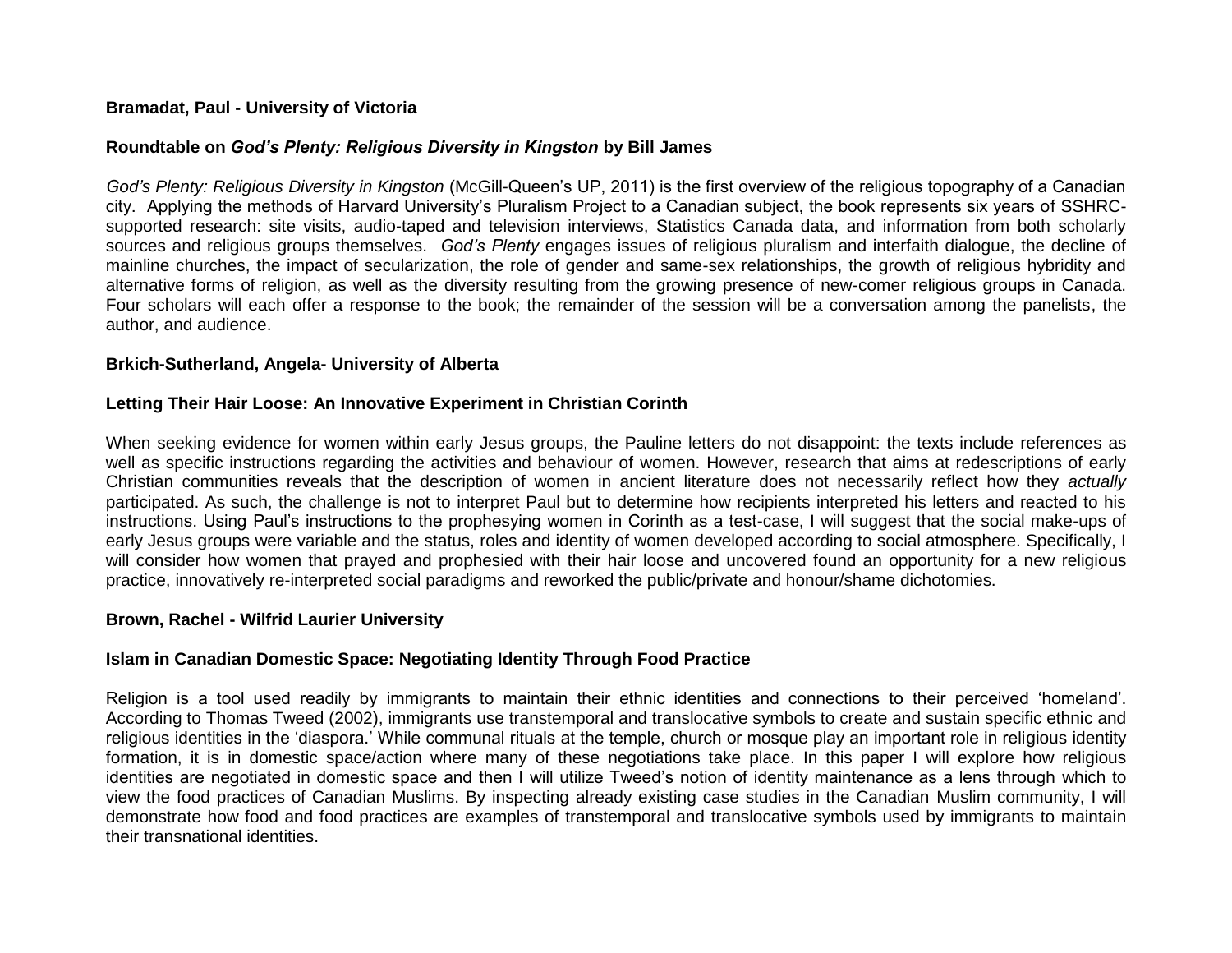# **Bryant, M. Darrol - Renison University College**

# **What is** *Canadian* **about the World's Religion?**

The release this year of new, major, two-volume book project, *World Religions: Canadian Perspectives* begs the question: what is Canadian about the World's Religions, or why do we need a specifically Canadian look at the religious traditions of the world? Contributors to *World Religions: Canadian Perspective,* along with its editor Doris Jakobsh will discuss what a "Canadian perspective" means and why it was important to develop a specifically Canadian version of an introductory Religious Studies textbook. In other words, what makes this book unique? Brief presentations by Jakobsh and the authors will be followed by a discussion with the audience about the challenges and opportunities that arise in teaching about the world's religions in the Canadian classroom.

# **Campbell, Patricia Q. - University of Waterloo**

# **Water Offerings and Ritual Engagement: Transcending the Cognitive**

This paper is based on an ethnographic study of newcomers attending introductory meditation classes at two Tibetan-based westernized Buddhist centres. It consists of an exploration of their experiences with and reflections on rituals and ritual objects, specifically the water offerings on the two centres' shrines. Many of the respondents were sceptical of the strongly ritualized elements they encountered; where they were quite willing to learn about and practice meditation without questioning the practice, many wanted to cognitively understand the ritual objects, ritual performances, and their symbols before agreeing to participate. Some practitioners, however, were willing to set aside their scepticism and simply engage in the rite. What these practitioners discovered was that the physical, tangible element of the practice opened up new avenues of understanding, both of themselves and the tradition with which they were engaging. The presentation will include a description of the centres' physical space, the water offerings themselves, and reflections on the significance that participants placed on the physical, intimate interaction with ritual objects and performance. Physical engagement with the rite, for some participants, resulted in an experience that went beyond cognitive analysis and began to initiate affective change.

# **Carwana, Brian - University of Toronto**

# **Freedom, Sex and the Self among Canada's Evangelical Political Lobbies**

Religion and politics in Canada often meet at the crossroads of so-called family values issues. Evangelical political lobbies in Canada frequently play a starring role in these debates. I will draw on discourse analysis to show how these lobbies demonstrate substantial focus on issues around sex, gender and family, as well as extensive use of freedom as a central frame for justifying their position on a range of issues. I argue that both of these positions reflect evangelicalism's modernity, its inherent suitability to the modern West such that both evangelicals and those positions they oppose ironically share underlying assumptions that connect sexuality and true freedom. I posit that this evangelical attention to family and sexuality reflects a confluence of secularization, Christian theology, and Christian affect. Lastly, I will address the implicit anthropology of both evangelical Christianity and secular liberalism to show both similarities and differences in the way they conceive of a person and of the question of autonomy.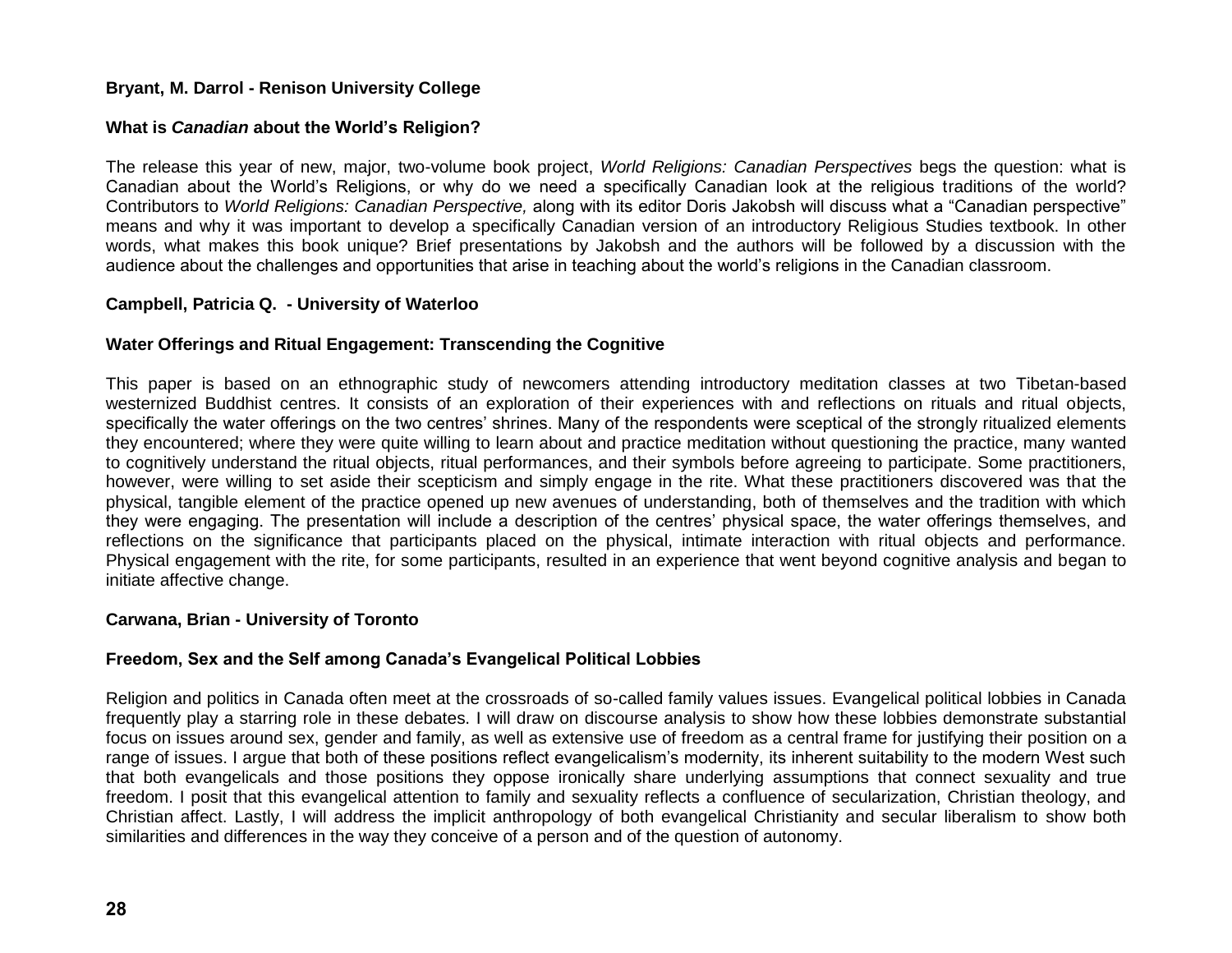# **Caufield, Catherine - University of Alberta**

### **Religious Tradition on the Prairies: Create Trauma . . . or Heal Trauma?**

Religion is a two-edged sword, in which either edge can serve to make deep cuts in the sociocultural political sphere. One edge can and has been used to mobilize populations in ways that align with material and political interests. The other edge can and has been used to find meaning and connection to something greater than ourselves, motivating individuals and groups to engage in healing activities. How has, and is, this sword wielded by and within religiously affiliated communities on the prairies? This regular paper proposes to present work in progress. The theme guiding the work is exploration of the relationships between religion, trauma and healing. The substantive focus of this enquiry is residential schools in Western Canada. In the highly relevant context of the current federal Truth and Reconciliation Commission, exploration of the interactions between Aboriginal communities and the Oblates and Grey Nuns at Lac La Biche in the 1980s will be descriptively discussed.

# **Chandler, Siobhan - Wilfrid Laurier University**

# **Varieties of "Spiritual but Not Religious:" Discerning Five Subtypes for Research in the Sociology of Religion**

The "spiritual but not religious" phenomenon reflects a palpable uncertainty about the authority and value of organized religion in western society. While the subject is gaining visibility in academic circles, the ambiguity of the term poses real research problems. At least ten American studies have attempted to assess the phenomenon, yet the reported prevalence ranges from 9% to 40%. What accounts for this large spread? I contend that a significant confounder in most research and writing is the failure to distinguish different meanings implied by the term. For clarity, five specific subgroups that fall within the arc of the spiritual but not religious phenomenon need delineating. These are 1) evangelical Christians, 2) liberal religionists, 3) practitioners of holistic/alternative spiritualities, 4) scientific rationalists, and 5) secular minimalists. The specific intentions and motivations individuals found in each group are discussed.

### **Chapman, Mark D. - Tyndale University College & Seminary**

# **Making Changes: The Ethics of Insider Researcher by Individuals in Authority**

Religious studies has long valued both insider and outsider perspectives in research. In recent decades, researchers have come to realize that any research has some affect on the context of the research. Nonetheless, effort is made to minimize this influence and to take it into account when analyzing data. Furthermore, researchers actively avoid research contexts where they can exercise authority over the individual(s) or organization(s) researched.

In contrast, in disciplines such as nursing, social work and teaching an approach to research known as participatory action research has developed to facilitate ethical research in situations where the researcher is both in authority over the research subjects and actively attempts to change the research environment.

This paper explores the ethics of participatory action research in a religious setting where authority is not just structural but also closely connected to religious worldviews.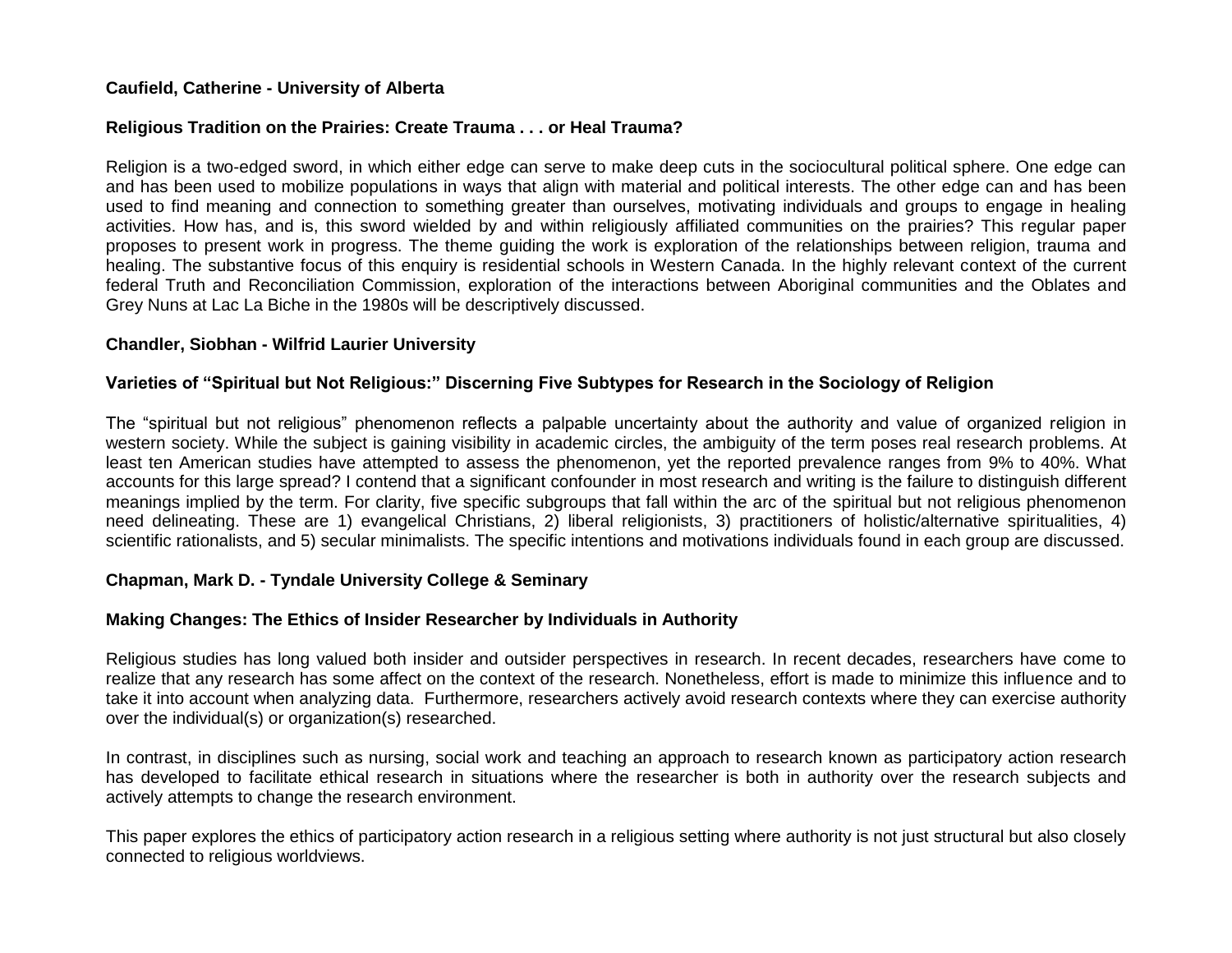# **Chulos, Chris - Roosevelt University**

### **The Personal and the Political in Late Imperial and Revolutionary Russian Orthodoxy**

Eastern Orthodoxy has long been the "forgotten" Christianity among scholars of religion and history. Until recently, what few studies existed of Orthodoxy in the modern world tended to be distorted by both the perception of adherents that Orthodoxy is "unchanging" and, among scholars looking through the lens of western-Christian-inflected theory, that it is somehow incompatible with modernity. In recent years, however, with the post-communist flowering of studies of the Russian Orthodox Church and Orthodox practice, many of our assumptions about Orthodox politics and culture have been challenged. This panel brings together junior scholars with more advanced researchers who have played an important role in the emergence of this vital scholarship on Russian Orthodoxy. In different ways, each paper explores the relationship between personal faith and the modernizing (imperial, nationalizing, and later revolutionary) Russian state from the 1850s to the early 1920s.

#### **Coleman, Heather - University of Alberta**

#### **Family, Education and Culture of the Orthodox**

This paper explores how family life and schooling contributed to the formation of the identities of Orthodox priests in Kyiv diocese in the nineteenth-century Russian Empire. It is an old truism of Ukrainian history that the Orthodox clergy in late imperial Russian Ukraine served as russifiers in the village. Certainly, in Kyiv diocese, a territory that only came under Russian control in the 1790s, nineteenth-century parish priests were trained in the Russian seminary system and participated in the standardization of religious practices to Russian models. But they were also overwhelmingly Ukrainians with deep local roots, as were their parishioners. Little attention has been paid to the russification of the clergy themselves. This paper examines the transformation of clerical family cultures during the 19<sup>th</sup> century, as first boys and later girls from priests' families were integrated into the Russian Orthodox education system.

# **Colorado, Carlos D. - The University of Winnipeg**

### **An Overlapping Consensus? Religious Voices in a Secular Multicultural Canada**

Since the introduction of a federal multicultural policy and the Multicultural Act, multiculturalism has become a constitutive component of Canadian identity. Indeed, alongside freedom of conscience, speech and religion, and a range of other liberal ideals, multiculturalism is listed as a right and responsibility in the current Canadian citizenship guide. This espousal of liberalism alongside multiculturalism is unsurprising, given the common premise amongst political theorists that many liberal virtues are not only fully compatible with, but actually undergird, multiculturalism. Against this backdrop, I consider recent controversies involving Canadian religious communities and explore how critics of these communities espouse anti-pluralist positions cloaked in liberal discourse. These controversies thus help to expose challenges to the simple alignment of liberalism with multiculturalism. However, rather than reject the interconnection between liberalism and multiculturalism, I argue that a fuller conception of freedom of religion is a necessary precursor for a dynamic, more polyphonic multiculturalism.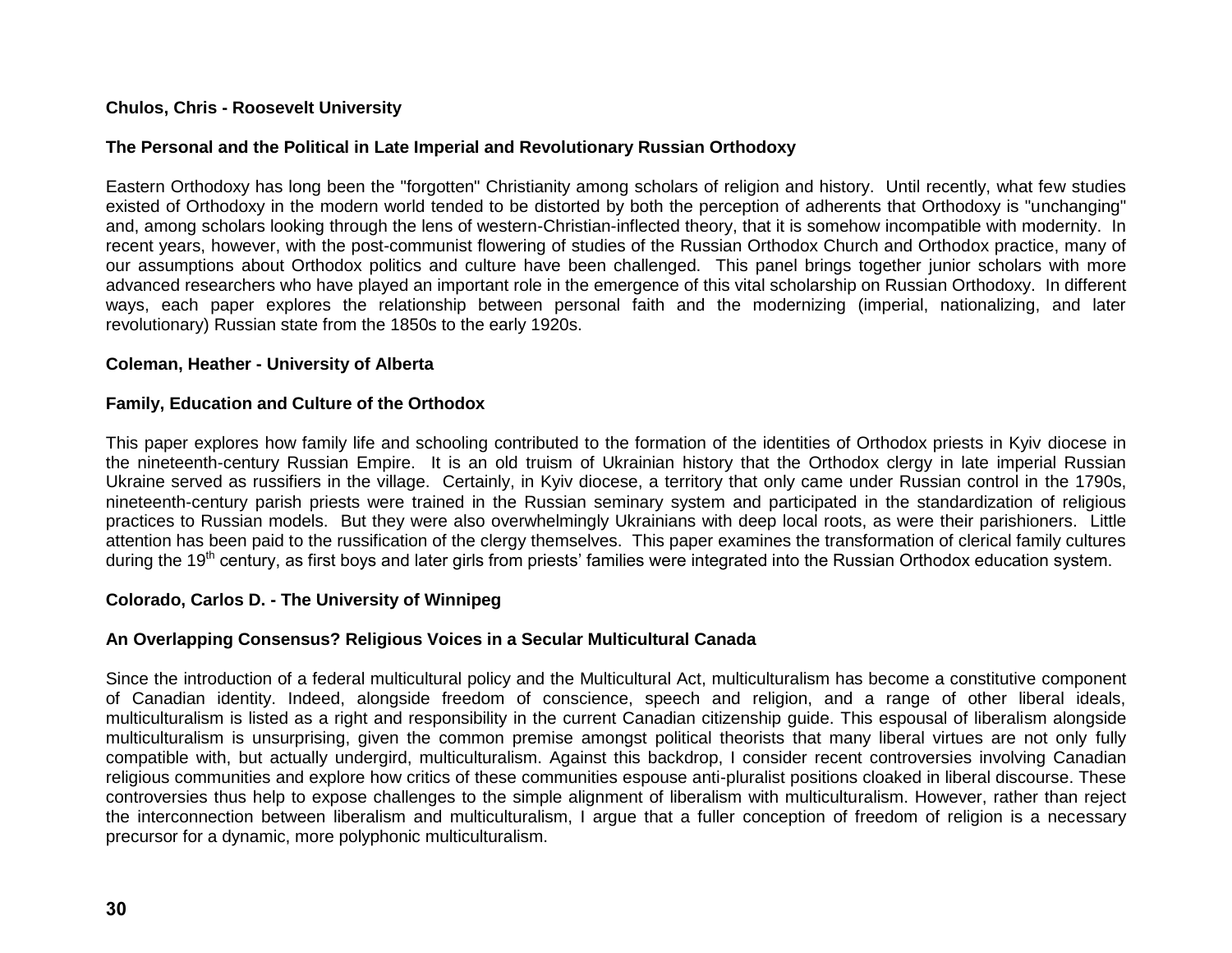### **Crowe, Paul - Simon Fraser University**

#### **Chinese Buddhists in BC: Reconsidering the Narrative of Adaptation**

Since the 1980s Chinese Buddhist organizations have flourished in British Columbia. This flourishing has coincided with an unprecedented turn in immigration that has seen the demographic profile of the province transform very rapidly. A standard and often useful interpretive reflex is to situate new religious groups within a story of adaptation to new political, historic and cultural geographies. This paper examines reasons for questioning this reflex in the particular case of newly established Chinese Buddhist organizations in British Columbia and in light of what appears to be a recent conservative shift in the language framing multiculturalism policy in Canada. This presentation will consider tensions inherent in a situation that locates Buddhists of Chinese origin in British Columbia at a crossroads as they assert their right to religious identity amid strengthening political rhetoric that calls for renewed national identity.

#### **Cutting, Christopher - University of Waterloo**

### **Can the "Imperiled Muslim Woman" be Protected?: Discourses of (Non-)Agency and Consequent Policy Gaps Following the Ontario Sharia Debate**

I argue that because of the realities of Canada's modern legal system, which is fundamentally dependent on the exercise of human agency to be effective, the stereotypical figure of the "imperiled Muslim woman," devoid of agency as she is imagined to be in public discourse, cannot in fact be protected in Canadian family law. Furthermore, I argue that the discourse on the "imperiled Muslim woman" has resulted in policy following the "Sharia debate" that does not adequately protect Muslim women on the ground either, precisely because it is primarily designed to protect people imagined to be largely devoid of agency. Vulnerable people are much better protected I argue with policies and practices that facilitate their agency. I will conclude with a number of recommendations for agency-facilitating policies as well as methods for making existing agency-facilitating policies, which remain limited and largely hidden, more visible to those who may benefit from them most.

### **Dickey Young, Pamela - Queen's University**

### **Religion and Violence in the Lives of Gay and Lesbian Christians**

This paper reports the preliminary findings of a study that interviewed ministers of Affirming congregations of the United Church of Canada to ascertain how sexual minority persons present issues of violence to these clergy members. The study seeks to determine what sorts of violence are presented to clergy; how clergy themselves understand and characterize violence; what sorts of responses clergy give and what resources (religious as well as secular) are employed by clergy to do their work. The study explores how clergy who are already committed to supporting sexual minority persons and who may well be sexual minority persons themselves, hear about and deal with violence in the context of their work as clergy. In particular, this paper will centre on various ways of defining and characterizing violence in the lives of sexual minority persons.

### **Dickey Young, Pamela - Queen's University**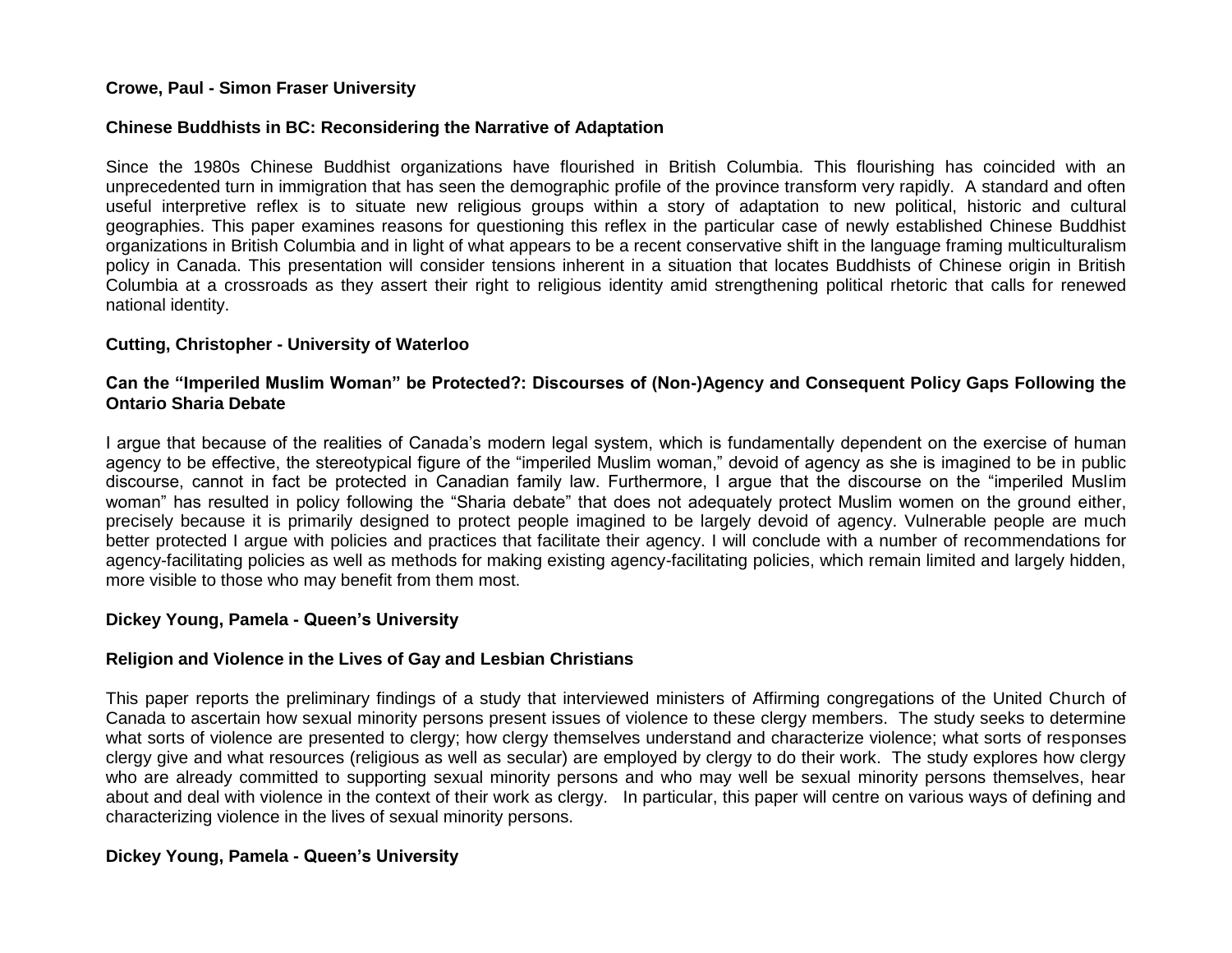# **Roundtable on** *God's Plenty: Religious Diversity in Kingston* **by Bill James**

*God's Plenty: Religious Diversity in Kingston* (McGill-Queen's UP, 2011) is the first overview of the religious topography of a Canadian city. Applying the methods of Harvard University's Pluralism Project to a Canadian subject, the book represents six years of SSHRCsupported research: site visits, audio-taped and television interviews, Statistics Canada data, and information from both scholarly sources and religious groups themselves. *God's Plenty* engages issues of religious pluralism and interfaith dialogue, the decline of mainline churches, the impact of secularization, the role of gender and same-sex relationships, the growth of religious hybridity and alternative forms of religion, as well as the diversity resulting from the growing presence of new-comer religious groups in Canada. Four scholars will each offer a response to the book; the remainder of the session will be a conversation among the panelists, the author, and audience.

# **Dickieson, Brenton - University of Prince Edward Island**

# **La Negrita, La Comadre, and La Santita: The Enigmatic Identity of Santa Muerte**

Among Mexico's sprawling urban markets and in the midst of the escalating *Narco*-wars, a new religious movement is emerging. Despite the boast of millions of followers, international media attention, and pop culture allusions, Santa Muerte—"Holy Death" or "Saint Death"—displays a largely un-researched syncretistic spirituality that is exploding into Mexico's chaotic social scene among the poor, minorities, and crime-soaked communties. At the cultic centre of this popular marketplace spirituality is a nebulous and changing identity. Vilified as a demon or malevolent spirit by her religious and political detractors, *La Santa Muerte* is variously honoured as a saint, a goddess, an angel, or a good spirit that brings benefits to her *devotos*. We argue that Santa Muerte's ambiguous and malleable identity is essential to its growth in a society full of uncertainty, meeting the needs of a disenfranchised people. When death is the only guarantee, Death is the only one to be trusted.

### **Dickson, Rory - Wilfrid Laurier University**

# **What is** *Canadian* **about the World's Religion?**

The release this year of new, major, two-volume book project, *World Religions: Canadian Perspectives* begs the question: what is Canadian about the World's Religions, or why do we need a specifically Canadian look at the religious traditions of the world? Contributors to *World Religions: Canadian Perspective,* along with its editor Doris Jakobsh will discuss what a "Canadian perspective" means and why it was important to develop a specifically Canadian version of an introductory Religious Studies textbook. In other words, what makes this book unique? Brief presentations by Jakobsh and the authors will be followed by a discussion with the audience about the challenges and opportunities that arise in teaching about the world's religions in the Canadian classroom.

# **Dickson, Rory - Wilfrid Laurier University**

# **Can There be a Sufism without Islam? Exploring Answers from North American Sufi Teachers**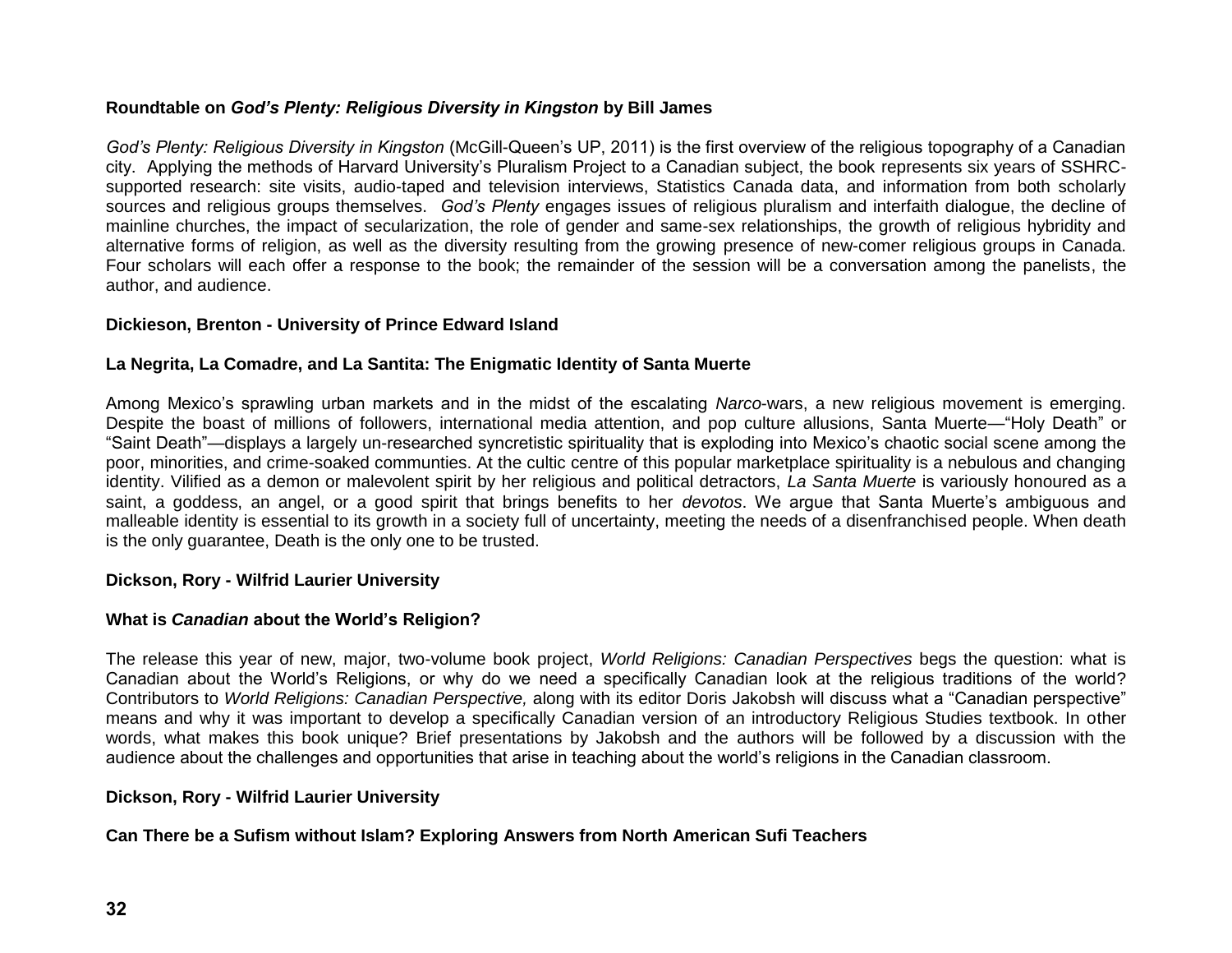In this paper I will consider the highly contested issue of Sufism's relation to Islam. To address this issue I will first provide a brief historical overview of Sufism's relation to Islamic orthodoxy. I will then present the results of my interviews with ten Sufi leaders in North America, conducted between the spring and fall of 2010. In asking Sufi teachers about Sufism's relation to Islam I encountered a range of views, not all of which have been adequately addressed by previous scholarship on Sufism. To conclude, I will suggest that Sufism is an inherently diverse tradition that historically and today takes on a wide variety of forms in relation to Islamic orthodoxy, and that scholars should avoid privileging one approach in this regard as against others.

# **Dold, Patricia - Memorial University**

# **Discourse on Female Body, Speech, and Identity in Hindu Narratives**

Drawing upon the theoretical perspectives of Judith Butler and Rajeshwari Sunder Rajan, LoriliaiBiernacki (in *Renowned Goddess of Desire*) examines representations of women and goddesses in a number of 15<sup>th</sup> to 18<sup>th</sup> century tantric texts from northeast India. I will apply Biernacki's hermeneutic framework to goddess-centered puranic narratives of similar provenance. Like the TantrasBiernacki examines, both the *KalikaPurana*and the *MahabhagavataPurana* present "alternative" goddess images, images that differ significantly from many others offered in Hindu traditions. Following Biernacki's lead, I examine these puranic narratives' goddess images within parameters of speech and representation: what these images say about connections between female speech, body, subjectivity, authority, violence, and sexuality. Since talk about females helps shape women's identities, such Hindu texts' alternative images not only diversify the scholarly understanding of Tantra and Hinduism, they also offer tools for reexamining modern images, discourses, and identities of women.

# **Di Pede, Robert - Independent Scholar**

# **Trust in Theological Discourse from the Fourteenth Century to Today**

Contemporary Christian theologians, such as Rowan Williams, have identified the concept of trust as pivotal in the modern understanding of the human-divine relationship, viewing the decline of religious belief and practice as symptomatic of a litigious and sceptical culture increasingly unable to place trust in God. This paper has three goals: 1) to present the genealogy of the concept of trust from fourteenth-century canonical debates (over monarchical and papal jurisdiction) to Luther and its axiomatic role in the Reformed tradition (as the basis of a relationship with God); 2) to use this historical backdrop to bring into relief certain differences regarding the contemporary role trust plays in friendship and romance; 3) to identify the questions trust answers by its use in contemporary theological discourse, and to address the problem of just deserts, where trust is applied to the human-divine relationship on the basis of what the individual feels he/she has a right to expect from God.

# **Dyer-Witheford, Anne - Laurier-Waterloo Joint PhD in Religious Studies**

# **New Age Capitalism and the Public-Private Divide**

Analysts of 'New Age capitalism,' such as Kimberley Lau, and Jeremy Carette and Richard King, have suggested that companies create 'spiritual' brands in order to promote consumption; consumers believe such products contribute towards a better world, so they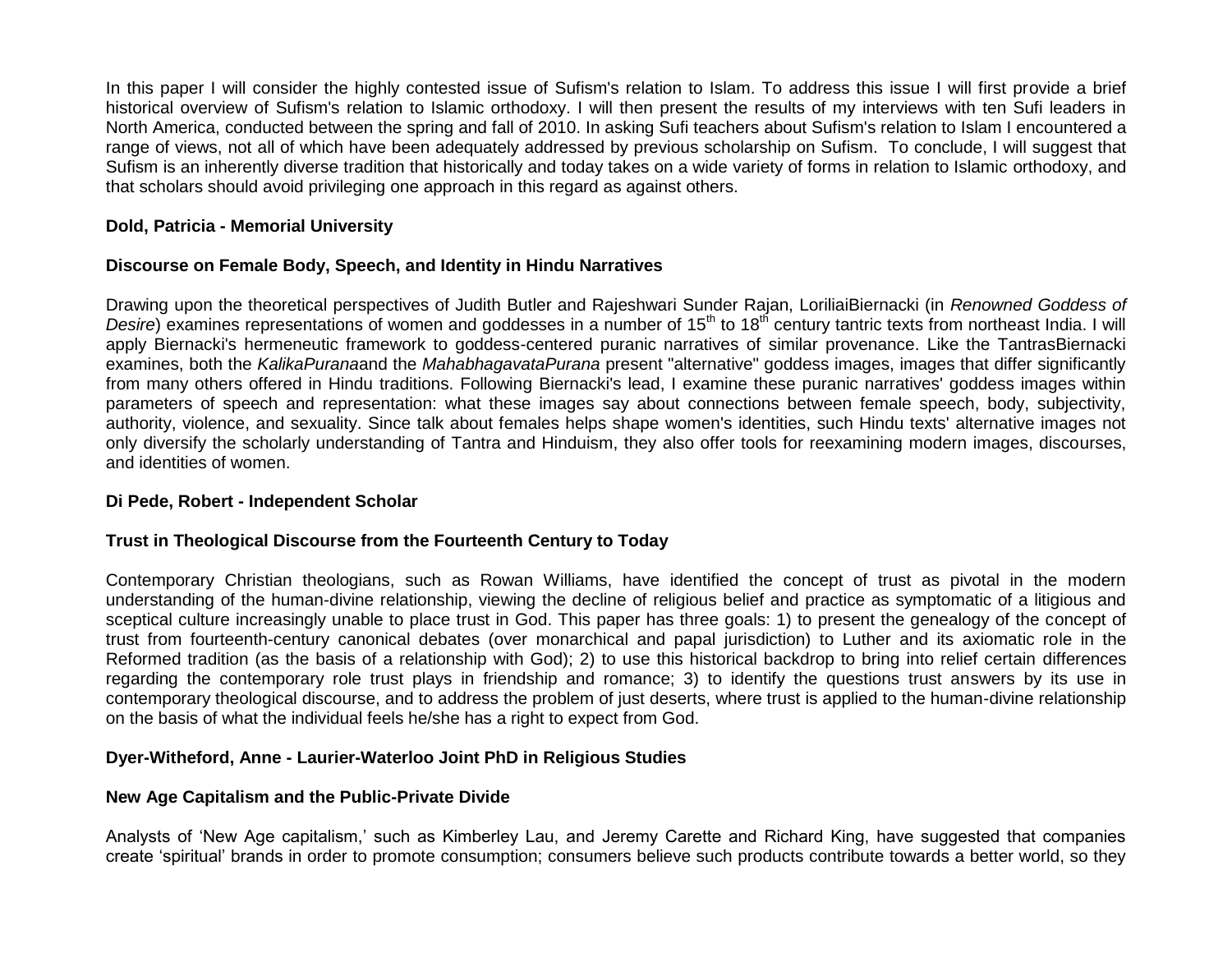buy them. However, there may be a more general goal of this branding—to convince publics that corporations can do public good i.e., governmental work. This is important because corporations have been progressively more dependent on state subsidies since their rates of profit began to fall earlier last century. In addition to such ameliorative strategies as globalization to address this problem, corporations have pushed into public services. Their advantage, in such arrangements as *public-private partnerships,* is that *publics*  take the risks and *private enterprises*, much of the profits. The impact of New Age capitalism in blurring the public-private divide may be more important than its spurring of consumption.

# **Fast, Kerry - Independent Scholar**

# **Creating a New Separateness: Migration, Evangelicalism and Old Colony Mennonite Conversion**

In the 1920s nearly 8,000 Old Colony Mennonites migrated to northern Mexico where they settled on large tracts of land—colonies—in order to preserve their separate, communal agrarian-based way of life. Beginning in the 1950s, they began returning to Canada. While economic necessity motivates Mennonites to move north, the ongoing migration is also marked by substantial religious change for these Mennonites. In Canada, many readily embrace evangelical forms of Christianity. This migration is also marked by a move from a closed community that shuns modernity and the "world" in Mexico to one where Old Colony Mennonites are, perforce, integrated into the wider Canadian society apart from the protective aegis of a colony. What does this migratory conversion entail for Mennonites, socially and religiously, as they embrace a different form of knowledge in Canada, negotiating modernity and a new stance vis-à-vis a nation state? Can Evangelicalism assist them as they develop a new model of preserving their separateness or does it represent a capitulation to the hegemony of a modern, capitalistic state?

# **Feltmate, David - Auburn University at Montgomery**

# **Cowards, Critics, and Catholics:** *The Catholic League for Religious and Civil Rights***,** *South Park* **and the Politics of Religious Humour in the United States**

When is satirizing a religious group appropriate in a society with a separation of church and state and what are the rules for engaging satirists who misrepresent you? This presentation explores some of the key issues surrounding the freedom to satirize religious groups and the politics of these representations through an examination of *South Park*'s long standing arguments with The Catholic League for Religious and Civil Rights over what is appropriate to depict, when to make such representations, and how religious groups attempt to control mass-mediated satire once it is made public in the United States. I will demonstrate that both groups demonize their opponents and promote their own solutions to conflicts arising from debates about the appropriateness of religious depictions as not only good for them, but for everybody else as well.

# **Folk, Michelle L. - Concordia University**

# **Pontiffs, Pilgrims, and Ascetics: The People of Medieval Tamilnadu's** *Mathas*

The Hindu *matha* (monastery) reflects a diversity of historical and contemporary religious institutions such as hermitages, choultries, religious learning centres, and monastic sites that are united under the term *matha* because of their emphasis on lineage and the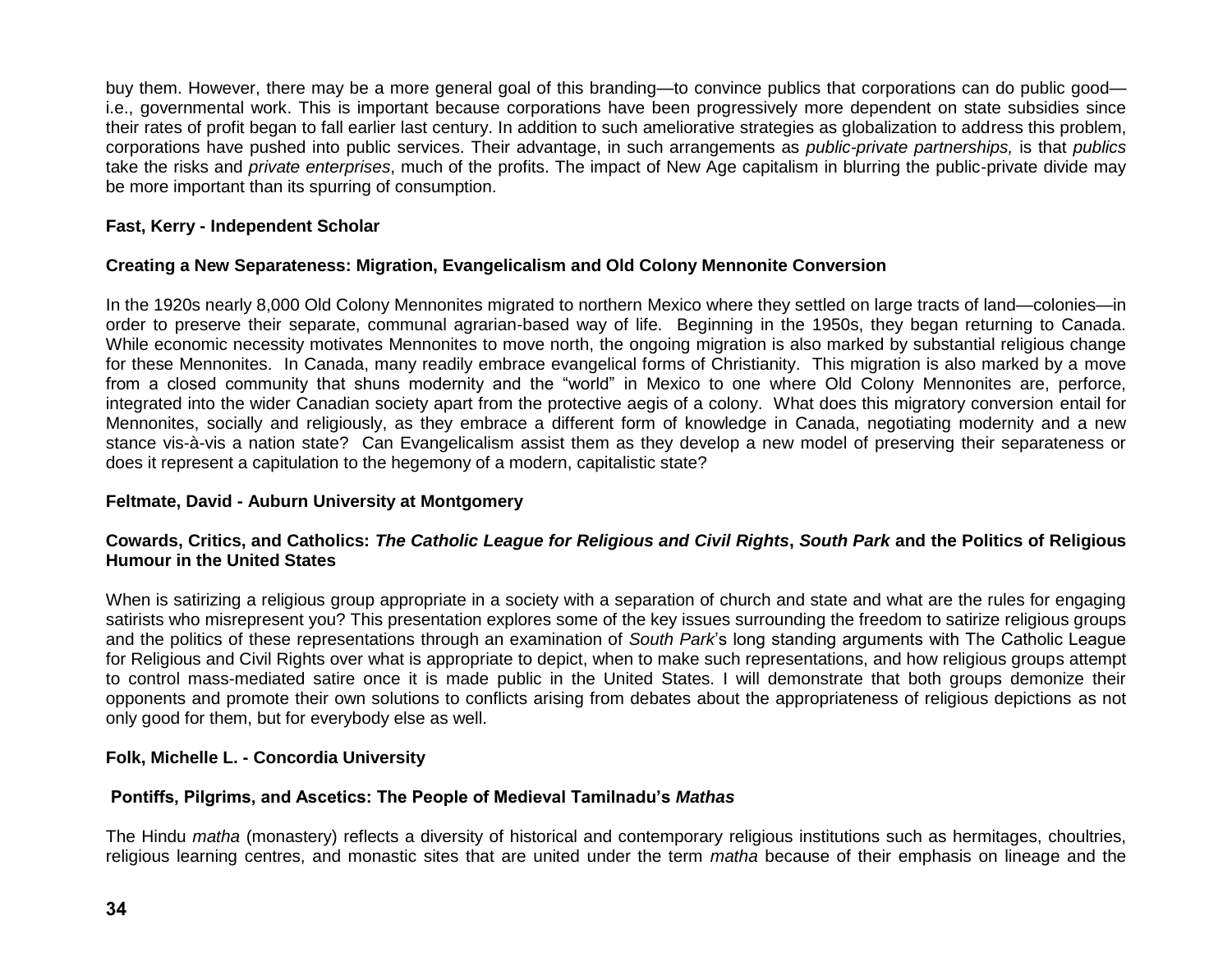preceptor-disciple relationship. Evidence from stone inscriptions from Tamilnadu reveals that *mathas* served a range of functions (e.g., feeding and housing) for a diversity of people (e.g., ascetics and pilgrims). Temples and *mathas* received endowments (e.g., land) from donors to support the activities of *mathas*, including the recitation of sacred texts and feeding devotees. Inscriptions also identified the people who participated in *mathas* by making these donations or receiving endowments to support *mathas'* administration and rituals. I will examine the people identified with *mathas* through the donative process using inscriptions from the Tamil region to add to our understanding of the structure and function of *mathas* in Tamil history.

### **Forbes, Lauren - University of Ottawa**

# **Tensions Between Presentation, Comprehension and the Court's Ability to Deal with Aboriginal Religious Beliefs in**  *Delgamuukw v. British Columbia* **(1997)**

Legal adjudicators use what is presented by each party in a dispute, along with the law to make their judgements. This paper shall discuss this process in relation to the Supreme Court case *Delgamuukw v. British Columbia* (1997), an Aboriginal land claims case involving both Aboriginal peoples' religious views towards the earth and their sacred oral narratives. Using discourse analysis, I have examined this case, including its factums, to determine discrepancies (if they exist) between, for example, the way Aboriginal peoples and the state are presenting the religious components of the case to the court and the way the court deals with them. Examining such aspects of *Delgamuukw* – an exemplary case for such purposes - allows for a better understanding to be reached regarding how the state apprehends (or misapprehends) Aboriginal religious beliefs and gives a clearer picture of the boundaries of religious freedom for Aboriginal religions in Canada.

### **Fortin, Jean-Pierre - University of St. Michael's College**

### **Deep Within: Imprisonment and Personal Relationship with God. The Cases of Dietrich Bonhoeffer and Alfred Delp**

At and since Auschwitz, in the face of such outrageous denials of human dignity and life, God's absence and silence have become patent, inacceptable and unbearable. To help decipher some meaning to the present human condition, the proposed communication studies the written testimonies of two German Christian ordained ministers, Dietrich Bonhoeffer (Lutheran pastor) and Alfred Delp (Jesuit priest), who both suffered the ordeal of imprisonment and execution by the Nazi regime for their active involvement in the resistance. Shaken in their deepest foundations, their faith and relationship to God undergo profound transformations (purification) which, instead of inciting them to reject God, induce them to sacrifice their own lives as an expression of faithfulness to him. The communication intends to demonstrate that it is precisely in the person of the suffering, weak and crucified Jesus Christ – of God conceived as sharing in the very human condition – that Bonhoeffer and Delp have found renewed access to the transcendent: God can be found and provide meaning to human existence despite Auschwitz.

### **Gahan, Jairan- University of Toronto**

### **The Presence of the (In)visible: Prostitution in Iran, from Brothels to Streets to Sharia'**

While the Shite Islamic law keeps silent about prostitution, during the Qajar period (1800-1900) prostitutes were mostly neither stoned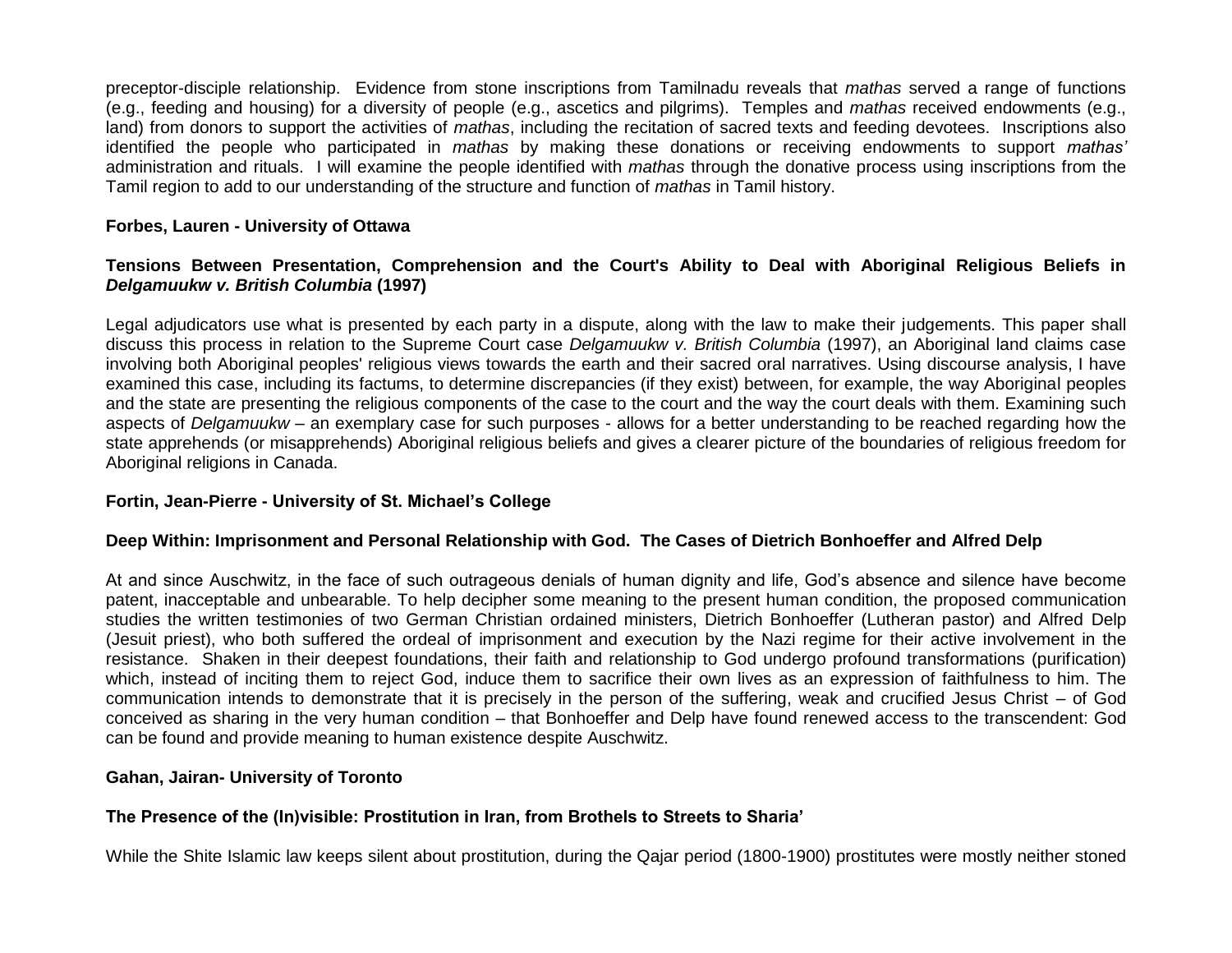nor hanged. If identified, they were thrown out of the city (*nafi-balad*). During Pahlavi reign (1920s) however, in line with regulation of secular policies, modern arrangement of spaces, and government-sponsored institutionalization, a red zone area called *Shahr-e-now* ("The new city"), where prostitutes were segregated, was established. Burning down this district after the revolution resulted in the spread of prostitutes all around the city. As a result, in Tehran, today, a city run by a religious government, prostitutes are now in every street, on every corner, at every crossroad. They have become more visible than ever.

Adopting a Foucauldian understanding of modernity, this paper will explore the way in which the image of "bodies in need of rescue", which was fixed during Pahlavi time, is very much the product of the mode of visibility which modern spatial arrangements enabled. Juxtaposing this visible image with the invisibility of prostitution in the Shite Islamic law, and the hyper-visibility of prostitutes in Iran today, the paper challenges visible/invisible dichotomy, which, as Phelan (1993) points out, informs much of liberal progressive activism today.

# **Gallant, Sarah Marie - University of Calgary**

# **Navigating the Crossroads Through Narrative: Critically Engaging Exemplary Narratives Using Paul Ricoeur's Hermeneutic Arc**

Exemplary religious narratives present a person or figure for the purposes of demonstrating proper conduct to the religious community. Hagiographical texts from the Western Christian tradition can be categorized as exemplary narratives as they demonstrate exemplary conduct by narrating the lives of saints. Such texts prescribe certain behaviours, identifying them as virtuous and praiseworthy, thereby proposing a particular way of living and acting to the Christian reader.

Paul Ricoeur has argued that before any proposed course of action is adopted by the reader, it is carefully considered in the reader's imagination. For Ricoeur, appropriation occurs only after one has engaged in a hermeneutic process. In this paper I will apply Ricoeur's understanding of narrative interpretation to exemplary narratives, specifically Franciscan hagiographies from Late Medieval Italy. I will argue that, exemplary narratives allow the reader to navigate the boundaries and expectations of the community while maintaining an important critical distance.

### **Gareau, Paul L. - University of Ottawa**

### *'Journey to the Father' as* **Text***:* **Understanding the Socio-political Production of Evangelical Experience for Catholic Youth**

*Journey to the Father* is a summer weekend retreat for Catholic teens in rural Ontario seeking to entice youth into becoming greater agents in the Catholic evangelization movement. *Journey* is a complex production, which takes into account social geography, performances on socio-religious morality, the effectiveness of prayer, and the place of Catholic ritual, liturgy, and tradition in modern times. All of its independent parts focus on the task of offering youth a constructive and affective religious experience so that they, in turn, assert their religious identities in the public sphere and stave the perceived fragmentation of Catholic belief. I wish to focus on Journey as a *unified text* that makes up a dynamic strategy of conviction pertaining to evangelical experience. This presentation provides an exposition of the production of evangelical experience through youth retreats and engages in a theoretical discussion of how we can conceive text in order to better capture identity construction amongst youth today.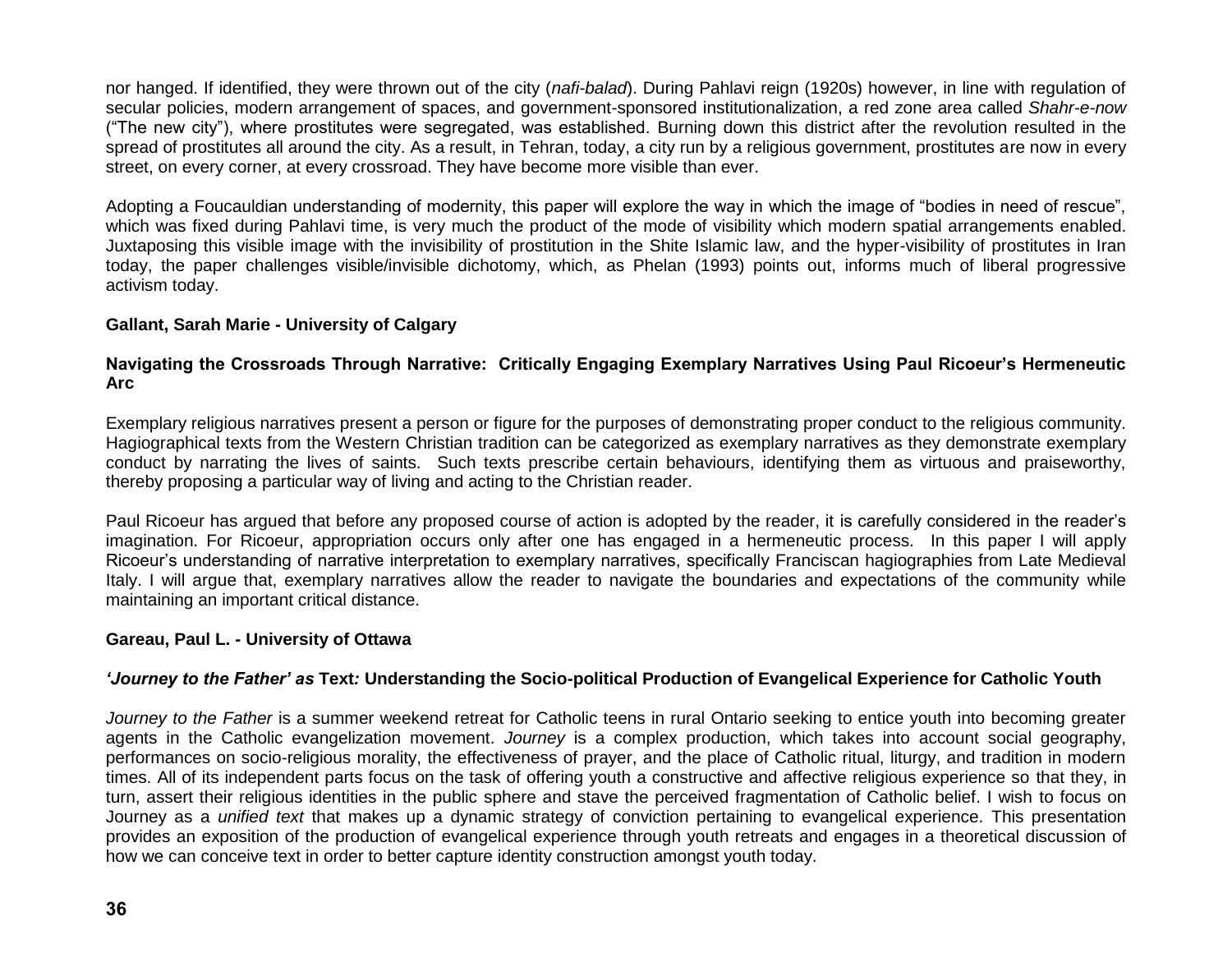### **Gaver, Cheryl - University of Ottawa**

### **Religious Studies: The Changing Nature of Scholarship & Challenges for University Departments**

Remember when boundaries between religions were clearly defined and the biggest issues revolved around the insider-outsider and texts-or-practice debates? New realities – many of which can be linked to globalization – are radically changing the nature of religious study scholarship, but how reflective of those changes are religious study departments in terms of departmental organization and job openings?

Such questions are not new. They have been raised and answered in other disciplines – notably, anthropology – but seem to be more problematic in religious studies. This paper presents preliminary findings, and explores (1) the new reality confronting departments of religious studies in Canada as a result of globalization; (2) its impact on religious studies scholarship; and (3) departmental responses to such changes.

#### **Goldberg, Aviva - York University**

### **The Art of Midrash: Reconfiguring Biblical Texts Through a Queer Lens**

This paper will examine and critique contemporary Midrash as expressed through selected works of the late Canadian photographer Oscar Wolfman. As will be demonstrated, Wolfman's staged photographic interpretations of Midrash (traditional rabbinic interpretations of texts) exemplifies a contemporary gay sensibility provoking the viewer to rethink and restudy Jewish traditional exegesis in the light of both a modern urban and queer perspective. It is my contention that Wolfman's photographic Midrash embodies a core Jewish technique of interpreting sacred texts, filling in the missing sections of the narratives, resolving contradictions and imagining creative reconfigurations of specific passages, whilst explicitly celebrating the gay body and urban realities.

### **Gonsalves, Roselle M. - University of Calgary**

# **What Place Does Place Play in the Production of Religious and Cultural Identity? Identity-Creation for Indian Catholics in Mumbai, India**

Human attachments to particular places contribute significantly to the formation of religious, cultural, and personal identity. In light of this, perhaps the best way to understand diverse groups of people is to investigate the ways in which communities construct their places in the world, and how they understand and participate in their localities. This paper focuses on the Catholic community in Mumbai, India, a religio-cultural minority group. I use place theory to explore the reconstruction of physical space into places that are necessary for the identity-creation of these Indian Catholics. The places that Catholic communities inhabit in the modern city of Mumbai are imbued with a diversity of historical, geographic, and cultural significance. In order to claim 'insider' status within a broader Indian cultural setting, Mumbai's Catholic community, through the use of symbols and signifying practices, is actively engaged in reconstructing and reimagining the places they occupy.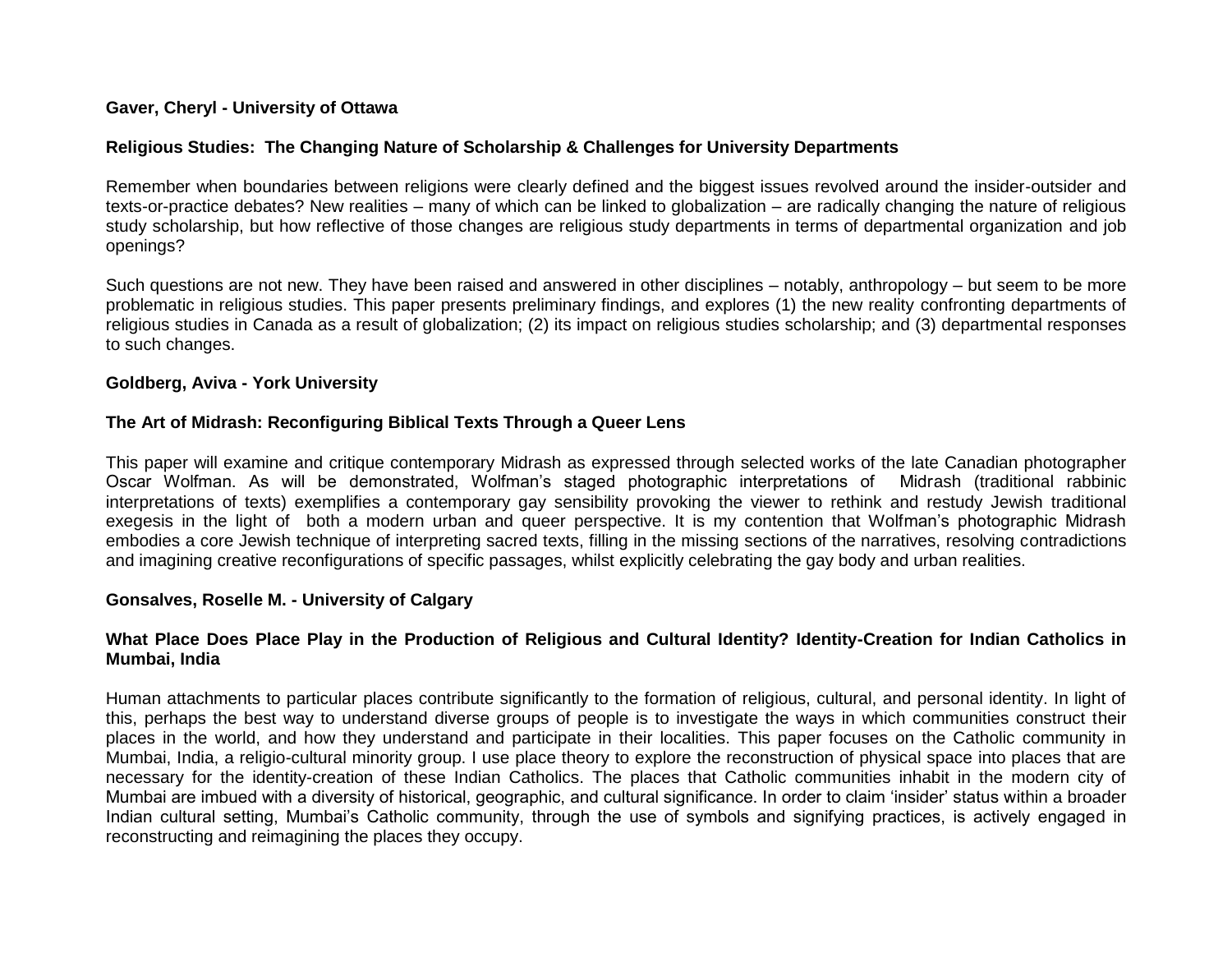# **Hall, Jennifer - SUNY-Buffalo**

# **"The Weeping Woman": Depictions of Sacrifice in Art, Life, and Theory**

This paper will examine the role of the "victim" in sacrifice by looking at the portrayal of sacrifice in literature and art in the 1930s and 1940s. The Surrealists, at the height of their influence in the 1930s, were fascinated with violence, madness, and "primitive" religion. They borrowed quite directly from the burgeoning theories of religion and sacrifice in the academic study of religion. However, WWII profoundly altered their artistic notions, often romantic, of sacrifice when what was merely metaphoric became painfully real. I will explore the relationship between sacrifice and art through the life and artwork of Surrealist photographer, Dora Maar (1907-1997). Maar is mostly known today for her relationship with Picasso, during the course of which Maar kept a photo documentary of his creation of "Guernica." I will look specifically at how Maar's roles as artist and muse raises questions about victimization, suffering, violence, gender, and last but not least, religion.

### **Hameed, Qamer - University of Ottawa**

# **Muslim Youth Generation and Urban Space: Carving Out a Canadian Muslim Identity**

The experience of religious minorities in Canada is coloured by many factors. As a result identity is expressed in many and varied ways. Important but rarely considered are the intersections or convergences between religious minorities and the urban space in which they reside, act and are influenced by. The experience and expression of religious identity of a group is not often entirely uniform across Canada. It is also not adequately explained through ideas of transnationalism, diaspora and 'othering' discourses without considering how these communities are also embedded or embedding in the urban fabric of Canada's individual metropolis centers. What this means is that the experience and expression of Muslim identity differs from urban space to urban space and in part comes about due to its engagement of these particular spaces. This paper will look at the Muslim youth generation in Winnipeg, Manitoba and explore the way they are carving out and constructing a 'Canadian Muslim' identity, not in isolation from the rest of Winnipeg but through engagement with the urban space and its existing tools and resources.

# **Hassan, M. Kamal - International Institute of Islamic Thought and Civilization**

# **Integration of Religious Knowledge and Modern Science: The New Trend in Islamic Schools in Southeast Asia Today**

This paper aims at highlighting the new trend of integrating "revealed knowledge" and "worldly knowledge" in Islamic secondary schools in several Southeast Asian countries as representing a major paradigm shift from the dichotomized educational system of the colonial period. It discusses the background and rationale behind the new impetus and momentum towards integration, particularly in Indonesia and Malaysia, while comparing with what is currently practicing in Brunei and Singapore. The writings of several Malaysian and Indonesian scholars and scientists, in Malay and Indonesian languages, regarding the need to integrate religious education with modern science, as well as the importance of pursuing scientific knowledge on the basis of Islamic ontology and epistemology, are uniquely identical with Southeast Asia, and not known somewhere else. The recent awareness of the importance of combining the "two readings" – that of the "open book of the physical universe" and "the written book of Islam, i.e the Qur'an" – as one of the key factors in motivating the intellectual efforts of integration and reunification of the Islamic educational system in Malaysia and Indonesia.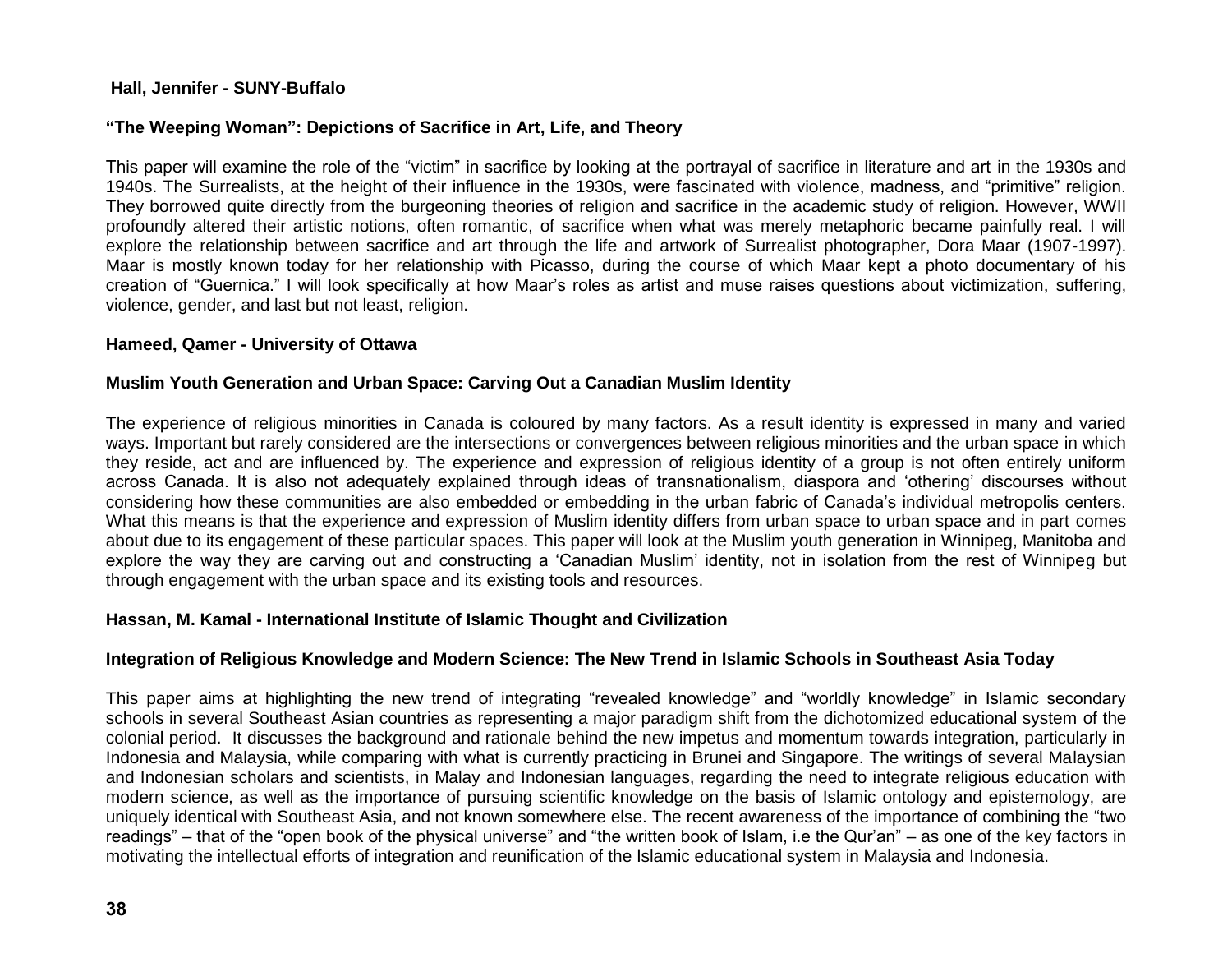### **Hillier, Chad - Wilfrid Laurier University**

### **Zizek's Desert of the Real: Is Liberal Multiculturalism a Problem or a Promise?**

The European philosopher and social critic Slavoj Zizek has mounted a significant challenge to the practice and theory of multiculturalism is contemporary societies today. Conceiving the problem of multiculturalism as a problem of "loving thy neighbour", Zizek argues that the liberal notion of "tolerance" and the liberal practice of creating interpersonal understanding between ethnoreligious groups through "knowing another's stories" are problematic. Rather, what we see today in western societies is not increased understanding and tolerance, but an increase in the notion of "toxicity"; that the global neighbour (e.g. immigrant, religious fundamentalist, criminal, welfare mom) harasses or potentially threatens my experience and is therefore a toxic person. The fear of the toxic person has allowed our societies to increasingly become police states, permitted to enact racist laws and human rights abuses in the name of prevention. The problem with liberalism is not only that the idea of "tolerance" is bound to liberal western cultural constructs; it has also politicized the notion of "culture" and created an illusion of freedom. Moreover, the practice of knowing thy neighbour through hearing their stories, learning where they have come from, does nothing to reduce the perceived toxicity of the unknown neighbour. In response, drawing upon the philosophers Charles Taylor and Wil Kymlicka, this essay challenges Zizek's understanding of liberal multiculturalism. It argues that traditional notions of tolerance and understanding have degenerated recently, and instead that they idealistically are designed and intended to increase freedom, democratic participation, and inclusion.

#### **Holtmann, Cathy - University of New Brunswick**

### **Lived Religion at the Crossroads: Social Networks and Immigrant Women**

This paper will cover the theoretical background and preliminary findings of research examining the role of religious immigrant women's social networks during the early years of the settlement process. Interaction with social networks is an important component of social integration for all Canadians, but crucial for the wellbeing of newcomers. Immigrant women are more likely to be religiously engaged than anyone else in the Maritime region, yet there are no studies focusing on the role of immigrant women's religious agency in relation to their interaction with social networks when facing the challenges of settlement. Feminist theoretical frameworks will be utilized to explore the boundaries between the public and private, secular and sacred, and the individual and the collective. These frameworks will be brought to bear on emerging data from interviews and focus groups with Christian and Muslim women who have settled in the region in the past four years.

#### **Hoverd, William James - University of Ottawa**

### **Investigating, Christian No Further Definition Census Category**

A growing category of census religious affiliation is 'Christian No Further Definition' or 'Christian NFDs.' This category of affiliation has so far proved difficult ground for scholarly analysis because of its broad inclusiveness. In this seminar, I present my investigations into researching this category in the nation of New Zealand. I begin by reviewing the scant relevant academic literature analysing this category of affiliation. My discussion then sets the New Zealand specific context of the Christian NFD category. I then comment on the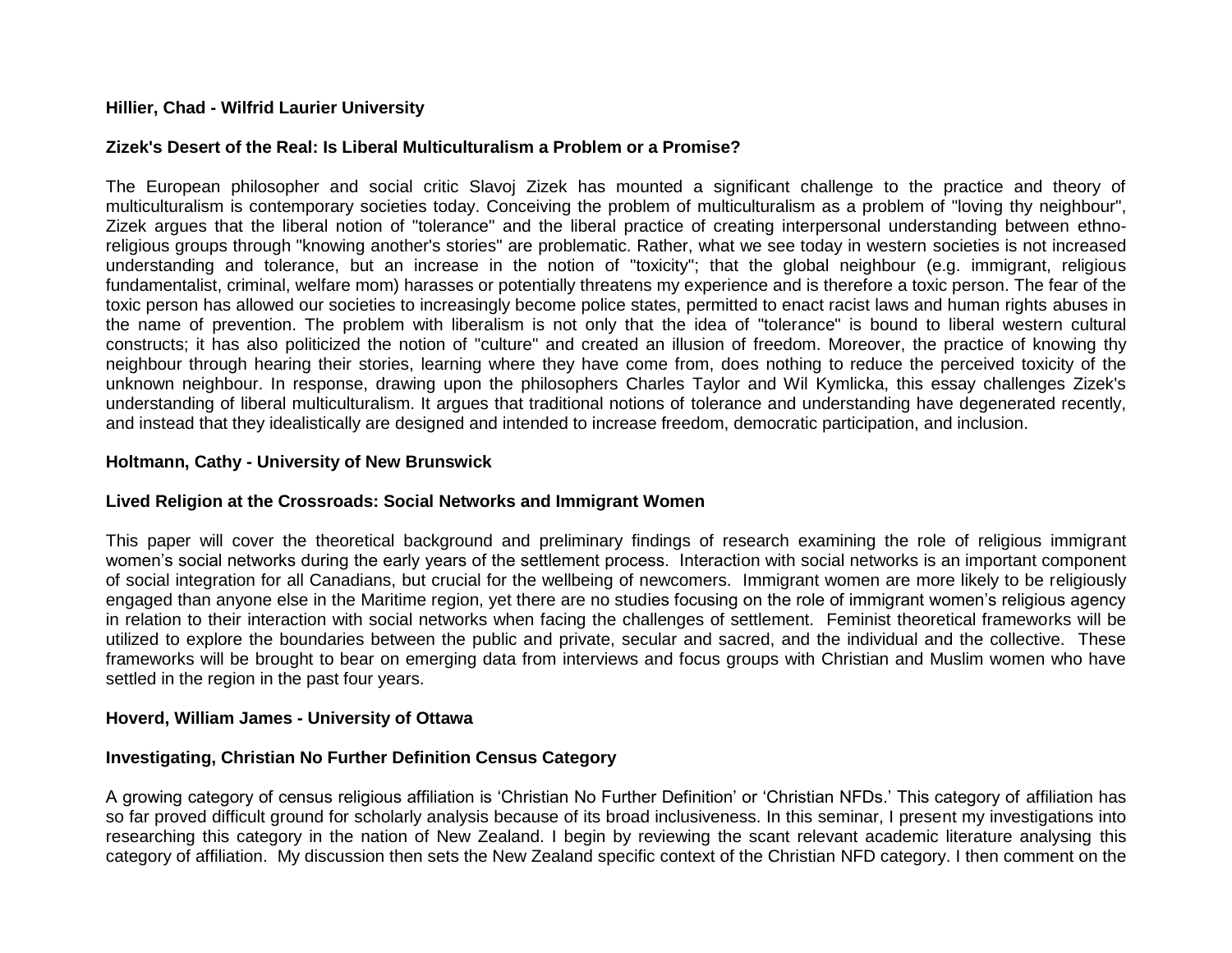demographic and census category changes which have likely contributed to this category being the fifth largest religious category in the nation. The second half of the seminar discussion then shifts to outline the longitudinal survey analysis which I am currently employing to investigate and chart the demographics, attitudes and generalised groups that exist within the Christian NFD category. Finally, I present a model of the different beliefs, attitudes and demographic trends that my research has identified within this dynamic category.

### **Iavoschi, Roxanne - Independent Scholar**

# **What Do We Know?**

When my thirteen year-old son needs to research a subject, the first step tends to involve "googling" or going to online encyclopedias to get his information. I keep reminding him that libraries and books exist for a reason...

This got me thinking about the changing way in which we are getting our information. How can we trust what we see on television or on the internet when governments are known to block access to information and anyone can edit or write articles online?

In this paper, I will analyze the way that teens today gather their information and try to understand the long term effects of having this so-called "knowledge" come from a few clicks of a mouse. What do we really know about religion, G-d, and ourselves if all our information comes from Google or Wikipedia?

**Jakobsh, Doris - University of Waterloo**

### **What is** *Canadian* **about the World's Religion?**

The release this year of new, major, two-volume book project, *World Religions: Canadian Perspectives* begs the question: what is Canadian about the World's Religions, or why do we need a specifically Canadian look at the religious traditions of the world? Contributors to *World Religions: Canadian Perspective,* along with its editor Doris Jakobsh will discuss what a "Canadian perspective" means and why it was important to develop a specifically Canadian version of an introductory Religious Studies textbook. In other words, what makes this book unique? Brief presentations by Jakobsh and the authors will be followed by a discussion with the audience about the challenges and opportunities that arise in teaching about the world's religions in the Canadian classroom.

### **James, William- Queen's University**

### **Roundtable on** *God's Plenty: Religious Diversity in Kingston* **by Bill James**

*God's Plenty: Religious Diversity in Kingston* (McGill-Queen's UP, 2011) is the first overview of the religious topography of a Canadian city. Applying the methods of Harvard University's Pluralism Project to a Canadian subject, the book represents six years of SSHRCsupported research: site visits, audio-taped and television interviews, Statistics Canada data, and information from both scholarly sources and religious groups themselves. *God's Plenty* engages issues of religious pluralism and interfaith dialogue, the decline of mainline churches, the impact of secularization, the role of gender and same-sex relationships, the growth of religious hybridity and alternative forms of religion, as well as the diversity resulting from the growing presence of new-comer religious groups in Canada.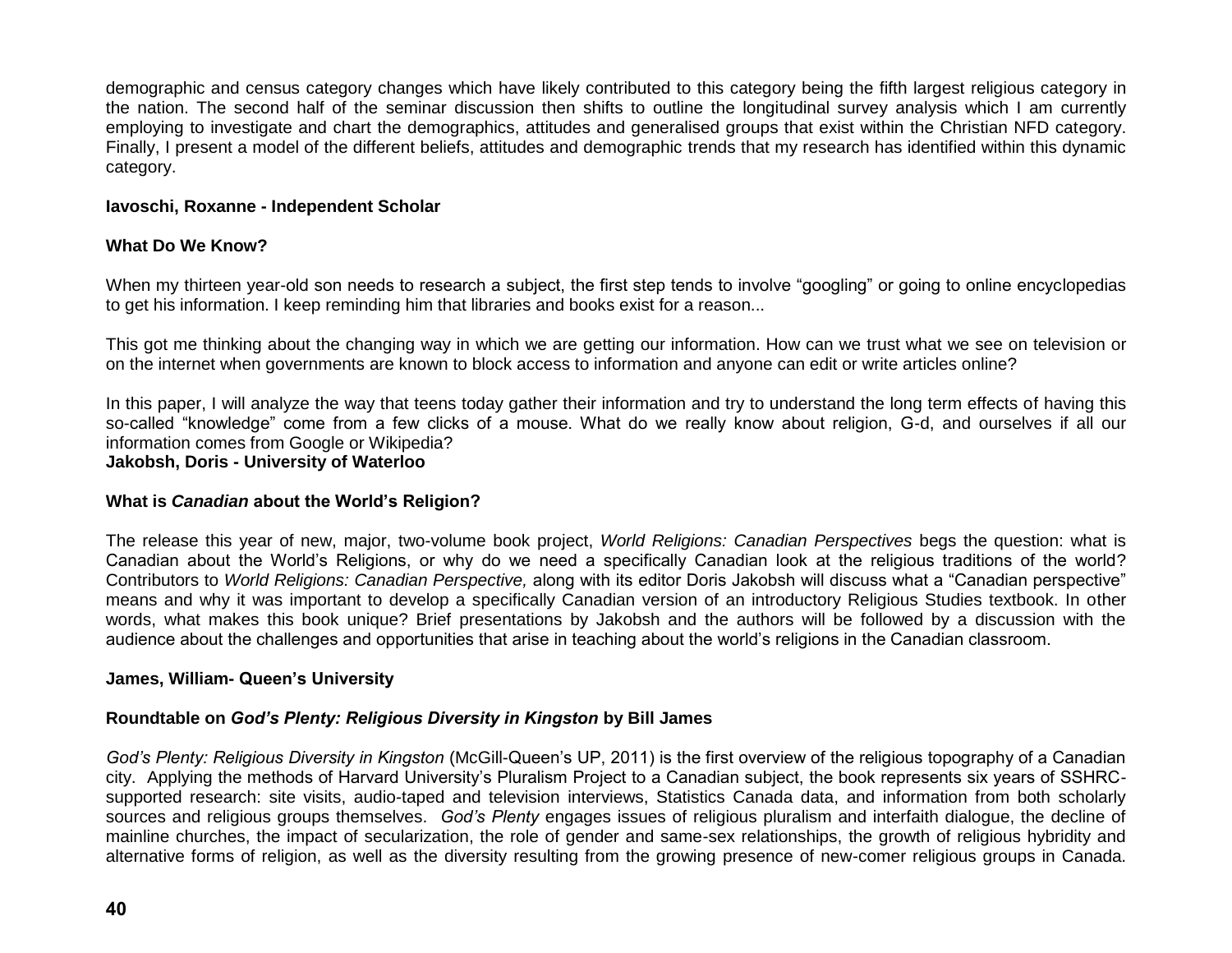Four scholars will each offer a response to the book; the remainder of the session will be a conversation among the panelists, the author, and audience.

#### **James, William - Queens University**

### **Cambodian Genocide and Canadian Fiction**

Two recent Canadian novels deal with the Cambodian Holocaust of the 1970s and its legacy: Kim Echlin's *The Disappeared* (Hamish Hamilton, 2009) and Madeleine Thien's *Dogs at the Perimeter* (McClelland & Stewart, 2011). Both feature a young Montreal woman travelling to Southeast Asia to seek a lost love or some resolution. Echlin and Thien structure their narratives on the juxtapositions, the contrasts, and the points of contact (e.g., a "wounded god") between Christianity and Cambodian Buddhism. Sometimes contrasting the linearities of western history and the reversible impermanence of the east, the obligation to bear witness becomes an overarching religious imperative: "Tell others," enjoins the epithet of Echlin's novel; "Tell the gods what is happening to me," urges the epithet of Thien's. Like other Canadian fictions post-9/11, these novels tackle war and genocide, international migration and mobility, terrorism and torture.

#### **Kenworthy, Scott - Miami University of Ohio**

# **Through World War and Revolution: The Russian Orthodox Church and the Path of Patriarch Tikhon (Bellavin)**

In November 1917, the Local Council of the Russian Orthodox Church (the first held in centuries) resolved to restore the office of the patriarchate, abolished by Peter the Great two centuries earlier, and chose Tikhon (Bellavin, 1865-1925) to fill that office. As leader of the Russian Orthodox Church, Patriarch Tikhon became the focal point for complex and hostile relations between the new Bolshevik regime and the Church. Despite Tikhon's evident importance, there is no critical biography or scholarly study of his career in English; even in Russian, studies remain either very focused on particular periods (especially the early Soviet period) or tend toward hagiography. The clash of church and state in the early Soviet period demands re-examination. The narratives in western scholarship are still polarized between those who view the Church simply as a victim of Soviet aggression, or more commonly, follow the line of argument presented by John Shelton Curtiss in 1953 (based primarily on Soviet sources)—namely that the early Soviet regime was conciliatory but that the Church called for "open war" against the new government, thus blaming the Church for the hostilities between the two. My paper will aim to be a re-assessment of Patriarch Tikhon's leadership of the Russian Orthodox Church during the years after the Revolution in light of Tikhon's career as bishop before his election to the Patriarchate, and will be based on recent scholarship and archival documents made accessible since the collapse of the Soviet Union.

### **Klassen, Chris - Wilfrid Laurier University**

### **Rethinking Holism from Disability Studies and Material Feminism**

My paper explores and interacts with Sharon V. Betcher's *Spirit and the Politics of Disablement* (2007, Fortress Press) in which she offers a feminist, postcolonial Christian theology from the position of her own amputee body. While some may argue that the wholeness promised by salvation, material or spiritual, is a particularly welcome promise for those with broken bodies, Betcher sees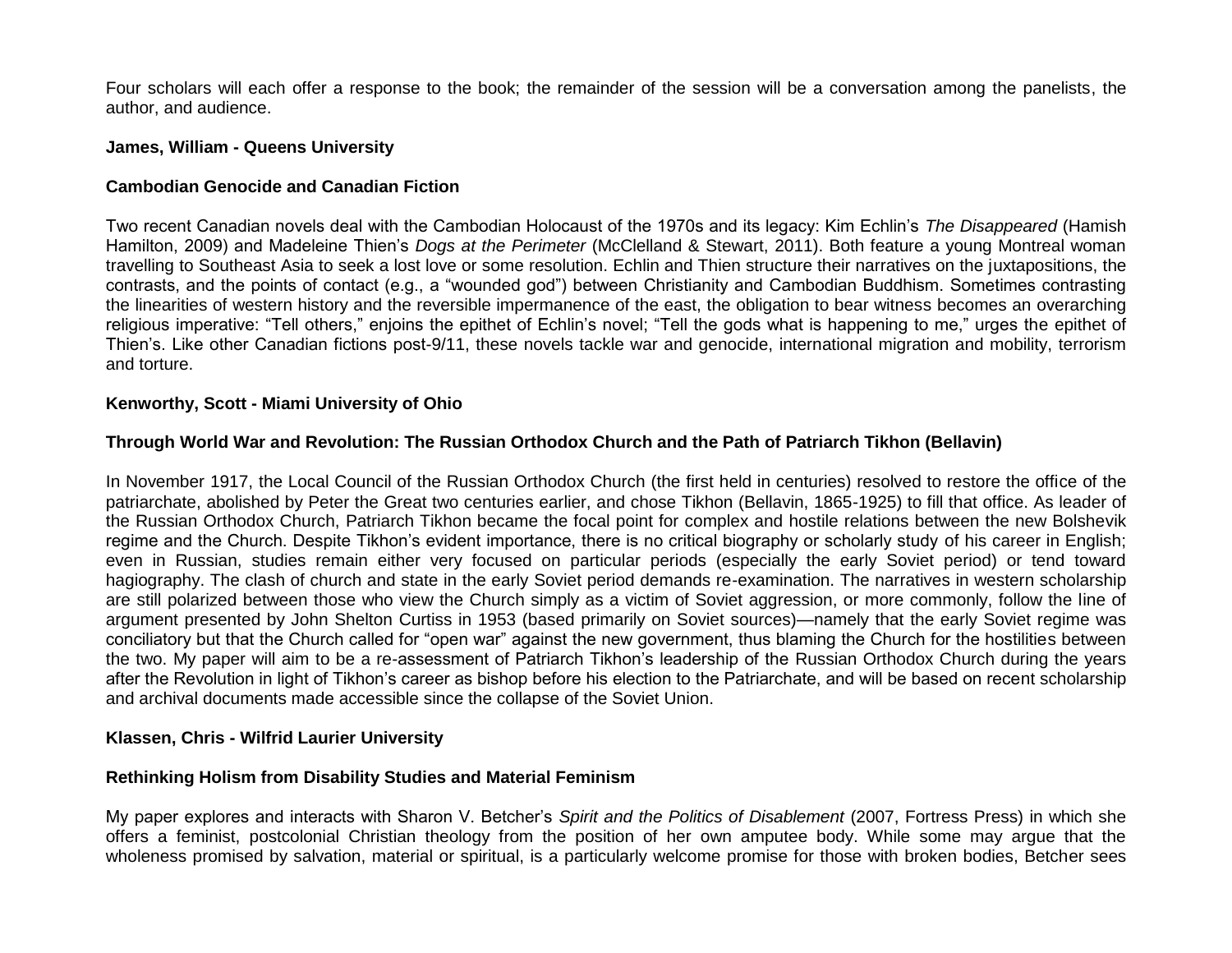things differently. For her, the emphasis on wholeness within Christianity limits her own ability to participate as it distances her from the idealized Christian body and negates her own experience of her amputee body as normal. Moving beyond Betcher's specific experience and theology, the challenge to idealizing wholeness within Christianity can be further applied to other spiritual positions of wholeness and holism. To what extent does holistic discourse require a whole body in a way that limits the participation of those with impaired and/or ill bodies? Is there a way to think about the 'broken' body as fully incorporated within the Christian and/or holistic community without needing to desire 'cure' and/or wholeness?

# **Klassen, Justin D. - Bellarmine University**

# **Contemporary Christian Thought and Environmental Citizenship**

Since the 1967 publication of Lynn White's essay, "The Historical Roots of Our Ecological Crisis," the hostility of Christian and Biblical theology toward non-human nature has seemed unquestionable. As White points out, the Bible places human beings not only at the center but at the pinnacle of creation, which many Christians have used as justification for excluding those beings without "rational souls" from the "*civitas Dei*." What are we to make, then, of burgeoning movements of Christian conservationism in North America, not to mention academic theologians' ascendant interest in the materialism of thinkers like Slavoj Žižek? My paper reads these recent shifts in Christian thought and practice in light of the advent of what is now called "Radical Orthodoxy" (RO). RO is most often assessed for its ontological claims and its critique of poststructuralism; too long have its practical implications for Christian approaches to citizenship and hospitality been ignored, especially as they relate to non-human nature. My paper demonstrates how RO's imperatives generate a political disposition of environmental citizenship that transforms the terms of the old debate.

### **Klassen, Pamela - University of Toronto**

### **Roundtable on** *God's Plenty: Religious Diversity in Kingston* **by Bill James**

*God's Plenty: Religious Diversity in Kingston* (McGill-Queen's UP, 2011) is the first overview of the religious topography of a Canadian city. Applying the methods of Harvard University's Pluralism Project to a Canadian subject, the book represents six years of SSHRCsupported research: site visits, audio-taped and television interviews, Statistics Canada data, and information from both scholarly sources and religious groups themselves. *God's Plenty* engages issues of religious pluralism and interfaith dialogue, the decline of mainline churches, the impact of secularization, the role of gender and same-sex relationships, the growth of religious hybridity and alternative forms of religion, as well as the diversity resulting from the growing presence of new-comer religious groups in Canada. Four scholars will each offer a response to the book; the remainder of the session will be a conversation among the panelists, the author, and audience.

### **Kline, Scott - St. Jerome's University**

# **What is** *Canadian* **about the World's Religion?**

The release this year of new, major, two-volume book project, *World Religions: Canadian Perspectives* begs the question: what is Canadian about the World's Religions, or why do we need a specifically Canadian look at the religious traditions of the world?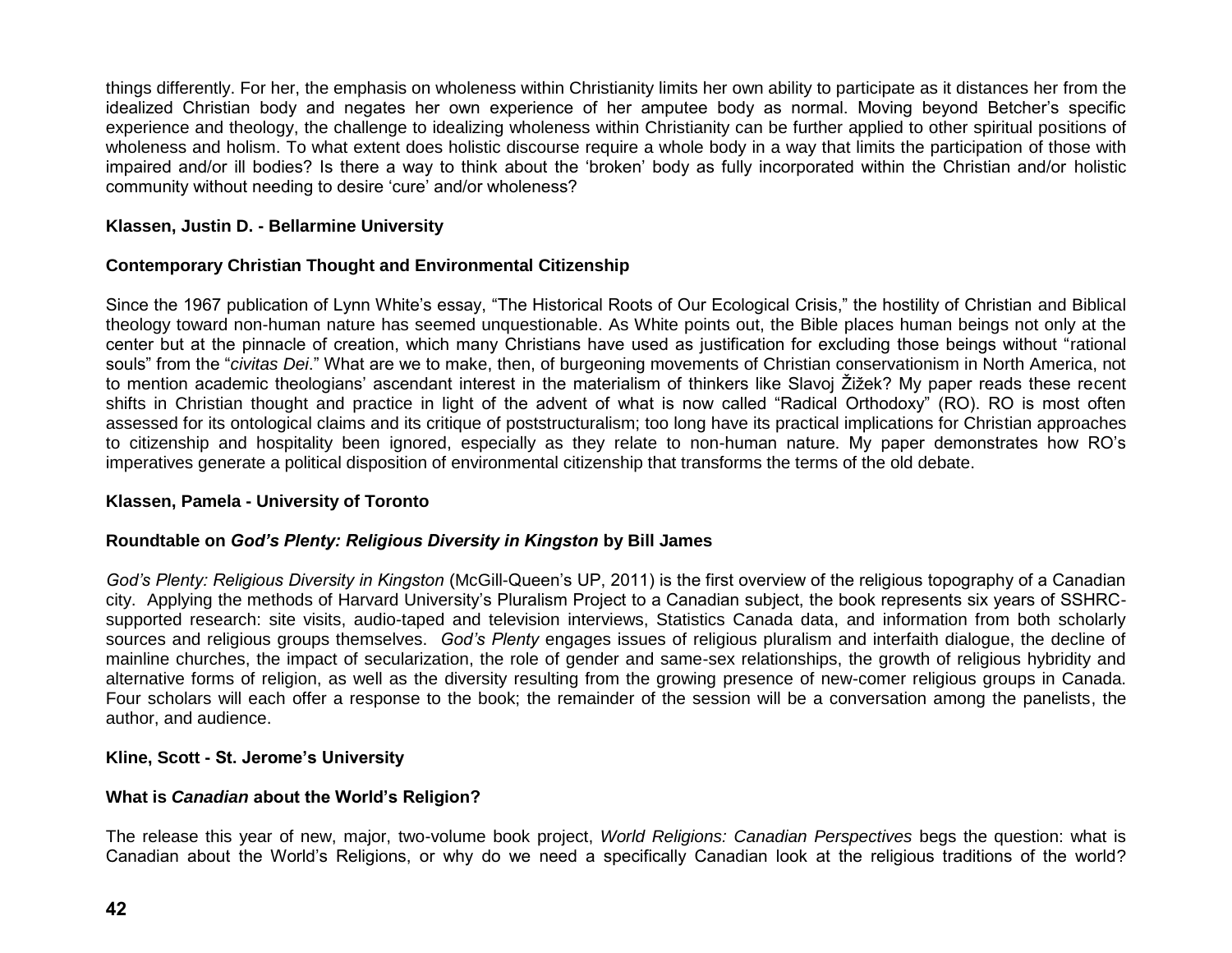Contributors to *World Religions: Canadian Perspective,* along with its editor Doris Jakobsh will discuss what a "Canadian perspective" means and why it was important to develop a specifically Canadian version of an introductory Religious Studies textbook. In other words, what makes this book unique? Brief presentations by Jakobsh and the authors will be followed by a discussion with the audience about the challenges and opportunities that arise in teaching about the world's religions in the Canadian classroom.

# **Kolapo, Femi J. - University of Guelph**

### **Reverse Theorization and a Different Understanding of 'Reverse Mission'**

"Reverse mission", or return missionization of secularized Western society by charismatic Christian bodies from the global South is gaining increasing research traction. As a missiological concept it has challenged traditional understanding of global mission. For example, the traditional mission space or field, the shifting cultural or transcultural basis of the new face of global Christianity; the social, demographic, political and ideological dynamics driving the current global trend in popular Christianity's acclaimed attempt to resacralize the world have come for reconceptualization. Nonetheless, its effectiveness as a social-cultural and evangelistic reality is questioned. According with the reappraisals that the concept has engendered among researchers, this presentation will challenge the main theoretical basis on which some scholars have disavowed the claims for "reverse mission." It will call for an engagement in "reverse theorization" in a bid to complicate both our understanding and critique of "reverse mission."

### **Laabdi, Mourad - University of Toronto**

# **Muhammad's Prophecy in light of Islamic Philosophy: The Case of Avicenna (Ibn Sīnā, d.1037 CE)**

The question of prophecy has always received significant attention from Muslim scholars of philosophy, theology and Sufism. Their extensive interest in prophecy is not surprising, however. For Muhammad's prophethood is not merely a central aspect of Islam, but the foundation upon which the religion's entire edifice rests. This presentation is about Muhammad's prophecy from the view of Islamic philosophy. It focuses on Avicenna's psychology, and examines his endeavor to read the phenomenon of prophecy trough the lens of Aristotle's cognitive system of knowledge acquisition. It revisits some of Avicenna's solutions to questions such as: How do prophets acquire knowledge? How do they receive revelation and predict future events? Are their cognitive faculties different from what the rest of us possess? Generally, Avicenna understands knowledge to be acquired through either instruction or intuition. Our focus is on the second aspect, the intuitive process through which intelligible knowledge is obtained by prophets.

### **Leask, Margaret - Wilfrid Laurier University**

### **Which Three Perspectives Do We Need to Know for the Exam?**

British scholar Karen Armstrong developed her concept of "Triple Vision" while she was billeted with an Arab-Jewish couple and their two sons in Nazareth, where she was researching and filming a television series on the legacy of the Crusades (see *Holy War: The Crusades and Their Impact on Today's World*, 3rd ed., 2001). This paper explores the complex dynamics of teaching first-year students how to apply Karen Armstrong's concept to their studies in Religion and Culture. It focuses on the questions: "What?" // "How?" // and "Why; or, Why Not?"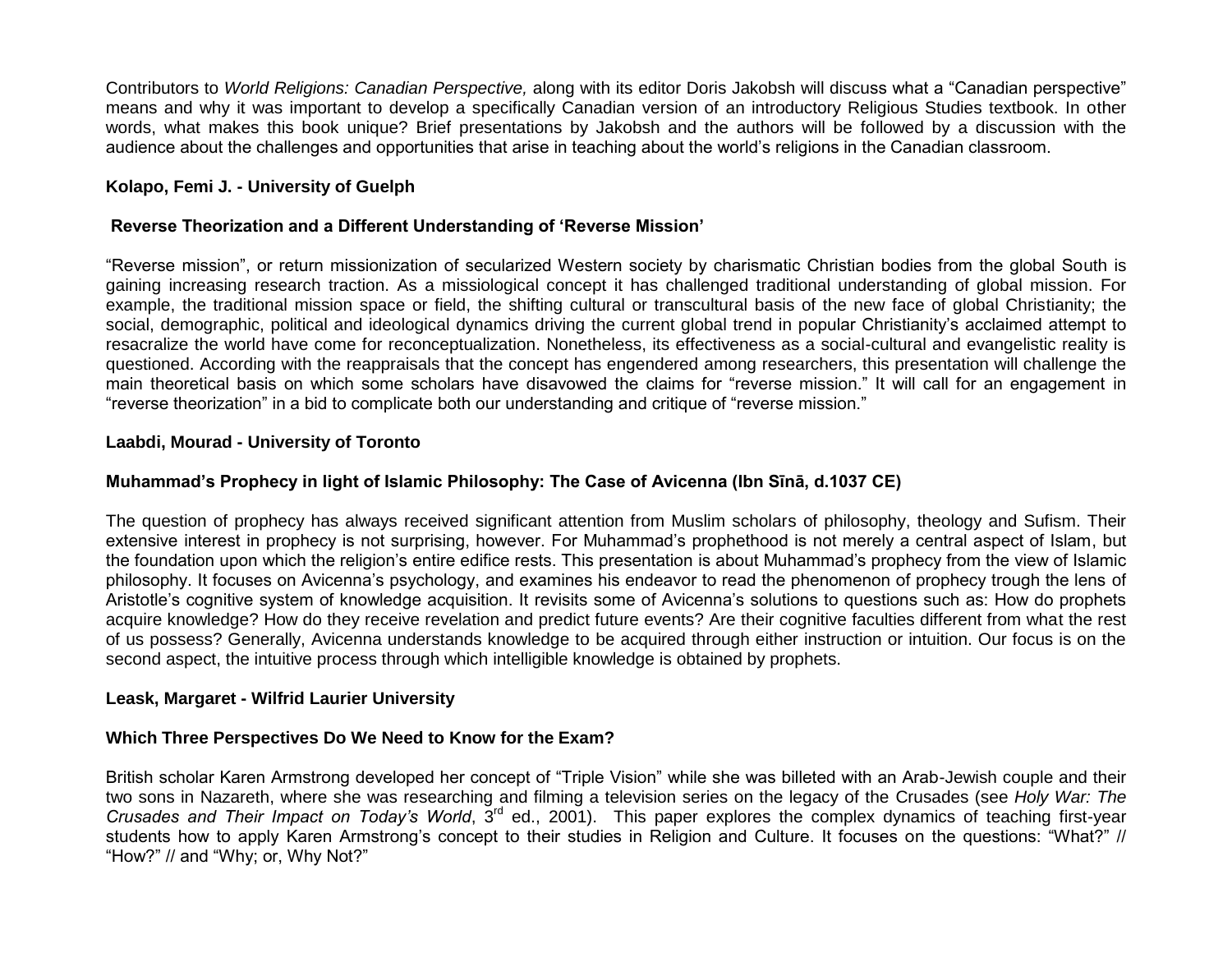# **Mastagar, Mariana - University of Toronto**

# **The Function of Religious Space in a Diaspora Setting: Eastern Orthodox Macedono-Bulgarian Church in Toronto**

My paper examines the architectural and functional space comparing it with that of the church in the native land. The study argues that diaspora members and church governance are reconceptualizing their understanding of religious space in such a way that its use is not solely for spiritual purpose. The methodology involves practical and theoretical considerations: participant observation and interviews, certain concepts of Eastern Orthodox theology, production of space, secularization theory and the idea of diaspora.

### **Macdonald, Arlene - University of Texas Medical Branch**

# **Gurus, Gardens, and Generous Benefactors: Projects of Pluralism at a Community Hospital**

Alongside the familiar divides of race, ethnicity, and class, religious difference is increasingly touted as a source of contemporary conflict. Religious pluralism, which emphasizes intra-religious engagement and understanding in ways that expand older liberal traditions of toleration, is being constituted as a preferred path to social integration and multicultural harmony. This paper considers the pursuit of pluralism in one such site, a community hospital situated in a religiously diverse suburb of a large Ontario city. Religious diversity at this community hospital was not confined to the multi-faith chapel, but pursued at the highest administrative levels and ubiquitously displayed. Drawing on qualitative research methods, this paper explores the manifestations and complexities of this pluralism project, seeking to better understand both the potential and limits of religious pluralism in public healthcare.

### **Massicotte, Claudie - The University of Western Ontario**

# **When Freud "Played the Medium:" Psychoanalysis, Spiritualism, and Telepathy**

Freud's relationship with the occult remains a mysteriously unacknowledged aspect of his psychoanalytic theory. While it is well known that the author of *The Future of an Illusion* was extremely skeptical towards most religious ideas, it is less often acknowledged that he was nonetheless puzzled by some of the occult beliefs that dominated his century. Particularly, Freud engaged in a sustained reflection on telepathic communications, a reflection that shaped his relationship with disciples such as Sandor Ferenczi and Carl Gustav Jung.

Through a critical analysis of Freud's published works, communications, and correspondence on telepathy from the 1910s to the 1930s, this paper argues that the psychoanalyst grew more and more convinced of the possibility of thought-transference, notably as he attended spiritual séances and consulted mediums. However, he took great precaution before publicly advancing his views as he feared the scientific community's rejection of the occult beliefs generally associated with the spiritualist religion in the late nineteenth and early twentieth centuries.

# **McCalla, Arthur - Mount Saint Vincent University**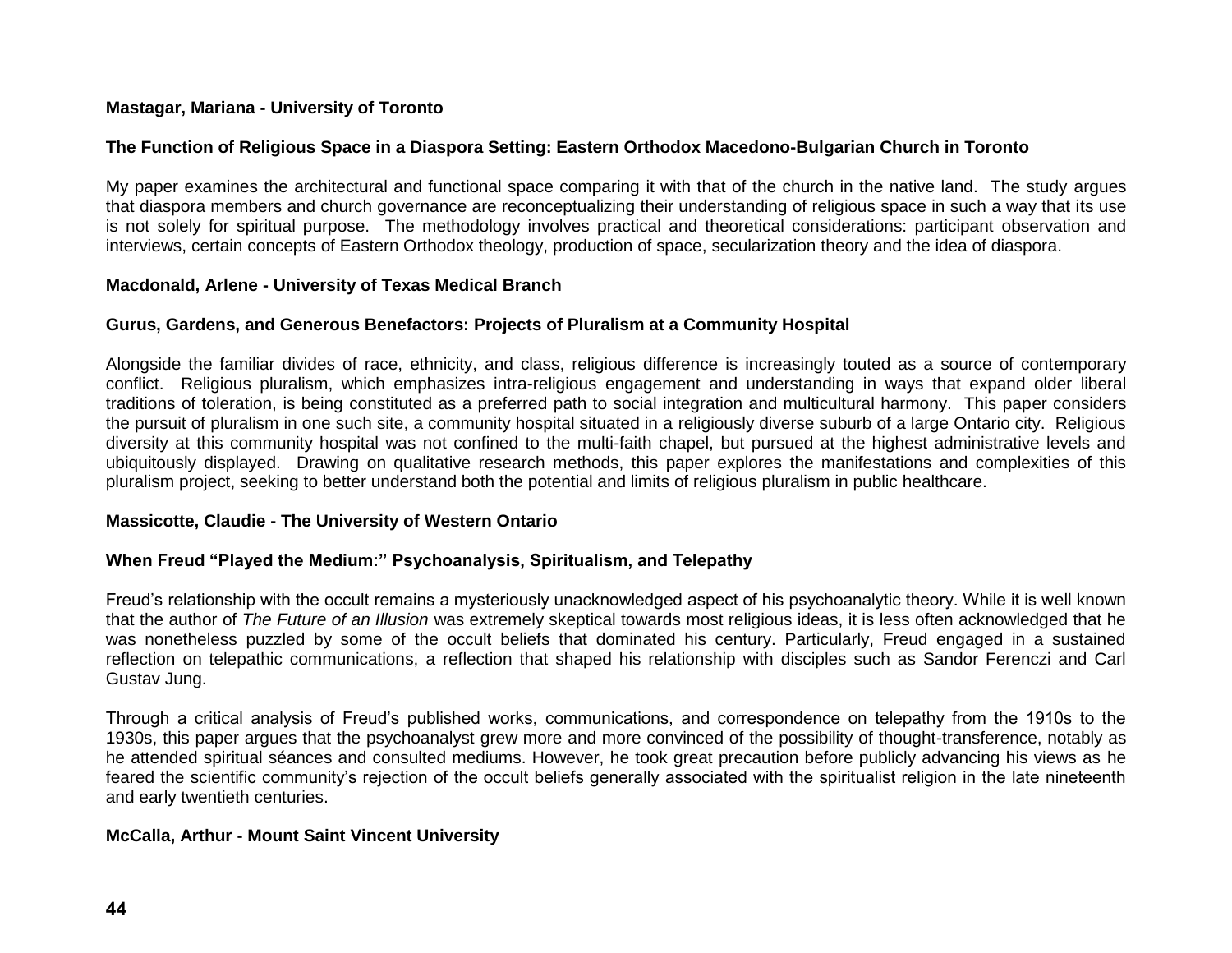# **Biblical Culture and the Study of Religion in the Romantic Age: The Case of F. d'Eckstein, aka 'Baron Sanskrit'**

In early nineteenth century France biblical culture was in various ways and for various purposes being transformed and reconstructed to meet new challenges. Much early nineteenth-century French study of religion transformed and reconstructed mythic themes derived from biblical tradition within a post-Enlightenment, post-Revolutionary historical context. This paper examines this process in the work of Ferdinand d'Eckstein (1790-1861)—Catholic convert, Indophile, champion of primitive revelation, conduit of German mythography and literature into France, go-between of scholars and poets. Focusing on his journal, *Le Catholique* (1826-1829), it demonstrates how Eckstein's study of religion is placed within his hitherto little studied metaphysical philosophy of history and how it reconceptualizes knowledge, revelation, idolatry, and apologetics. This paper contributes to present-day historiographical discussions concerning the epistemological persistence of Christian monotheism in the study of religion, the culturally conditioned status of the category of religion, and the place of comparative theology in histories of our discipline.

### **McKeen, Leah - Wilfrid Laurier University**

#### **Canadian Christian Politics: Between Europe and the United States**

Drawing on the Christian Heritage Party of Canada (CHP Canada) as a central case study, this paper examines how Canada is religiously and politically between Europe and the United States. More specifically, this presentation will theorize how different European influences manifest in the Canadian political-religious sphere, especially when considering the situation of CHP Canada, the country's only overtly Christian federal political party. Interviews conducted with party members show that it is overrepresented by Dutch Reform or Dutch Calvinist individuals as compared to the broader Canadian population. I argue that the party's Dutch characteristics, as compared to the strong British influences on Canada's federal political system, carries implications for how and why CHP Canada originally developed, the kinds of people that are attracted to the party and the likelihood of the survival and future success of this party in years to come.

#### **Mitchell, Rebecca - Miami University of Ohio**

### **Clergy in Nineteenth-Century Russian Ukraine**

Eastern Orthodoxy has long been the "forgotten" Christianity among scholars of religion and history. Until recently, what few studies existed of Orthodoxy in the modern world tended to be distorted by both the perception of adherents that Orthodoxy is "unchanging" and, among scholars looking through the lens of western-Christian-inflected theory, that it is somehow incompatible with modernity. In recent years, however, with the post-communist flowering of studies of the Russian Orthodox Church and Orthodox practice, many of our assumptions about Orthodox politics and culture have been challenged. This panel brings together junior scholars with more advanced researchers who have played an important role in the emergence of this vital scholarship on Russian Orthodoxy. In different ways, each paper explores the relationship between personal faith and the modernizing (imperial, nationalizing, and later revolutionary) Russian state from the 1850s to the early 1920s.

### **Mossière, Géraldine - Université de Montréal**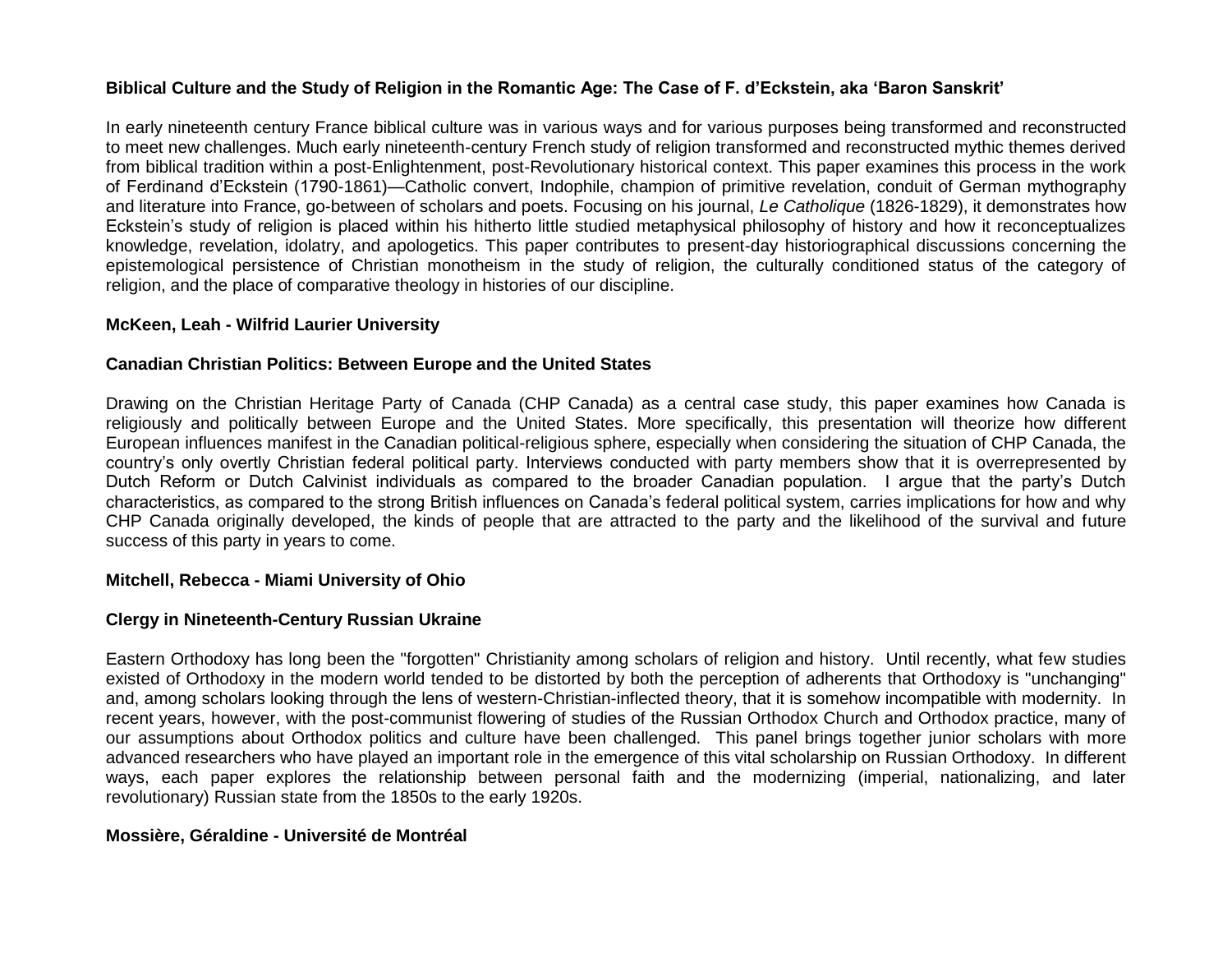# **Conversion as a Dialogue with the Other: A Case Study of Contemporary 'Cosmoreligiosities'**

If religion is a dialogue with God, what if conversions were a dialogue with the Other? While the majority of converts to Islam I have met in Quebec report they first got interested in this new religion when they encounter a Muslim-born practitioner, one may wonder to which extend conversions represent an openness to otherness namely, a form of cosmopolitanism? My ethnographic comparison of converts to Islam in France and in Quebec emphasizes that in the Canadian province, converts who embrace Islam demonstrate thereby the influence of a cosmopolitan ideology that in recent years has been widely current, at least in Montreal. Drawing on current academic reflections conducted over the notion of cosmopolitanism by various scholars (Hannerz, Werbner, etc.), I will discuss whether movements of conversion reveal the emergence of new class of "ethical" elite, or whether it is the product of the "subaltern" religiosities imported by immigrants in Western countries.

# **Mosurinjohn, Sharday - Queen's University**

# **The Role of Popular Journalism in the Canadian Imaginary: The Queer and the Immigrant Read through Religion as Symbolic Threats to a Changing Public Sphere**

In Canada, opposition toward GLBQ identities and practices has been almost entirely religious in nature. On the other hand, antipathy toward "undesirable" immigrant profiles – ironically, often those perceived as homophobic and misogynistic – has been articulated through arguments about the supposed incompatibility of their religious values (usually Islamic) with "Canadian" mores. This paper analyzes a variety of national news media in order to demonstrate how the transgressive figures of the immigrant and the queer are composed in a powerful and particular way through the vignettes of journalistic practice and journalistic attitudes toward and understandings of religion. In particular, I examine an emerging discursive framework, characteristic of reporting about several recent tragedies involving suicidal gay youth and "oppressed brown women," which disingenuously evokes a commitment to tolerance without occasioning a substantial interrogation of what is really being tolerated, and why.

# **Munro, Yasaman S. - Wilfrid Laurier University**

# **Religious Diversity and Identity Negotiation in North American Spaces**

This panel employs multiple approaches to investigate the religious and cultural diversity that is inherent, yet often overlooked, in today's North American pluralistic landscape. Together we offer, by drawing on specific case studies, our insights on how identity is constructed, experienced and exhibited in a variety of North American spaces. In particular, we explore how new Canadian immigrants are used by a mainstream Evangelical Christian group to construct and project a multicultural identity for Canada's public sphere; we note how globalizing impulses manifested in the rhetoric of proselytization in the Eastern Orthodox community diverge from the practices taking place at specific sites in North America; we experiment with theoretical lenses that reveal domestic spaces as gateways by which to investigate Hindu immigrants' religious identities, and human relationships with and within the non-human world; and we test how food acts to maintain transnational identities for Muslim communities in Canada.

# **Munro, Yasaman S. - Wilfrid Laurier University**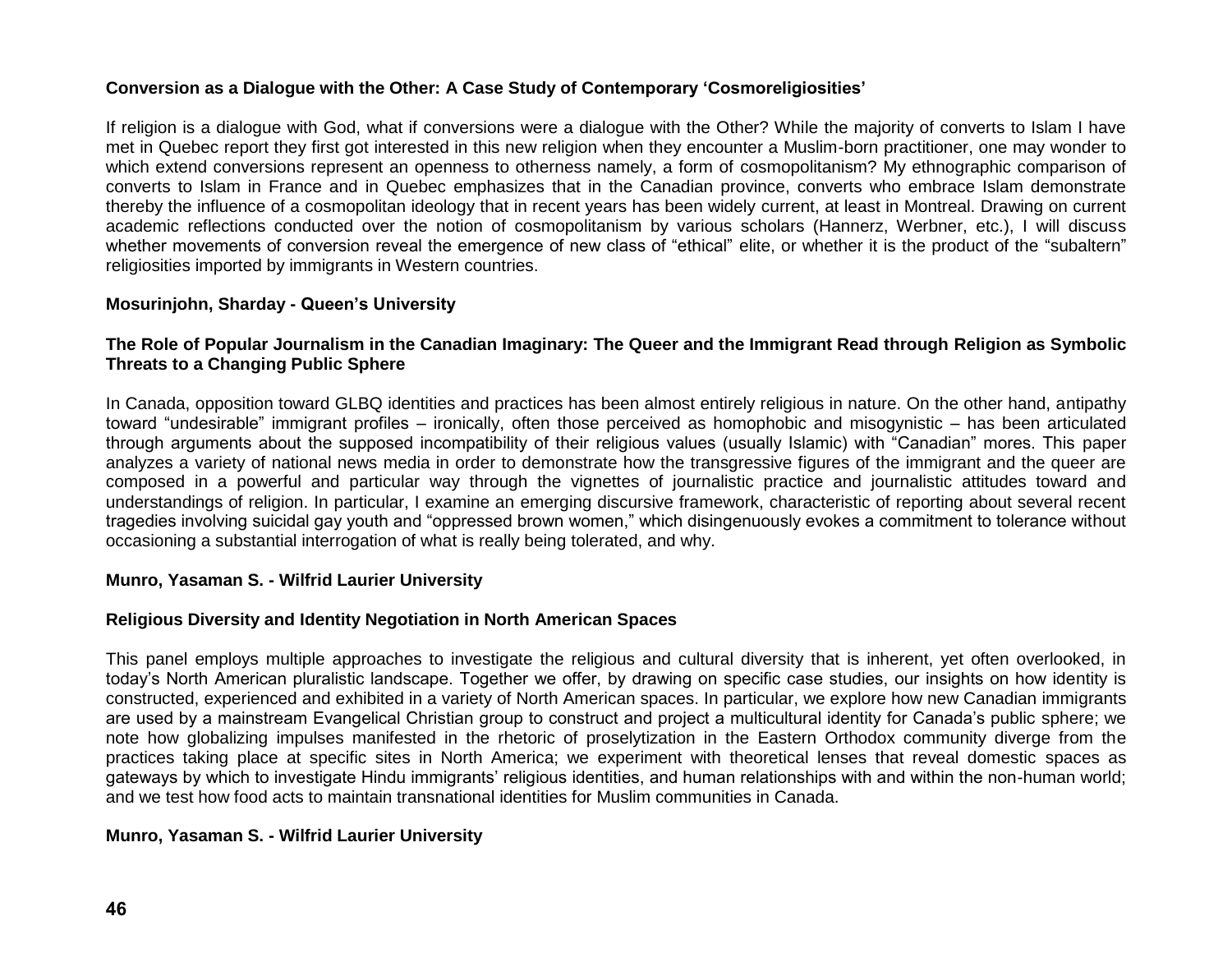# **Interpreting Domestic, Relational and Material Āyurveda among Hindu Immigrants in Canada**

Āyurveda, though there is no consensus among scholars and others regarding its definitional scope, may be considered to be a protean cluster of Indian medical traditions dispersed globally. While current scholarship is dominated by a gaze on South Asian milieus, frameworks for understanding Āyurveda outside of South Asia emphasize public spaces, exhibit a preoccupation with non-South-Asian practitioners and consumers, and themes of appropriation and reinvention. First, calling for balance to the public spaces and spokespersons that have overpowered discourses on Āyurveda outside of South Asia, this paper draws attention to Āyurveda as it is engaged with by South Asian migrants. Second, I assert in particular that Hindu immigrants' conceptions about, and engagements with, Āyurveda in domestic spaces in Canada—especially the relational and material dimensions in these spaces—may be lateral pathways for understanding immigrants' religious identities, and human relationships with and within the non-human world.

# **Murray, Jesse - University of Illinois at Urbana-Champaign**

# **The Limits of Love: Conversion, Orthodoxy, and Spousal Choice in Russia's Baikal Region, 1860s-1917**

One of the primary ways in which Russian Orthodox missionaries attracted Buryat converts to Orthodoxy in the 19<sup>th</sup> century was by enabling Buryat women to leave their husbands, convert to Orthodoxy, and remarry convert men within the church, thus effectively divorcing them from their first husbands. Such actions took place within a murky gap between Buryat customary law and Orthodox regulations on conversion and marriage. To negotiate this gap, women and missionaries advanced claims about what constituted Orthodox marriage and how it differed from Buryat marriage. In these negotiations, Orthodox marriage came to be associated with individual choice in a partner, individual rights, and even affective, romantic spousal relationships. However, this portrayal of Orthodoxy had limits. While such arguments often worked for women and clergy advocating for conversion and remarriage, they failed convert women who sought to leave Orthodox men using the same grounds as their non-Orthodox counterparts.

### **Neelis, Jason - Wilfrid Laurier University**

### **Overland Crossroads for Buddhist Transmission between South Asia and Central Asia**

Uneven patterns of transregional Buddhist expansion in the Upper Indus Valley (northern Pakistan) and the Tarim Basin (Xinjiang province, western China) indicate that that Buddhist mobility did not depend on high-level patronage of monastic institutions. Itinerant monks, pilgrims, traders, and other travelers as well as local devotees marked their visits to wayside shrines with petroglyphs, graffiti inscriptions and literary accounts. Written and visual evidence of long-distance connections between the northwestern borderlands of South Asia and the so-called Silk Routes of Central Asia from periods prior to the construction of permanent stūpas and residential monasteries clustered around Gilgit and Khotan challenges assumptions of gradual diffusion.

### **Olfert, Ryan - University of Toronto**

# **More than Critique? The Secular and the Practice of Religious Studies**

This paper explores the role of critique in Religious Studies and its relationship to the secular. In particular, we look at how critique is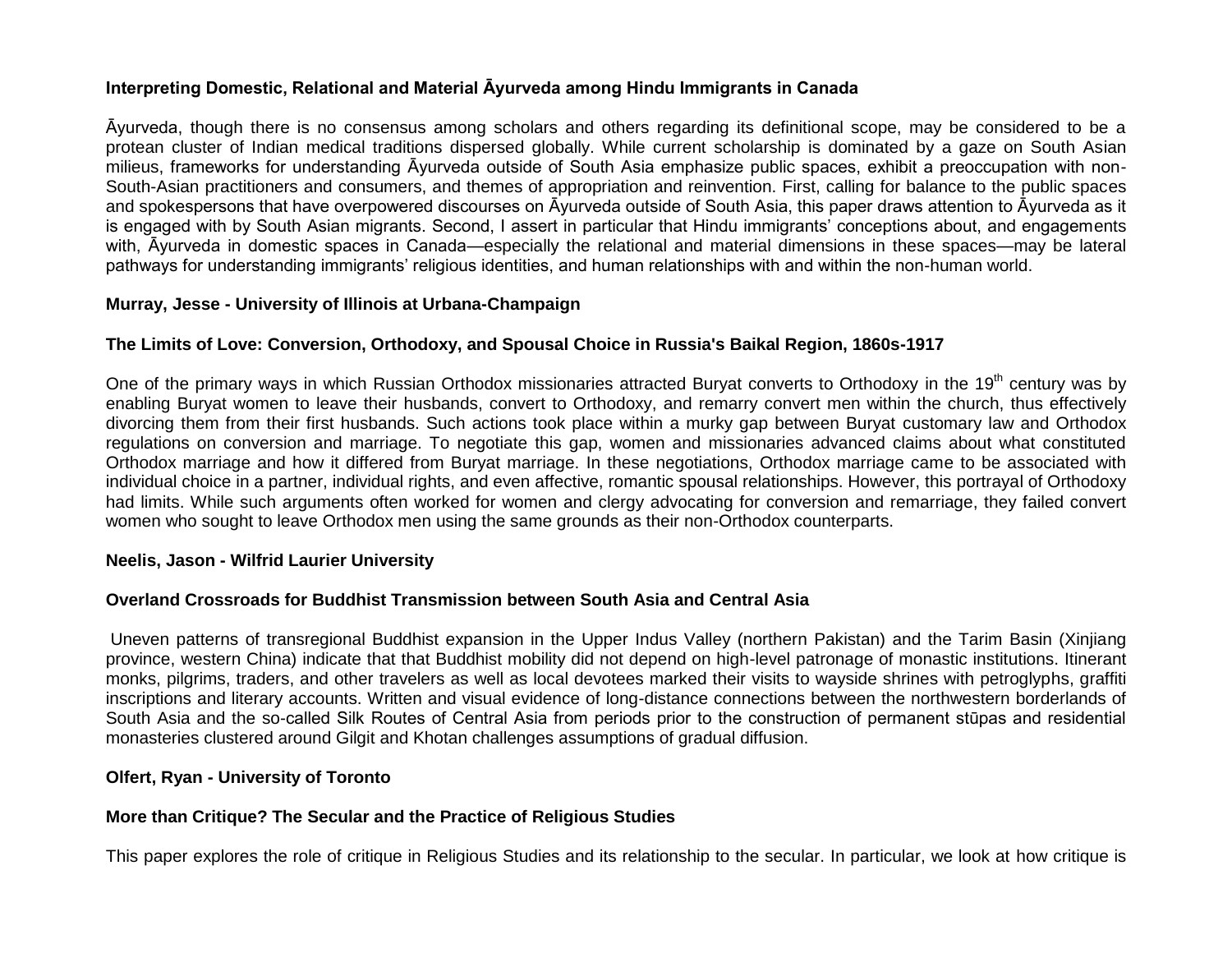implicated in the study of religion through the work of various scholars and theorists. While there are multiple ways to practice and conceptualize critique, this paper argues that students of religion need to take more seriously Foucault's call for a practice that is more than critique.

# **Pearson, Anne - McMaster University**

# **What is** *Canadian* **about the World's Religion?**

The release this year of new, major, two-volume book project, *World Religions: Canadian Perspectives* begs the question: what is Canadian about the World's Religions, or why do we need a specifically Canadian look at the religious traditions of the world? Contributors to *World Religions: Canadian Perspective,* along with its editor Doris Jakobsh will discuss what a "Canadian perspective" means and why it was important to develop a specifically Canadian version of an introductory Religious Studies textbook. In other words, what makes this book unique? Brief presentations by Jakobsh and the authors will be followed by a discussion with the audience about the challenges and opportunities that arise in teaching about the world's religions in the Canadian classroom.

# **Radford, Mikal - Sheridan College/Wifrid Laurier University**

# **What is** *Canadian* **about the World's Religion?**

The release this year of new, major, two-volume book project, *World Religions: Canadian Perspectives* begs the question: what is Canadian about the World's Religions, or why do we need a specifically Canadian look at the religious traditions of the world? Contributors to *World Religions: Canadian Perspective,* along with its editor Doris Jakobsh will discuss what a "Canadian perspective" means and why it was important to develop a specifically Canadian version of an introductory Religious Studies textbook. In other words, what makes this book unique? Brief presentations by Jakobsh and the authors will be followed by a discussion with the audience about the challenges and opportunities that arise in teaching about the world's religions in the Canadian classroom.

# **Ramji, Rubina - Cape Breton University**

# **Technological Identities, Religious Identities**

The rhetoric of normativity that exists regarding Islam is transmediated through introductory textbooks, popular websites and movies. Yet, alternative and competing narratives can be found online that emphasize cleavages in authoritative knowledge. The "truth" of Islam in the way it is distributed is flawed in that it offers a homogeneous and monolithic understanding, essentializing the discourse on religion. Religious essentialism can also be questioned in the context of immigration. This paper examines how multicultural and technological perspectives on Islam allow for a multiplicity of narratives about the intertextual understanding of what Islam is (or is not) and what a Muslim is (or is not).

# **Richards, William - University of Saskatchewan**

# **What Thomas More Taught Me about Reading Philo: The Contemplative Life as Utopian Fantasy**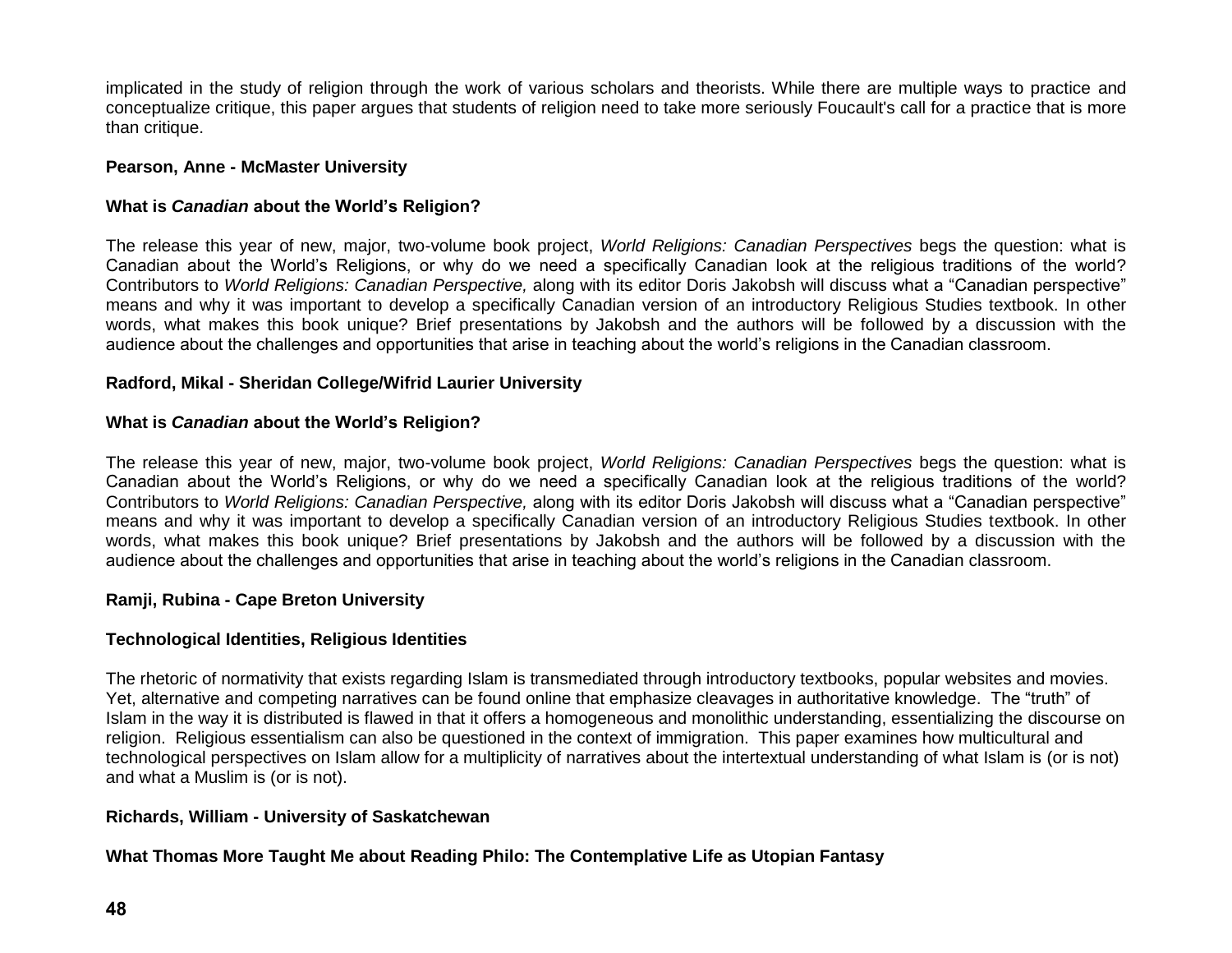Thomas More's reading of Plato's proposals for the founding of an ideal city-state (Republic, Laws) helped inform the alternate society he imagined possible somewhere in the new worlds being discovered beyond 16th century Europe – his "Utopia". This paper explores how 1500 years before Thomas More, Philo of Alexandria too drew on Plato to produce a similar utopian fantasy – the Contemplative Life – in which he described a Jewish sect, the "Therapeutae, supposedly living somewhere outside his native city practising the perfect contemplation of wisdom Moses had taught. Using recent studies of literature produced by the "utopian impulse" (Jameson, e.g.), this paper will suggest that Philo's Therapeutae might be better understood, like More's Utopians, as inhabitants of his own political imagination, rather than as associates of an actually existing Jewish group resident in Greco-Roman Egypt.

# **Riddell, Kathleen - University of Waterloo**

# **The Religious Aura of Celebrity: Jim Morrison as Shaman and Lizard King**

This paper examines how Jim Morrison, co-founder and lead singer of The Doors, a successful rock band of the 1960s, through selfattribution and media coverage, assumed the image of a shaman. Historical and posthumous contexts of Morrison as a shaman are considered. This paper also considers the Lizard King image of Morrison; how it contributed to the religious aura surrounding him. The popular myth surrounding Morrison contributes to a discussion his posthumous mythology and the origins of the popular myth in the self-propagated myth of Morrison as a shaman and Lizard King. This paper is located in religion of late modernity; this serves to discover how and why Morrison sacralized. Final considerations address the contribution of the mythos to Morrison as a "religious figure" in the context of Geertz, as well as directions for further study.

# **Ruml, Mark F. - University of Winnipeg**

# **The Indigenous Knowledge Documentation (IKDO) Research Project: Traditional Teachings for Contemporary Life**

First Nations people are at a spiritual crossroads as they recover from their colonial history and negotiate a return to traditional Aboriginal spirituality amidst opposition from fundamentalist Christians in their own communities. They are also at a crossroads in terms of the degree to which their traditional knowledge is shared and the manner in which it is disseminated.

This paper presents original material collected under an ongoing, long-term research project. The IKDO project documents Aboriginal traditional teachings, stories, songs, and oral histories, focusing on the spiritual teachings and ceremonies. In this presentation, material related to several sweat lodge songs and traditional teachings is examined. The role of the traditional teachings and spiritual leaders in the revitalization of Aboriginal spirituality is explored.

# **Sandness, Adela - St. Francis Xavier University**

# **On Gender Identity in Rgvedic Tradition**

In Rgvedic tradition, the feminine principle is symbolically associated with the primordial creative principle, that from which life arises without itself living. The element water, for example, is generally considered feminine. The masculine principle is associated with that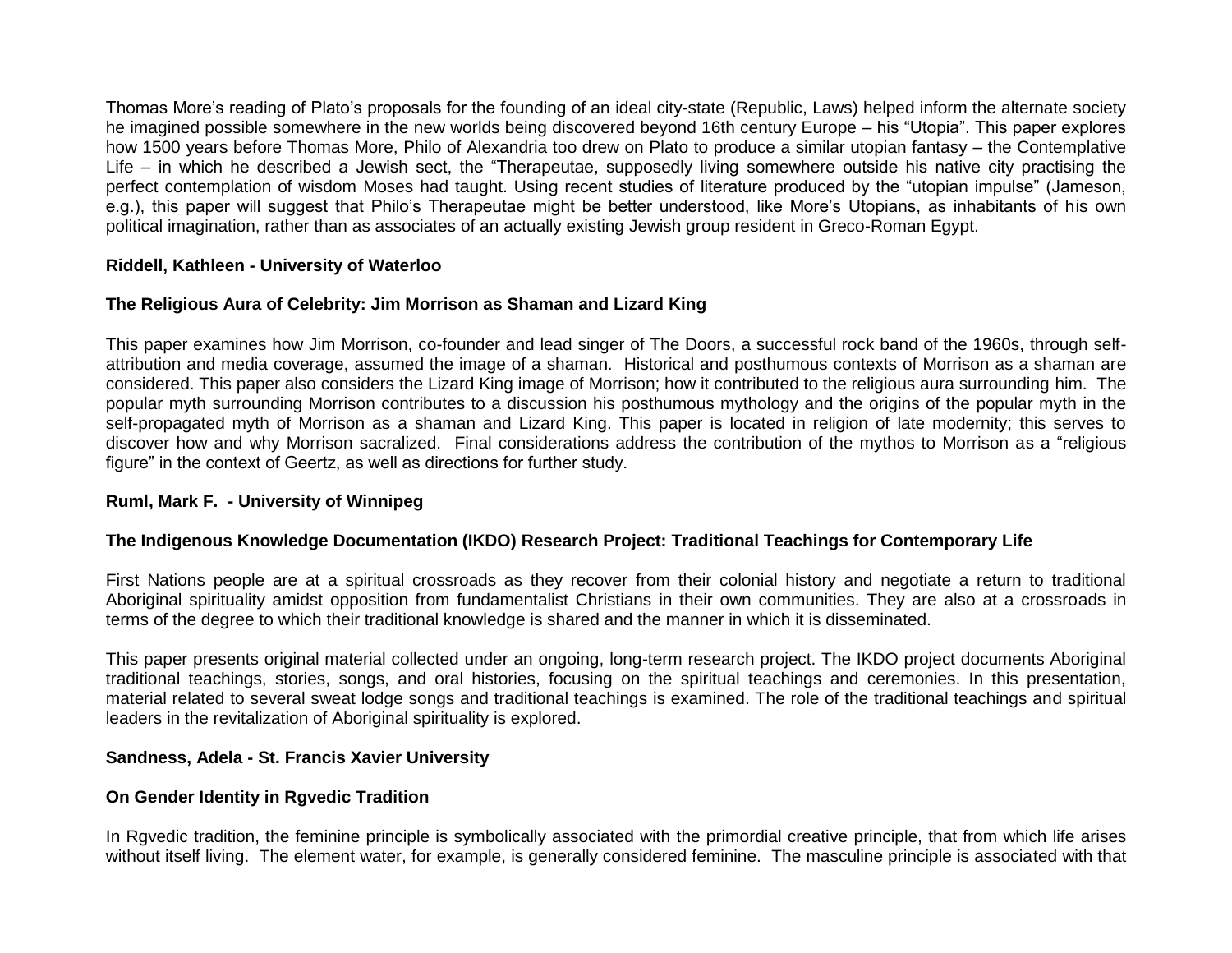which animates life or sets it in motion, where life is defined as that which moves. So, the element fire, for example, is perceived as masculine. These principles are inter-dependent and fundamentally non-dualistic: Fire is the child of the Waters. For the Rgvedic poet, gender presents a quality and characteristic of a being and does not define the being itself. The goddess Sarasvati, the best of mothers, may also be virile and is said to destroy enemies like Indra: her consort, Sarasvant, manly and virile, is also ascribed a breast. Even Indra, the mighty warrior, may be pictured with an udder. This paper will examine perceptions of gender, its interdependence, transcendence and flexibility in Rgvedic tradition.

# **Shipley, Heather - University of Ottawa**

# **Not in My Backyard: Religion and Sexual Diversity in Public Education**

This paper will use recent controversies in Ontario regarding proposed sex education curriculum and anti-discrimination policies for public schools to highlight the challenges faced when researching religion and sexual diversity, in policy, discourse and legislation. Identity categories are often essentialized within discursive regimes, particularly those that seek to regulate behaviour. These essentializations are further reinforced and repeated when talking about spaces where sexuality is hyper-regulated, educational institutions, and become the centre of public debate when the identity categories are framed as colliding, as they are when nondiscrimination policies are created for faith-based schools and when the assumed vulnerability and morality of youth is faced with discussions about sexuality and sexual orientation.

# **Schuurman, Peter - University of Waterloo**

# **Tracing the Irreligious Quest in Evangelicalism: The Case of Bruxy Cavey and The Meeting House**

The Meeting House, an evangelical megachurch lead by Bruxy Cavey, is one of Canada's largest churches and currently gathers on Sundays at fourteen sites across Ontario. The church identifies itself as "the church for people who are not into church" and celebrates the gospel of Jesus Christ, defined centrally as a mission to "shut down religion." This paper draws on a year of ethnographic work in the church to examine its "irreligious" self-presentation in historical and sociological context. More specifically, I will sketch a thread of primitivist anti-religion from the Protestant Reformation (and particularly Anabaptism) to the contemporary "emerging church" movement. Additionally, I will address the impact of late modernity on the beliefs and practices of this religious community, especially in terms of a quest for authenticity.

# **Seljak, David - University of Waterloo**

# **Roundtable on** *God's Plenty: Religious Diversity in Kingston* **by Bill James**

*God's Plenty: Religious Diversity in Kingston* (McGill-Queen's UP, 2011) is the first overview of the religious topography of a Canadian city. Applying the methods of Harvard University's Pluralism Project to a Canadian subject, the book represents six years of SSHRCsupported research: site visits, audio-taped and television interviews, Statistics Canada data, and information from both scholarly sources and religious groups themselves. *God's Plenty* engages issues of religious pluralism and interfaith dialogue, the decline of mainline churches, the impact of secularization, the role of gender and same-sex relationships, the growth of religious hybridity and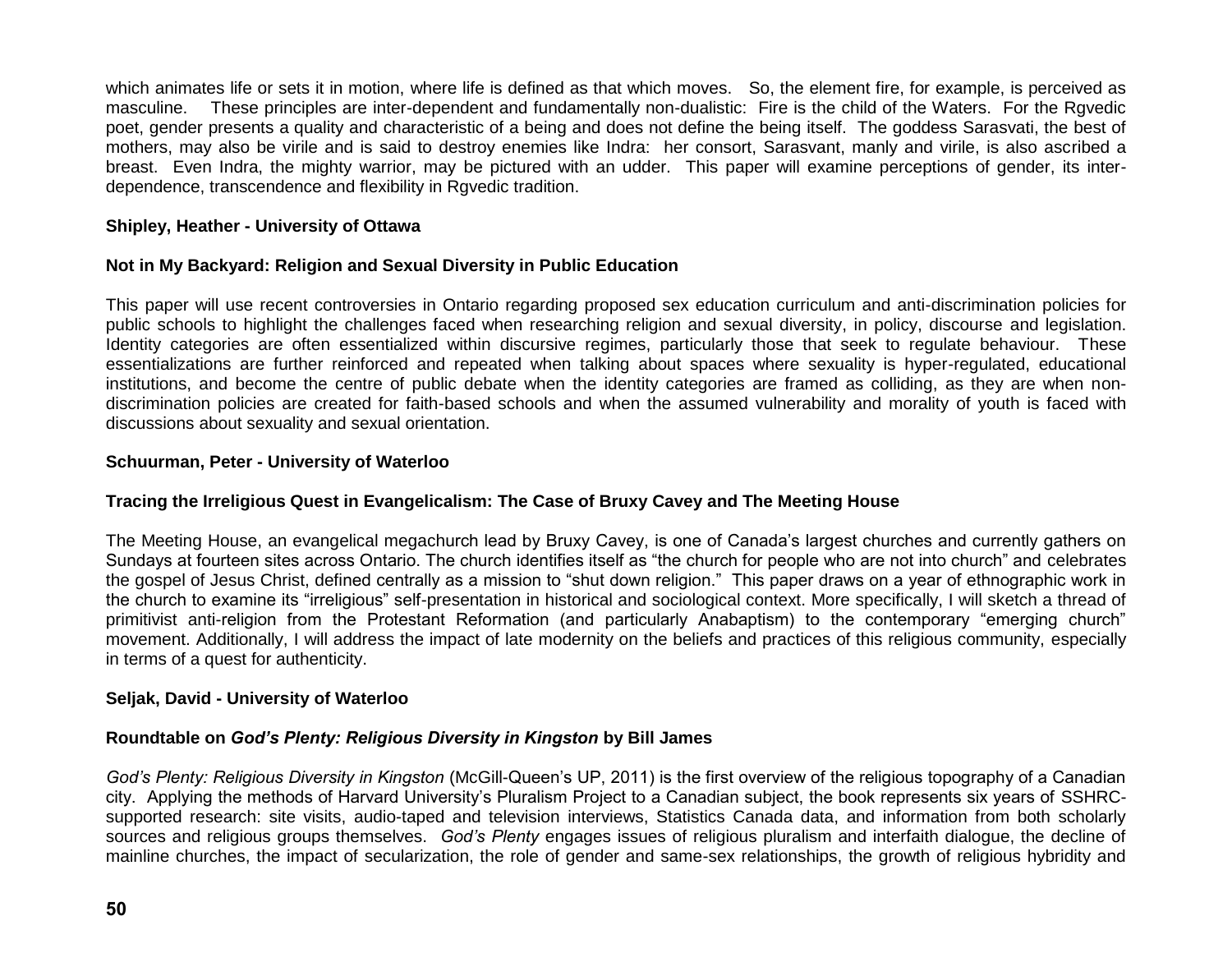alternative forms of religion, as well as the diversity resulting from the growing presence of new-comer religious groups in Canada. Four scholars will each offer a response to the book; the remainder of the session will be a conversation among the panelists, the author, and audience.

### **Seljak, David - University of Waterloo**

# **What is** *Canadian* **about the World's Religion?**

The release this year of new, major, two-volume book project, *World Religions: Canadian Perspectives* begs the question: what is Canadian about the World's Religions, or why do we need a specifically Canadian look at the religious traditions of the world? Contributors to *World Religions: Canadian Perspective,* along with its editor Doris Jakobsh will discuss what a "Canadian perspective" means and why it was important to develop a specifically Canadian version of an introductory Religious Studies textbook. In other words, what makes this book unique? Brief presentations by Jakobsh and the authors will be followed by a discussion with the audience about the challenges and opportunities that arise in teaching about the world's religions in the Canadian classroom.

# **Semper, Sam - Institute for Psychoanalytic Training and Research**

# **Reinterpreting Freud's** *A Religious Experience***: Oedipal Submission or Melancholic Compromise?**

In *A Religious Experience* (1928), Freud argues that the Christian conversion experience of a young doctor detailed in a letter sent to him, represents a submission to an imaginary protective Father figure in response to the experience of helplessness and the return of Oedipal strivings. However, building on the work of Julia Kristeva I will argue that his religious conversion is not simply a turn to the illusion of a stronger Oedipal father, a return of an Oedipal conflict, but instead is marked by a repetition of the process of primary identification after a destabilizing experience with maternal abjection. This repetition allows for the experience of a transfusion of the maternal semiotic, which is displaced into the religious field and experienced as religious faith and a certainty in the felicity of God's Word. I suggest that this process does not end in Oedipal submission, but in a melancholic compromise. The maternal object is split: the abject maternal is disavowed, while the nourishing maternal aspect is devoured but displaced onto the imaginary Father God.

# **Sharify-Funk, Meena - Wifrid Laurier University**

# **What is** *Canadian* **about the World's Religion?**

The release this year of new, major, two-volume book project, *World Religions: Canadian Perspectives* begs the question: what is Canadian about the World's Religions, or why do we need a specifically Canadian look at the religious traditions of the world? Contributors to *World Religions: Canadian Perspective,* along with its editor Doris Jakobsh will discuss what a "Canadian perspective" means and why it was important to develop a specifically Canadian version of an introductory Religious Studies textbook. In other words, what makes this book unique? Brief presentations by Jakobsh and the authors will be followed by a discussion with the audience about the challenges and opportunities that arise in teaching about the world's religions in the Canadian classroom.

# **Sheedy, Matt - University of Manitoba**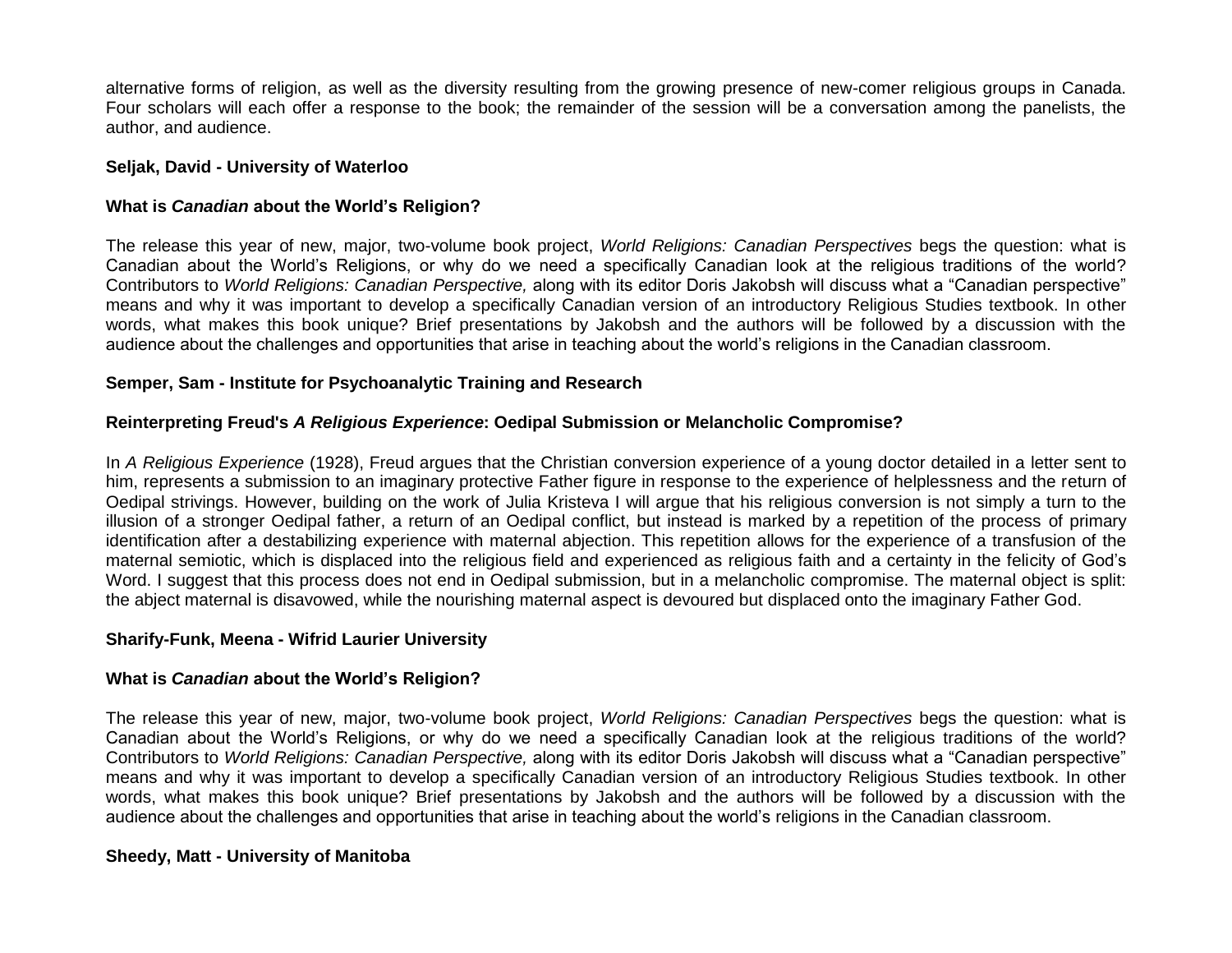# **Who are the 99%: Occupy Wall Street, Utopia, and the Claim to Universal Representation (well, almost).**

Drawing on the work of Bruce Lincoln, J.Z Smith, Catherine Bell, and Jurgen Habermas, among others, I will argue that the Occupy movement can be usefully classified as a nascent expression of "religious" longing, ranging from modest ideals for social reform to a radical transformation of the present and the ushering in of a new utopian order. In particular, I will look at how local Occupy movements negotiate their position vis-à-vis what Bruce Lincoln has termed discourses of "affinity" and "estrangement," where opposing sides are created in order to define boundaries and demarcate territory. By focusing on the dominant media lens surrounding Occupy Winnipeg, I aim to address the interplay between communicative and symbolic language and how they are employed to variously mystify, clarify, support and oppose the movement itself.

### **Soucy, Alexander - Saint Mary's University**

#### **Global Zen/National Zen: Transformations in Buddhist Practice in Northern Vietnam**

The last decade has seen significant transformations of Buddhism in northern Vietnam. Foremost of these is the rise in popularity of a new kind of Zen that bears striking resemblance to the forms of Buddhism that have attracted Westerners to Buddhism. This new kind of Buddhism is strikingly rational and secular in nature, and de-emphasizing the supernatural elements that have been a central feature to Buddhism as it is most commonly practiced in northern Vietnam. However, while strikingly international in its interpretation of Buddhism, this movement simultaneously makes claims of legitimacy by emphasizing the Zen roots of Buddhism in Vietnam, particularly by associating itself with a lineage, Thiền phái Trúc Lâm, founded by the king and Zen master Trần Nhân Tông (1258- 1308). This paper is based on fieldwork conducted in the Fall of 2011.

#### **Stewart, Adam - University of Waterloo**

### **The Transformation of Canadian Pentecostal Identity and Experience**

After eight decades of consistent growth, Pentecostal affiliation reached an all-time high of 436,435 Canadians in 1991. Just ten years later, Census Canada revealed that Pentecostalism underwent a precipitous 15.3 percent decline, the first in Canadian Pentecostal history. Some were quick to argue that this decline in affiliation represented an actual decrease in the number of Canadian Pentecostal adherents. Drawing on personal interviews, surveys, and one year of participant observation within Canadian Pentecostal congregations, I will explain the problems with any attempt to understand the decline in Pentecostal affiliation recorded by the census as representing a decrease in the actual number of Canadian Pentecostal adherents. I will instead argue that this decrease in affiliation is the result of a radical transformation of Canadian Pentecostal identity and experience, which has caused many individuals attending Canadian Pentecostal churches to no longer identify with the tradition, directly affecting their responses on the census.

### **Tekel, Rose M. - St.Francis Xavier University.**

### **Hockey, Religion and the Quest for Identity in Quebec**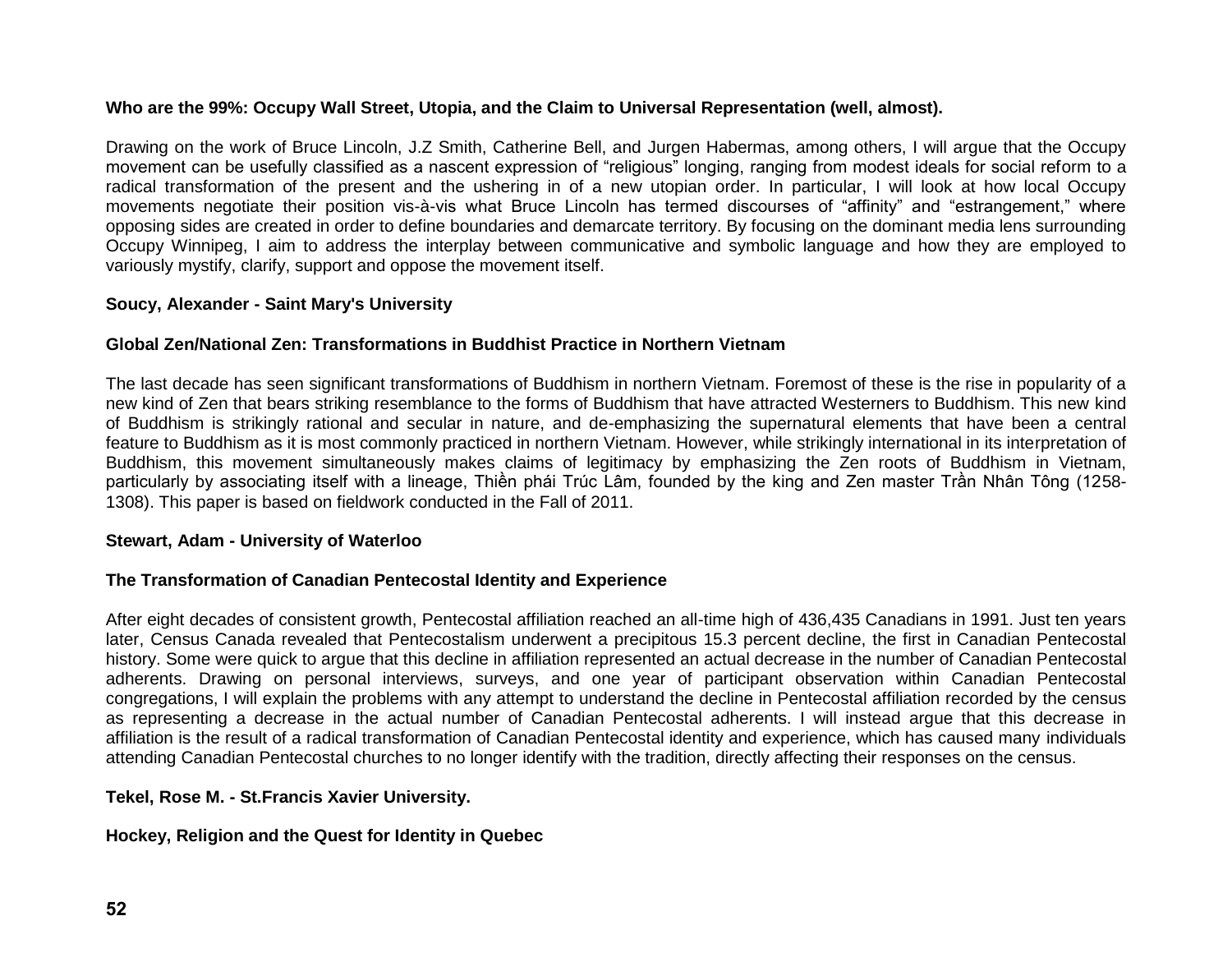The purpose of the paper will be to compare and contrast the relationship between hockey and the Roman Catholic Church during two distinctive historical time frames in the life of Quebec. The first time frame examines the 1930 - 1950's; the second post 1990's. The two films: "The Sweater" based on the story by Roch Carrier, the second "Les Boys" directed by Louis Saia (both Quebecers) will be used to illustrate the changes in meaning of hockey for Quebecers. This paper will show the development of these changes from the "sacred' world of Quebec and the religious context in the period of "The Sweater" to the "secular" time of Quebec society illustrated in "Les Boys" and the meaning that they give to hockey.

This subject is of interest for students of religion because sport - in this case hockey - can be seen as a means of understanding the symbolic aspects of the changing relationship between religion and culture. Specifically, we will argue that changes in the way that hockey has been perceived in Quebec are related to the role and meaning of religion (Roman Catholic Church) for Quebecers.

### **Thoma, Emily - University of Waterloo**

# **Reconsidering Eastern Orthodoxy's Missionary, Evangelical and Ecumenical Status in North America**

Though Eastern Orthodox Christianity has been active on North American soil since the end of the 1700s it continues to inhabit a marginalized position in broader North American religious discourse. This marginalized status has subsequently helped to perpetuate the 'othering' of Eastern Orthodoxy and the continued perception of the tradition as imagined and exotic. In the hopes of contending with this pseudo-orientalism which faces Eastern Orthodoxy, and its study, this paper will examine the popular and academic discursive space the tradition occupies in the West. Using missionary, evangelical and ecumenical operations as a point of orientation this paper will also draw attention to the role ethnicity plays in Eastern Orthodox identity maintenance as well as its capacity to produce tension within the broader hegemonic western Christian culture of North America. Specific Canadian and American instances will be considered to explicate these issues which many of Christianity's Eastern traditions now face.

### **Thomson, Cameron M. - University of Edinburgh**

# **Capital Punishment, Eternal Unhappiness, and Kant's 'Moral Religion'**

In this paper, I argue that the "purity" of the grounds that Kant claims for his "moral religion" and for the "rational theology" associated with it is compromised in an unexpected manner by a pair of core practical commitments for which he offers no "deduction." These commitments pertain, on the one hand, to the practice of capital punishment and, on the other, to the anticipatory approbation of the eschatological unhappiness of immoral agents. I propose that Kant's derivation of his determinate concept of "God" from "morality" evinces traces of these untouchable and unjustified commitments, while his late distinction between "ecclesiastical" and "moral" modes of "religion" serves to obscure these traces.

### **Van Arragon, Leo - University of Ottawa**

# **Identity Construction at the Intersection of Religion and Education in Ontario**

The strong reaction to the Toronto Public School Board's decision allowing Muslim prayers in the cafeteria of Valley Park Middle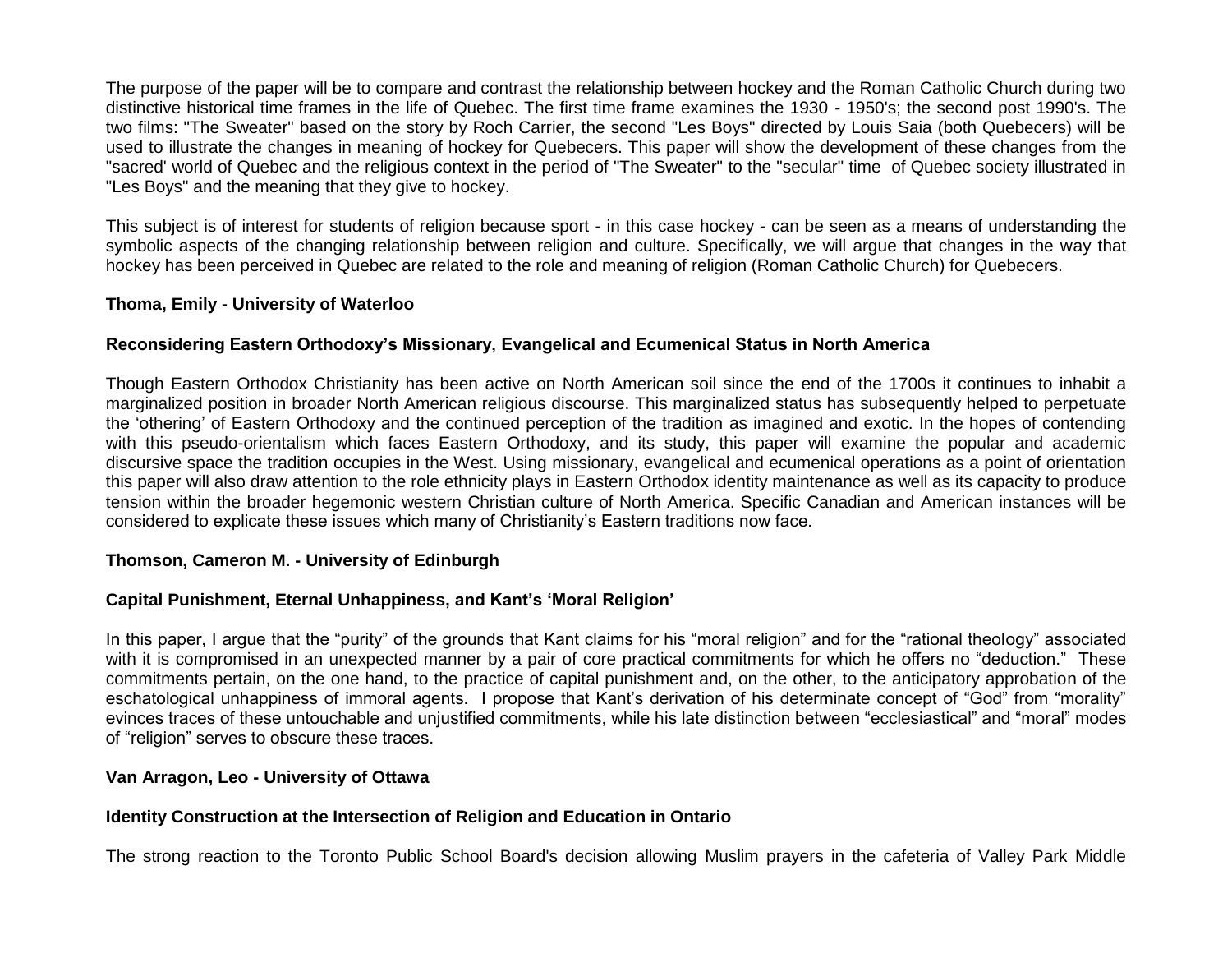School during the summer of 2011 was only one event in a long history of contention over religion in public education in Ontario. While legal decisions and Ministry of Education regulation between 1985 and 1996 have attempted to clarify the role of religion in public schools by identifying them as "secular" spaces, religion continually seems to intrude into public education.

Education is highly contested in Ontario between the state, professional organizations and parents, each competing for protection of often conflicting ideological, educational and economic interests with religion adding another layer of complexity because of its ambiguous place in Western imagination and its unique role as an identity marker. In this paper, I use four events between 1985 and 2011 to examine the volatile intersection of religion, identity formation and public education in order to better understand this very divisive issue in Ontario society.

# **Van Arragon, Leo - University of Ottawa**

# **Religion and Sexual Diversity: Ongoing Research**

The academic study of the relationship between religion and sexuality is a relatively new discipline. However, the regulation of sexuality within the public arena has been strongly influenced, indeed at times has been controlled by, religious groups and ideologies. In more recent years, and in recent scholarship, a more nuanced analysis of the relationship of religion and sexuality to each other has teased out the ways in which various forms of religion and various "non-normative" sexualities do, in fact, coexist, in an individual's understanding of personal identity and also in socially progressive movements that do not take religion and sexuality to be necessarily opposing categories.

This panel will explore some issues that arise when religion and sexuality, in particular, non-normative sexuality, intersect. Some of the topics that will be explored include violence, youth and public/media discourse.

### **Wall, Scott - University of Waterloo**

### **We Are Multicultural: Religious Identity and Canadian Pluralism**

This paper offers a brief discussion of the relationship between multiculturalism and religion in Canada, using the Evangelical Fellowship of Canada (EFC) as a test case. As an advocacy group representing over 100 Christian organizations and 1,000 individual churches, the EFC plays a significant role in forming conservative Christian identity in Canada. My study of the EFC's flagship periodical, *Faith Today*, outlines its presentation of ethnic minorities as targets for evangelism and as a form of renewal for Canadian Christianity. I argue that the EFC constructs an ideal notion of being multicultural to legitimate its own religious worldview, resulting in something much closer to Stanley Fish's (1997) "boutique multiculturalism" than its own professed ideal of "interculturalism." Finally, I explore the possibility that religious groups' claims to multicultural identity are attempts to de-privatize and (re)capture influence and viability in Canada's public and political spaces.

### **Walsh, David - University of Arizona**

# **Youth, Religion, and Identity**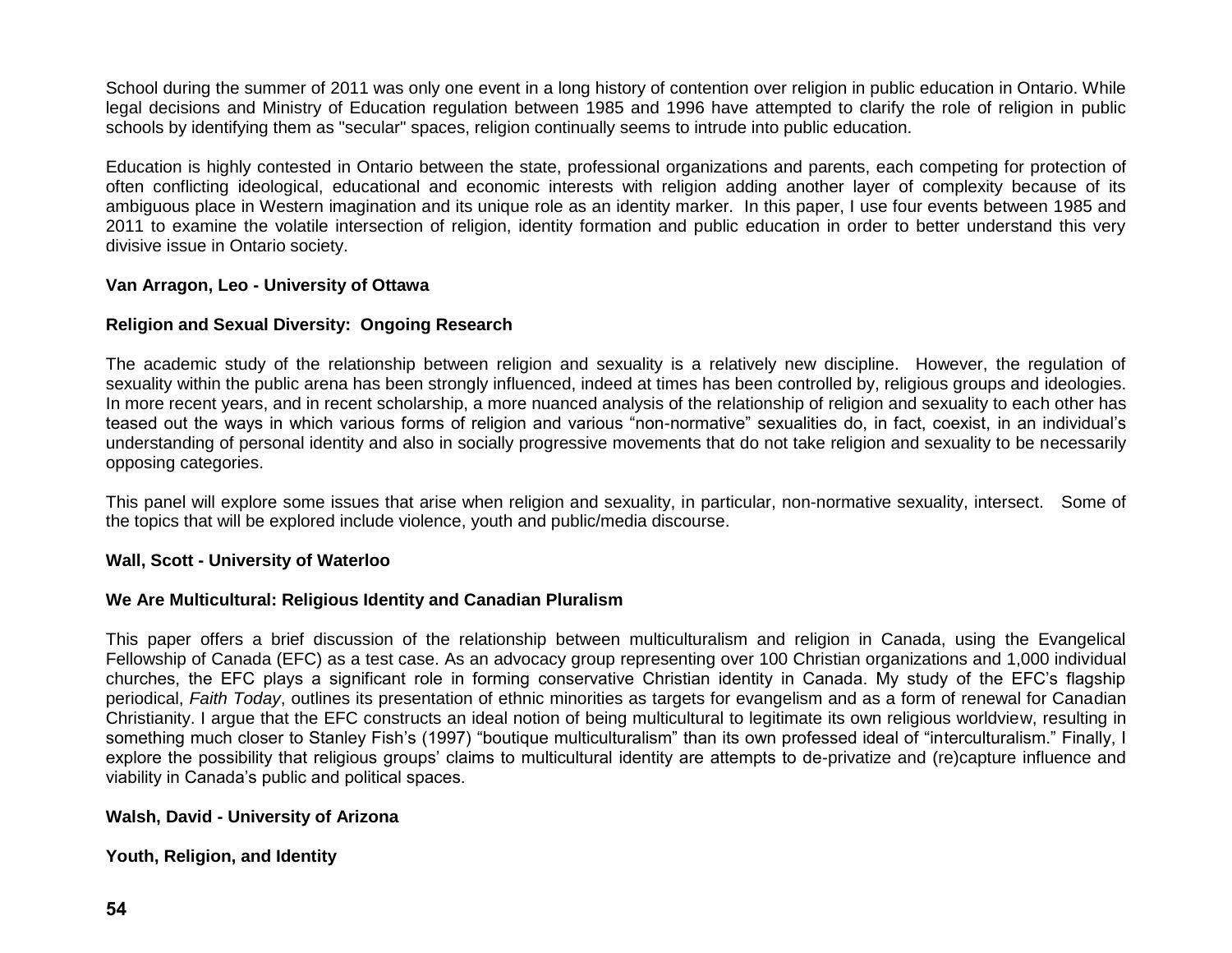Youth are simultaneously reflecting and challenging expectations of normative identities. The convention of identity formation is driven by the notion that youth should learn the 'proper' ways of being. In fact, youth are reflecting the realities of change by constantly negotiating between what is expected and what is expressed in identity. Religion provides a vehicle through which we can view identity formation where the political and the personal intersect in the personhood of youth. This panel will engage those important intersections. Wilkinson and Van Arragon both speak of the role the state plays in determining citizenship and national membership using examples of Québec/France and Ontario. Hameed outlines the need to move beyond the 'othering' discourse of normative society towards how different religio-ethnic communities engage particular spaces. Gareau and Bullivant are interrogating the inculcation of religious and irreligious identity in youth at the grassroots level focusing on retreat and camp activities.

# **Weston, Ryan - Wilfrid Laurier University**

# **Playing Black, Playing Church: Gospel Music, Audience Response, and Racial Identity**

This paper examines audience responses to gospel music performances at Canadian folk festivals in relation to issues of race, identity, and representation. Drawing on participant-observation and interview data to analyse the performance of audience members I argue that, for many, their responses amount to a sense of "playing Black" for largely white Canadian audiences, responding bodily with culturally coded postures associated with Black cultural expression, or playing at being "churched", responding in ways understood to be appropriately religious. Scholarship from performance theory and discussions of Canadian identity and cultural appropriation are used to examine the performance of racial and religious identities in this context. I argue that there are issues at play here which go beyond gospel music and instead illustrate a fascination with Black cultural production and religious culture in the wider Canadian society which results in unquestioned yet problematic representations being perpetuated.

### **Wilkinson, Michael - Trinity Western University**

# **Globalization Theory: Making Sense of Structure and Culture in Global Pentecostalism**

Theories of globalization generally revolve around issues of the structure of global society or the culture of globalization. When religion is discussed among theories that focus on structure, religion is typically discussed as a protest movement or a fundamentalist religion retreating or reacting to social change. When culture is the primary focus, scholars focus on the religion as a global culture, which tends to homogenize the religion. Other cultural explanations examine religions as transnational or transcultural religions that diffuse throughout the world. In this presentation I focus on the structural and cultural issues raised by Peter Beyer, Roland Robertson, and Robert Wuthnow with a discussion of the theoretical implications for researching global Pentecostalism.

### **Wilkinson, Sarah - University of Victoria**

### **The French Connection: Secular Education in Québec and France**

Despite, or perhaps because of, their secular liberal identities, both France and Québec have been at the centre of international controversies over the public expression of religious identity. In examining the public contestation of youth religious dress in schools,